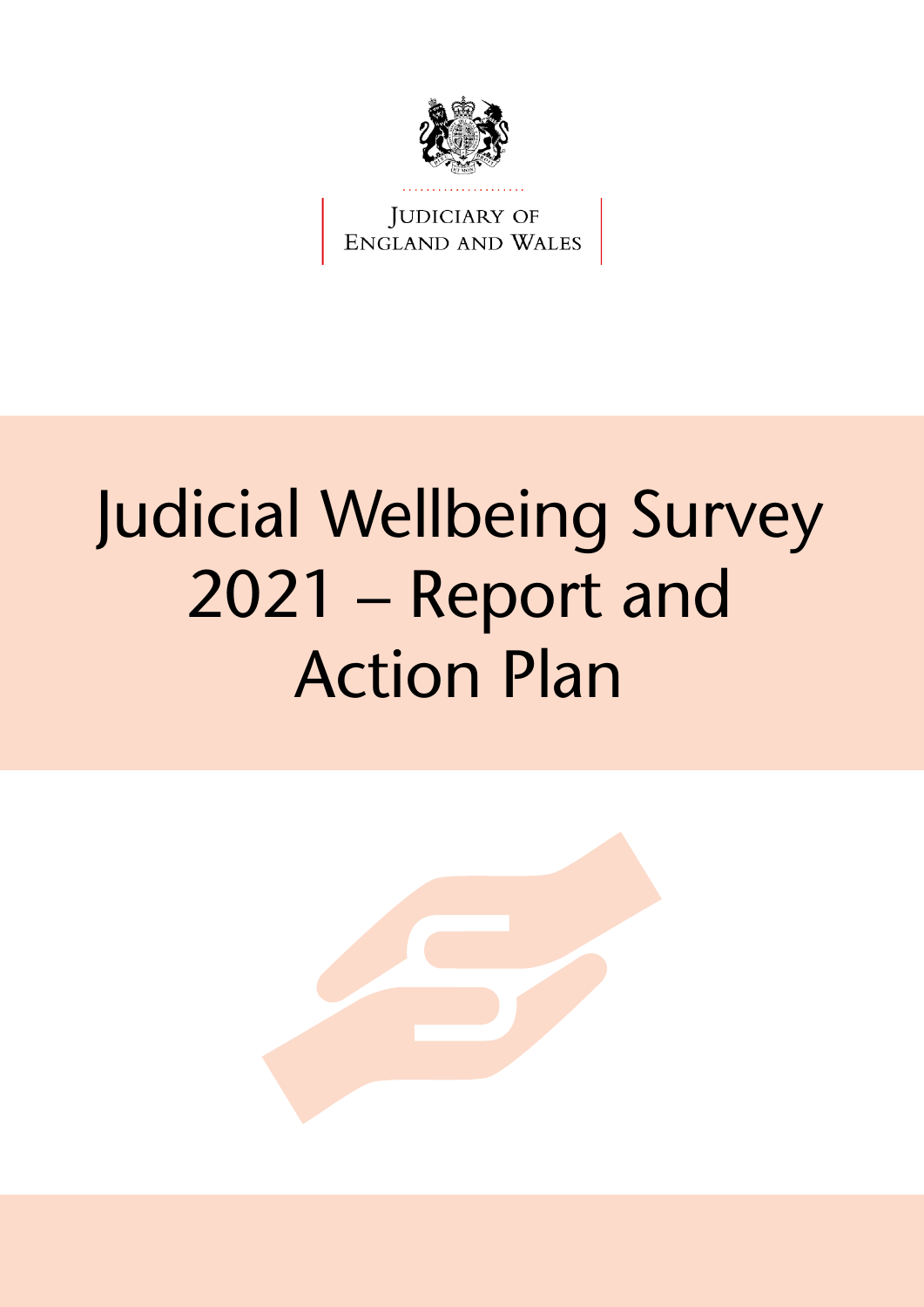

© Crown copyright 2022

This publication is licensed under the terms of the Open Government Licence v3.0 except where otherwise stated. To view this licence, visit **[http://www.nationalarchives.gov.uk/doc/open](http://bit.ly/1DUiDIh)[government-licence/version/3/](http://bit.ly/1DUiDIh)** or email **[PSI@nationalarchives.gsi.gov.uk](mailto:PSI%40nationalarchives.gsi.gov.uk%0D?subject=)**

Where we have identified any third party copyright information you will need to obtain permission from the copyright holders concerned.

This publication is available at **[www.judiciary.uk](https://www.judiciary.uk)**

Any enquiries regarding this publication should be sent to us at **[website.enquiries@judiciary.uk](mailto:website.enquiries%40judiciary.uk?subject=)**

Published by Judicial Office 10<sup>th</sup> floor Thomas More Building Royal Courts of Justice **Strand** London WC2A 2LL

**[www.judiciary.uk](http://www.judiciary.uk)**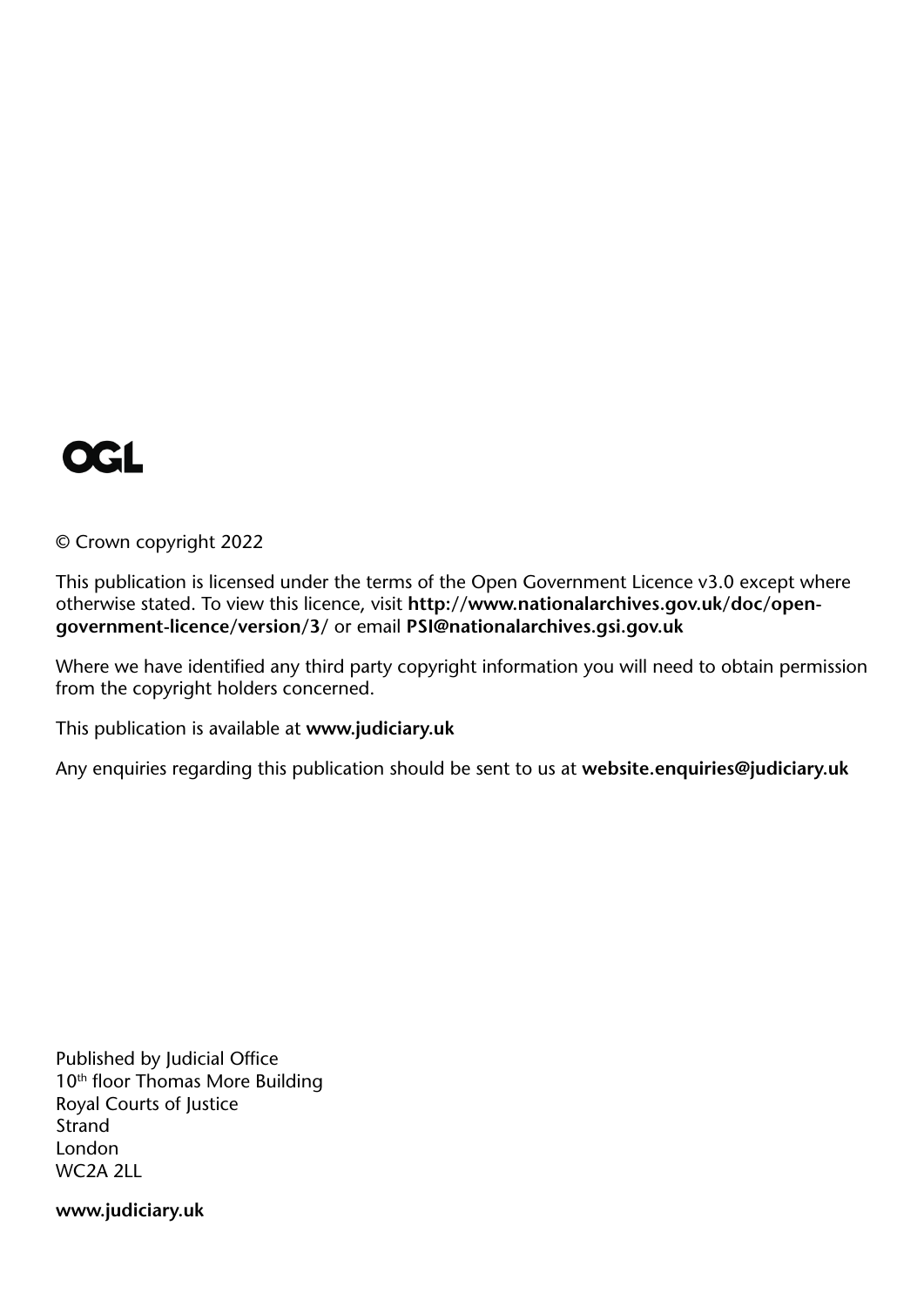## **Contents**

| <b>Introduction</b>                             | 4  |
|-------------------------------------------------|----|
| <b>Executive summary</b>                        | 5  |
| Main report                                     | 18 |
| Annex $A$ – The demographic of the survey group | 43 |
| Judicial Wellbeing Action Plan - 2022           | 47 |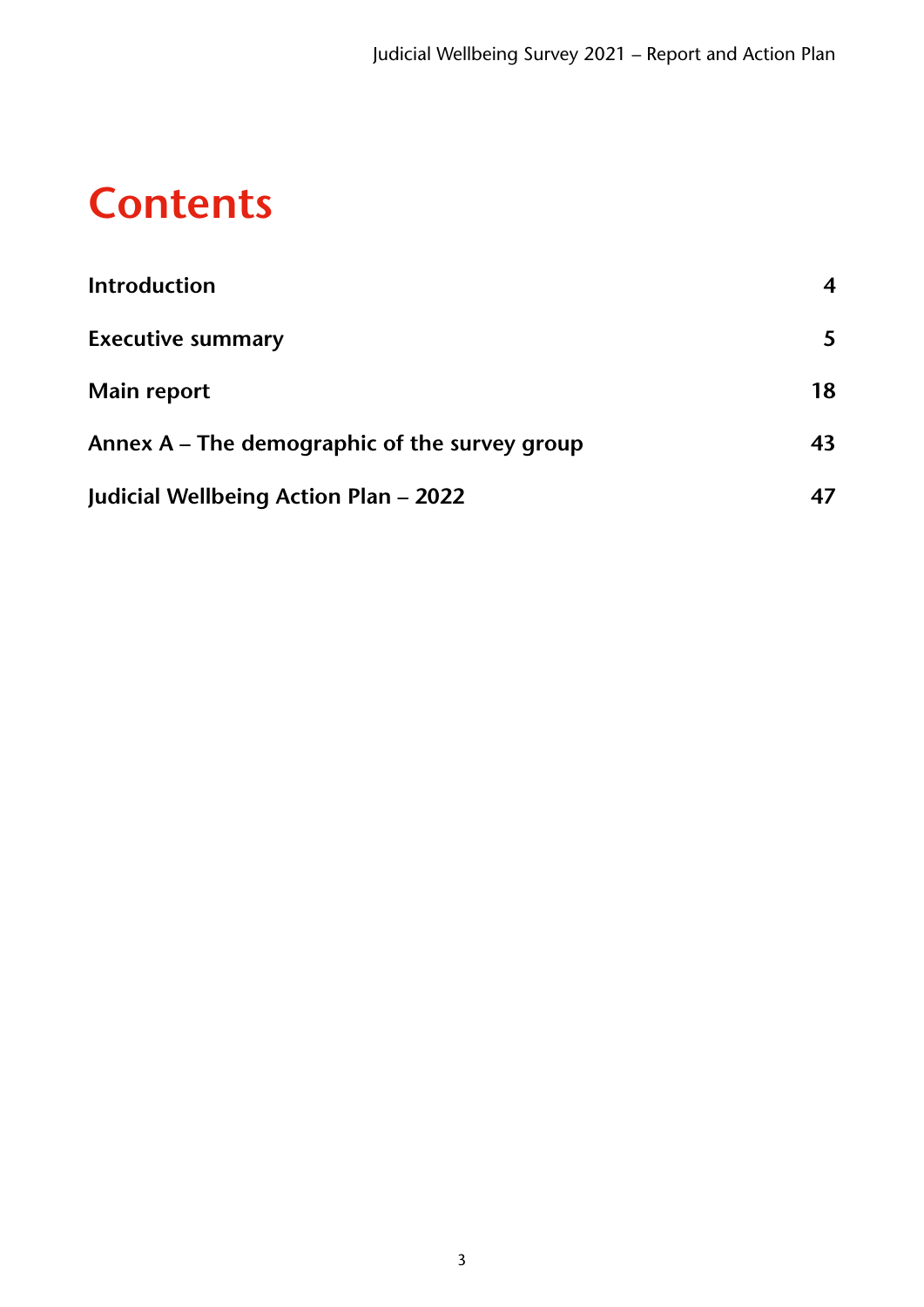## <span id="page-3-0"></span>**Introduction**

The welfare of all judicial office holders is vital to the delivery of justice in our courts and tribunals. The Health and Welfare Policy and welfare services have been developed over time to ensure that judicial office holders are supported in staying well and that, if they do succumb to illness, all steps are taken to support them to return to sitting.

In February 2021, the first Judicial Health and Wellbeing Strategy was launched, a fouryear plan consisting of six core objectives; these are:

- promoting the judicial welfare offer;
- centralising welfare information and having a visible and clear route for access to services;
- raising awareness of the importance of mental wellbeing;
- building an inclusive culture across the judiciary;
- prevention: actions to support the judiciary to stay healthy and sitting;
- intervention: actions to support judicial office holders during periods of sickness absence.

To support the delivery of these objectives and gain a better understanding of the wellbeing requirements across the judiciary, a wellbeing survey, the first of its kind, was launched in May 2021. The purpose of the survey was to obtain views on the range and quality of the current welfare support, ways to improve promotion of the services, whether stress was having an impact on the judiciary and, if so, the causes. The survey also invited feedback on the impact of the Covid-19 pandemic, which wellbeing topics would be of most benefit to the judiciary and insights into the extent to which workplace culture supports inclusivity. The **[executive summary](#page-4-1)** below is focused on key results and next steps. Information on the data for the survey questions can be found within the **[main report](#page-17-1)**.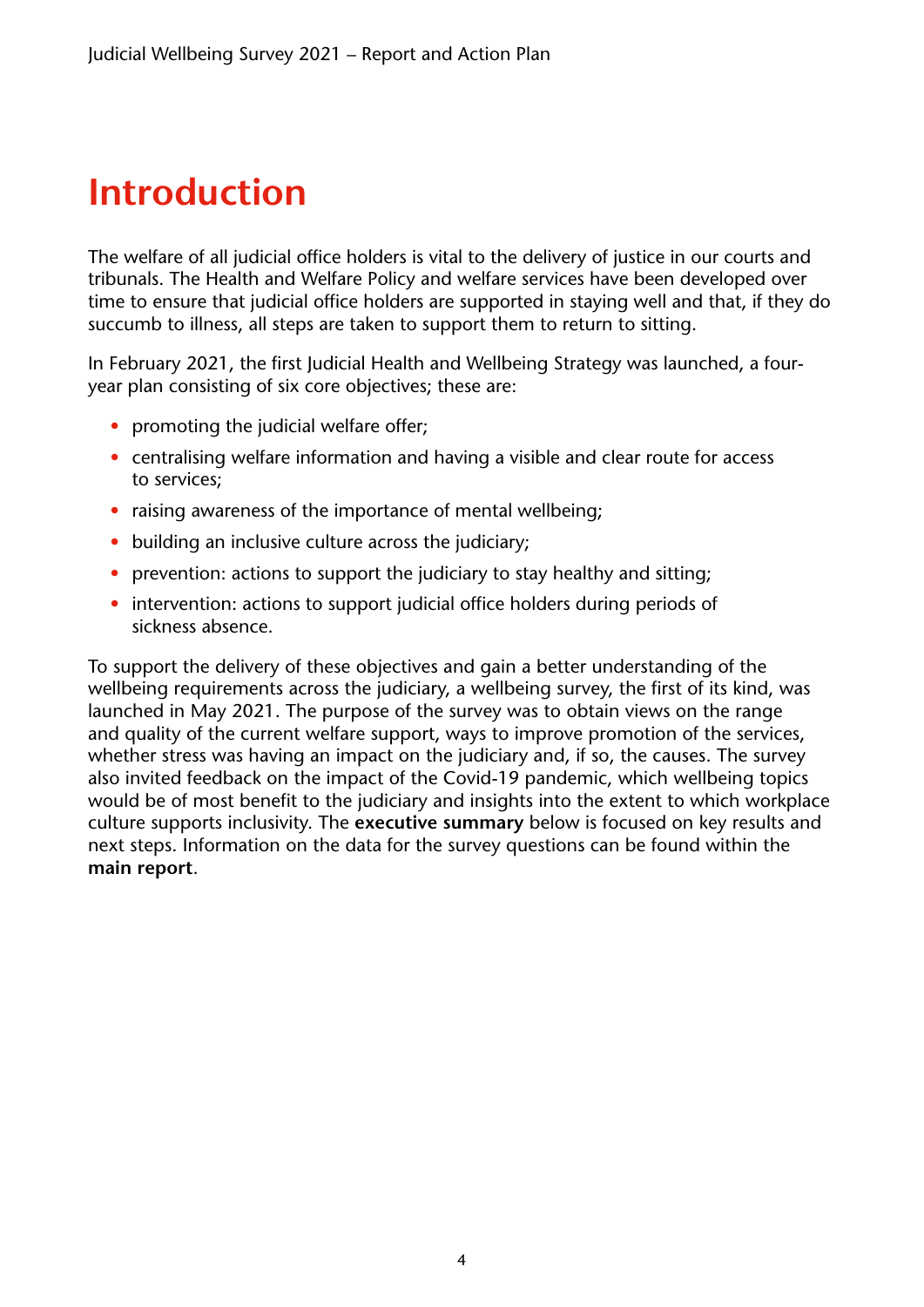## <span id="page-4-1"></span><span id="page-4-0"></span>**Executive summary**

This executive summary is focused on key information extracted from the **[main report](#page-17-1)**. Information has been provided based on the responses from all judicial office holders as a collective (referred to as JOHs in the charts and tables).

## **Completion rates**

The survey was circulated to 21,713 judicial office holders in England and Wales. Of these, 13,177 were magistrates and 8,536 were salaried and fee paid judges and lay members/ non legal members<sup>1</sup> sitting in courts and tribunals. The response rate was lower than expected, 4,525 judicial office holders fully completed the survey which equates to 21% or approximately 1 in 5 judicial office holders. A response rate of 21% compares favourably with typical non-mandatory internal surveys within organisations. The table below captures a breakdown of the 4,525 survey respondents by their primary judicial role.

| Primary judicial role                                                          | Number that<br>completed the survey |
|--------------------------------------------------------------------------------|-------------------------------------|
| High Court/Court of Appeal                                                     | 76                                  |
| <b>Salaried Judges Courts</b>                                                  | 655                                 |
| Salaried Judges Tribunals                                                      | 290                                 |
| Fee Paid Judges Courts                                                         | 318                                 |
| Fee Paid Judges Tribunals                                                      | 396                                 |
| <b>Tribunal Lay Members</b>                                                    | 693                                 |
| Magistrates                                                                    | 2,065                               |
| Other (JOHs who selected Other and did<br>not fit within the above categories) | 32                                  |

All judicial roles (except coroners) and all chambers and jurisdictions were represented by the survey group.

<sup>1</sup> For the purpose of this survey, lay member was a common term used to capture all those judicial office holders who were non legal professionals.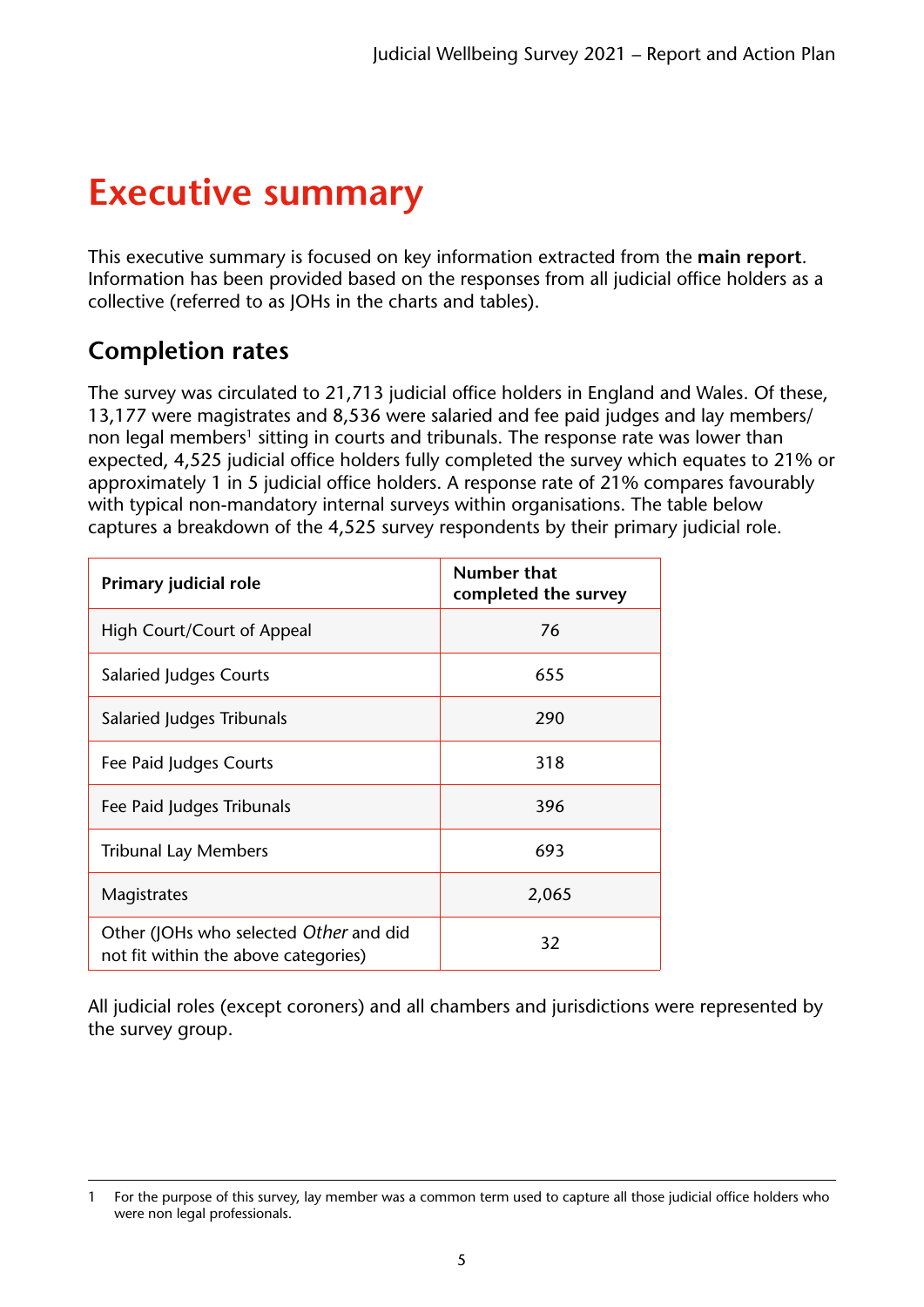## **General wellbeing**

Judicial office holders were asked to comment on the extent to which they agreed or disagreed with a series of statements about engagement and general wellbeing.

- **I am interested in my work:** 74% of JOHs strongly agreed with this statement, 24% agreed.
- **My role/work gives me a personal sense of accomplishment:** 63% of JOHs strongly agreed with this statement and 33% agreed.
- **My colleagues can be relied upon to help when things get difficult:** 41% of JOHs strongly agreed with this statement, 44% agreed and 12% neither agreed nor disagreed.
- **Personal wellbeing; life satisfaction and things undertaken in life are worthwhile:** satisfaction with life had an agree or strongly agree response rate of 83% while 91% of JOHs reported that they agreed or strongly agreed that the things they did in life were worthwhile.

## **Covid-19**

This survey, the first of its kind, was launched in May 2021 and many of the questions asked judicial office holders to consider their responses within the parameters of the last 12 months. This would have included the height of the Covid-19 pandemic in 2020, when restrictive measures were put in place to limit the spread of the virus.

• **The impact of Covid-19 on the general wellbeing of JOHs:** 40% advised that the pandemic had had a moderate impact on their wellbeing with 18% reporting a significant impact, while 33% reported little impact and 6% reported no impact at all.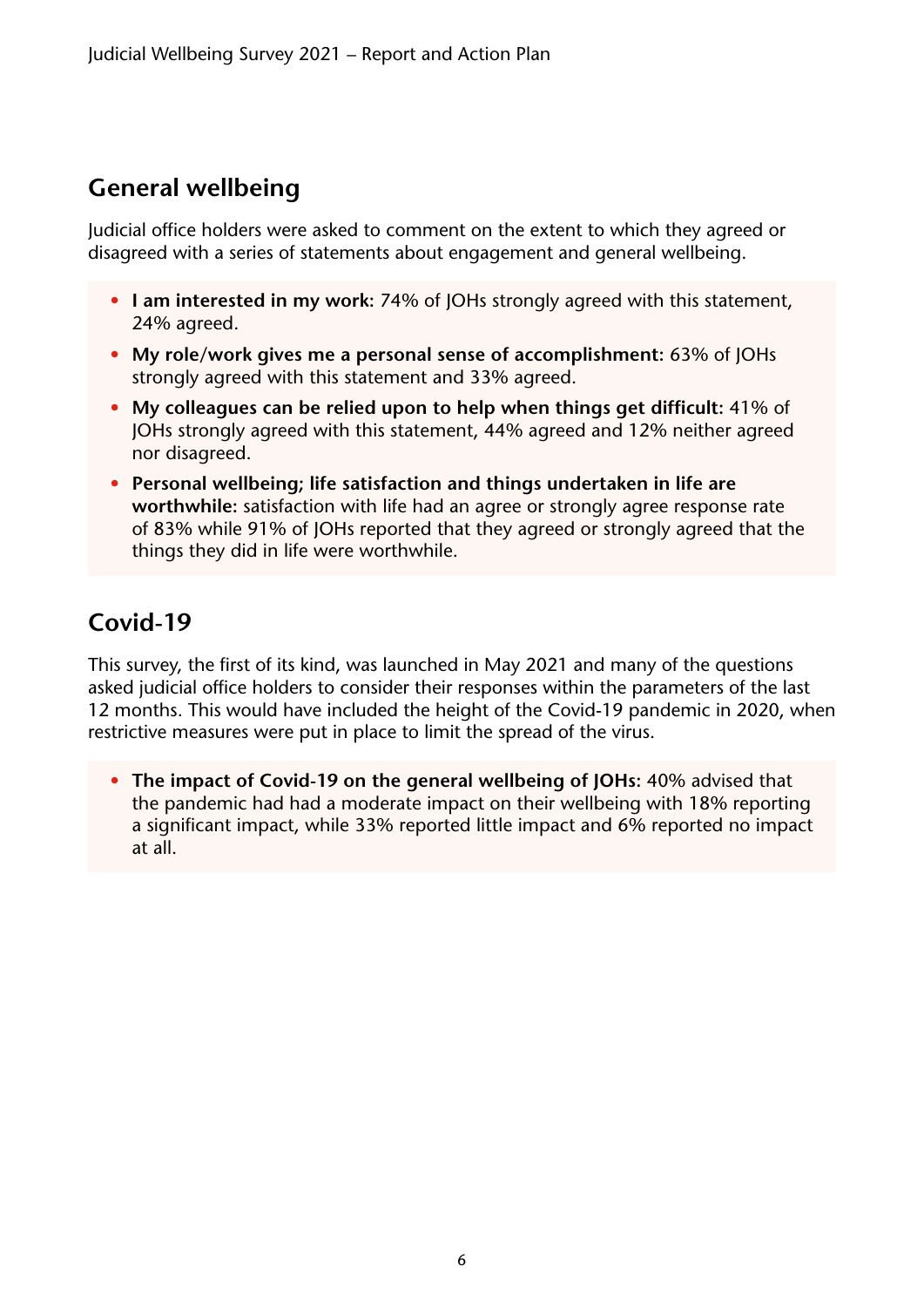## **Stress and resilience**

- **Current stress levels:** 51% of JOHs reported that they had experienced occasional manageable periods of stress. 23% were currently moderately stressed, 13% significantly stressed and 2% extremely stressed, while 11% were not stressed at all.
- **Symptoms of stress in the last 12 months:** 33% of JOHs reported no symptoms of stress, 27% reported physical symptoms of stress, 45% reported mental symptoms of stress and 48% reported behavioural symptoms of stress. JOHs were able to select all types of stress symptoms that applied so percentages will not sum to 100%.
- **Primary causes of stress in the last 12 months:** Non work-related issues were reported by 41% of JOHs as a primary cause of stress, Covid-19 was reported by 34% of JOHs, judicial workload was reported by 24%, remote working was reported by 22% and screen time by 21%. JOHs were able to select up to three causes of stress therefore percentages will not sum to 100%.
- **Sickness absence and stress:** 94% of JOHs reported that they had not had any sickness absence due to stress, 4% said they had and 2% preferred not to say.
- **Current anxiety levels:** 24% of JOH were not anxious, 47% occasionally anxious, 19% moderately anxious, 8% significantly anxious and 2% extremely anxious. Significant levels of anxiety for all JOHs was five percentage points lower than significant levels of stress.

The question on the primary causes of stress over the last 12 months contained the option to select *Other* as a response and included use of a text box to detail the cause. *Other* was selected by 17% of the judicial office holders who responded to the survey. These responses will be considered in detail when reviewing current stress support options as outlined in the **[wellbeing action plan for 2022](#page-46-1)**. Causes identified under *Other* included coping during the Covid-19 pandemic both personally and in the court/ tribunal space, bereavement, isolation, and caring responsibilities (childcare and elder care). It was also evident from these responses that judicial office holders who are also medical professionals have found their NHS role, rather than their judicial role, particularly challenging and stressful.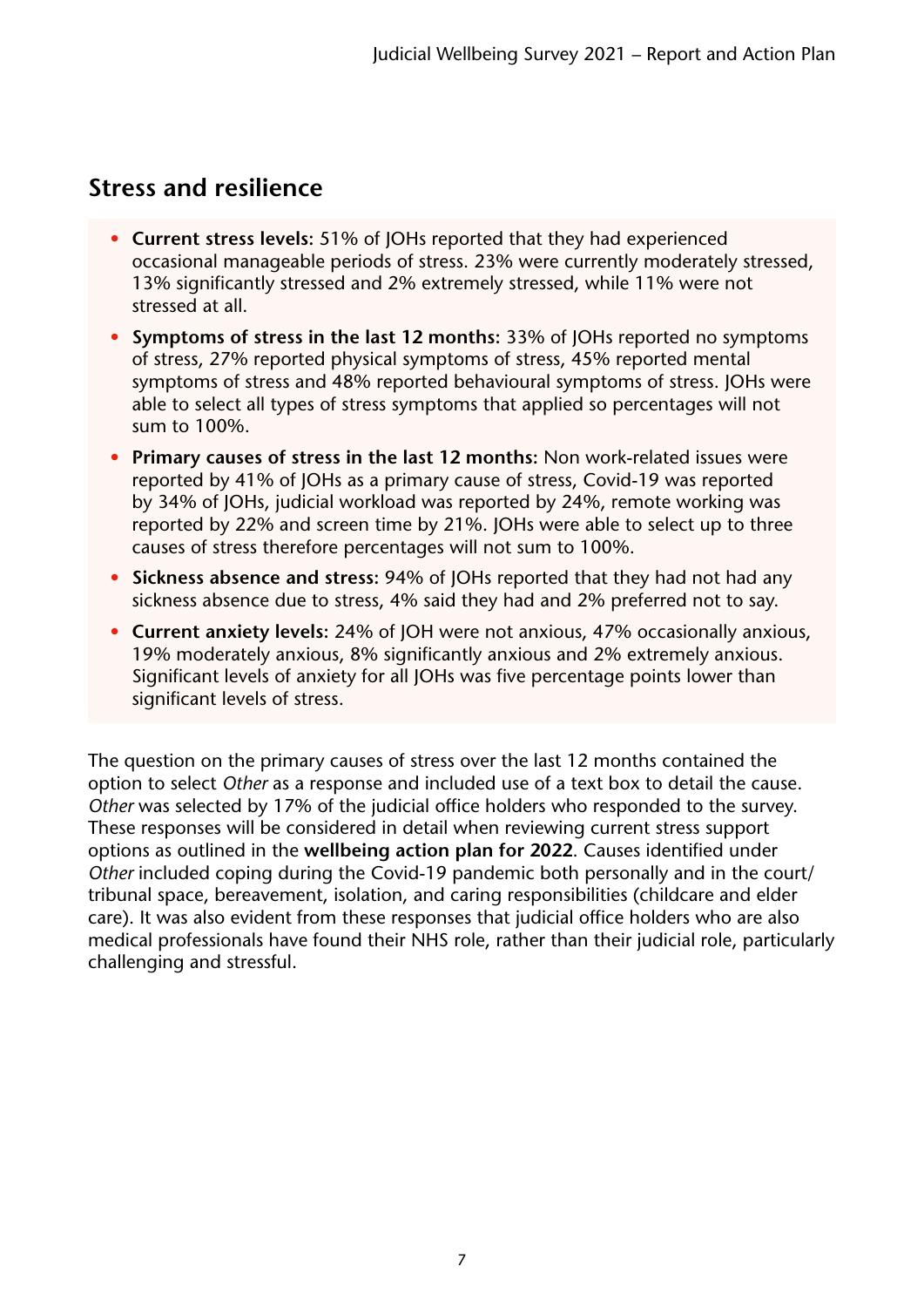## **Use of the stress and resilience e-learning and welfare support**

There is a range of support currently in place to support stress management and resilience within the judiciary, including online learning and face to face sessions developed by the Judicial College. Stress management and building personal resilience are regular features of core judicial courses. The Judicial Assistance Programme, delivered by an external supplier, provides confidential and impartial advice and support and remains an underused resource. Judicial office holders were asked if they had used any of the following support in the last 12 months: the Judicial Helpline, specialised counselling through the Judicial Assistance Provider, the *Managing Stress and Building Resilience* e-learning, *Mindful Judging* and guided meditation e-learning or LawCare. Judicial office holders were also asked if they had sought support via a conversation with a Welfare Judge or a Leadership Judge/ Bench Chair, or if they had sought external support.

• **Use of the judicial mental wellbeing and stress support in the last 12 months:** 88% of JOHs said that they had not used any of the support listed, 12% had used one or more forms of support and 0.4% preferred not to say.

The **[wellbeing action plan for 2022](#page-46-1)** includes an action to promote these services. The reasons for not using the service are captured in full within the **[main report](#page-17-1)** at *Fig 6*. The top two reasons are reported in the table below.

| Reason for not using the service        | JOHs that selected the<br>reason as a percentage |  |  |
|-----------------------------------------|--------------------------------------------------|--|--|
| JOHs did not need to access the support | 69%                                              |  |  |
| JOHs did not know about this support    | 23%                                              |  |  |

Those who had used the services were asked to rate them and, overall, the responses were positive. The top three forms of support that were used were:

- talking to a judicial leader
- managing stress and building resilience e-learning
- *Mindful Judging* and guided meditation, an online programme

All judicial office holders were asked what additional stress support they would like to see. The most popular option was more opportunities for discussion with colleagues, followed by more protected time and more information on judicial counselling support. This section of the survey also captured information on the bespoke *Professional Support Conversations* service for salaried judges working in Crime, Family and Immigration. The results can be found **[here](#page-24-0)**.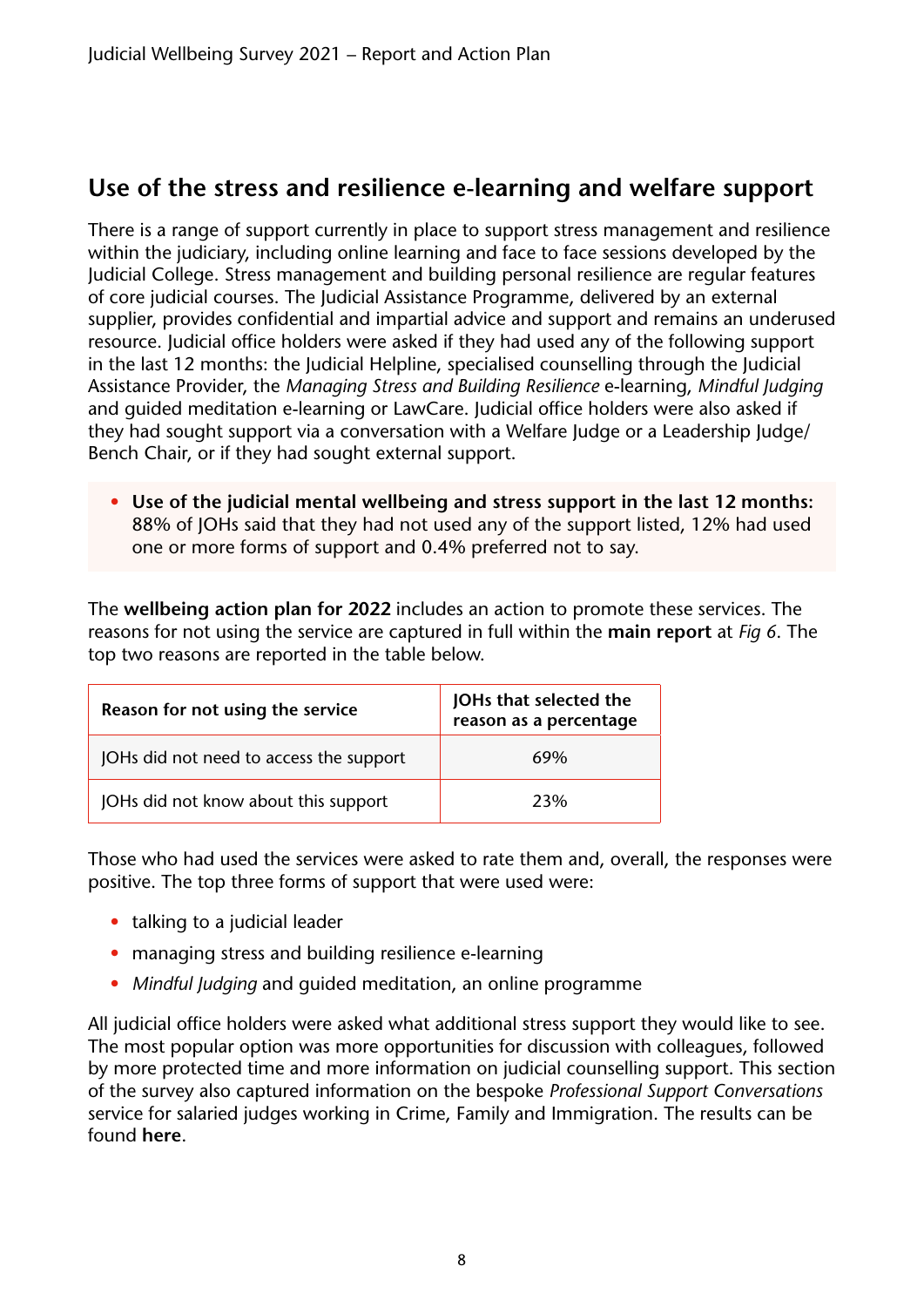Options for better supporting judicial office holders experiencing stress have been captured within the **[wellbeing action plan for 2022](#page-46-1)** alongside better promotion of the welfare services that support mental wellbeing and resilience.

## **Inclusive culture**

This section of the survey was in two parts. The first provided a general overview of the current culture. The second focused on personal experiences of bullying, harassment and discrimination (BHD) over the last 12 months.

## **General culture**

Judicial office holders were asked to confirm the extent to which they agreed or disagreed with a series of statements about the courts/tribunals in which they sat.

- **Colleagues are always courteous and polite:** 49% of JOHs strongly agreed with the statement and 43% agreed.
- **People within the court/tribunal work well together:** 41% of JOHs strongly agreed and 47% agreed with the statement. 9% neither agreed nor disagreed.
- **People within the court/tribunal support one another:** 36% of JOHs strongly agreed with the statement and 45% agreed while 15% neither agreed nor disagreed.
- **The working culture within my court/tribunal is inclusive:** 36% of JOHs strongly agreed with the statement, 42% agreed while 16% neither agreed nor disagreed.
- **Degree to which JOHs felt they were treated with respect by the people that they worked with:** 48% of JOHs strongly agreed with the statement, 42% agreed while 7% neither agreed nor disagreed.

The full set of results can be found within the main report at *Table 3*.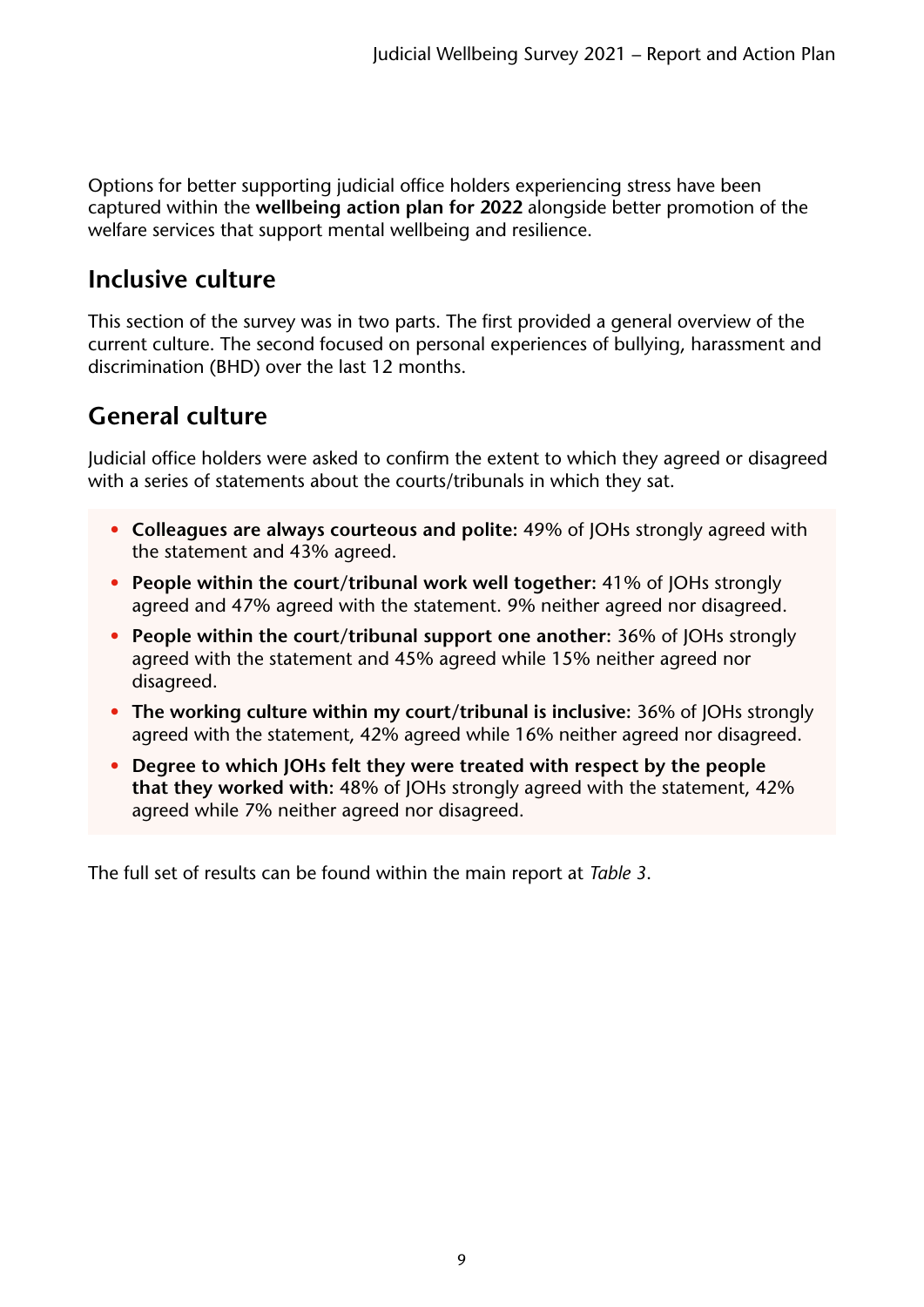## **Bullying, harassment and discrimination (BHD)**

The BHD questions contained definitions to assist those completing the survey. Bullying focused on the type of behaviour while harassment and discrimination referred to the legal types of complaint. 90% of all judicial office holders said that they had not experienced bullying and/or harassment in the last 12 months, while 8% said they had and 2% preferred not to say<sup>2</sup>.

The predominant type of bullying behaviour, which was reported by 50% of the judicial office holders who had experienced harassment and bullying over the last 12 months, was overbearing leadership, undermining of work and consistent unproductive criticism. This was followed by misuse of position at 38% and ridiculing and demeaning language at 35%, while 27% reported that they had been excluded from conversations, meetings etc. Percentages will not sum to 100%, as judicial office holders were asked to select all options that applied when answering this question. 20% of the judicial office holders who stated that they had experienced bullying or harassment selected the *Other* option, and of these 7% reported that the bullying and harassment was not related to their judicial role.

Not all bullying behaviour constituted harassment. All judicial office holders who stated that they had experienced harassment or bullying in the last 12 months were asked to identify the type of harassment that they had experienced. This also included the option of selecting *I did not experience any form of harassment*. 28.5% of judicial office holders confirmed that they had not experienced harassment, while 18% selected the *prefer not to say* option. The most common types of harassment reported by the remainder of this group are captured below.

| <b>Type of harassment</b> | JOHs as a percentage based on<br>responses from the group who said they<br>had experienced harassment <sup>3</sup> |  |  |
|---------------------------|--------------------------------------------------------------------------------------------------------------------|--|--|
| Sex/Gender                | 18%                                                                                                                |  |  |
| Race                      | 16%                                                                                                                |  |  |
| <b>Disability</b>         | 14%                                                                                                                |  |  |
| Age                       | 14%                                                                                                                |  |  |

<sup>2</sup> Some context can be provided by comparing this data with the Judicial Office (JO) survey data (2020) for civil servants where 8% of JO staff reported experiences of harassment and bullying and 5% reported discrimination. **[The Bar Council's report – Barristers' Working Lives, 2021](https://www.barcouncil.org.uk/uploads/assets/9a8ceb20-ba5e-44f8-9b3f765be564ea15/e3cd5fe0-6fe2-405e-8f5a9996ebbd7c01/Barristers-Working-Lives-report-2021.pdf)** states that 30% of respondents reported personal experience of bullying, harassment and/or discrimination in the previous two years. Please note that as the parameters of this survey differ only broad comparisons can be made.

<sup>3</sup> As judicial office holders were asked to select all options that applied percentages will not sum to 100%. Numbers have also been rounded. It is also possible that a single incident may be captured under more than one type of harassment.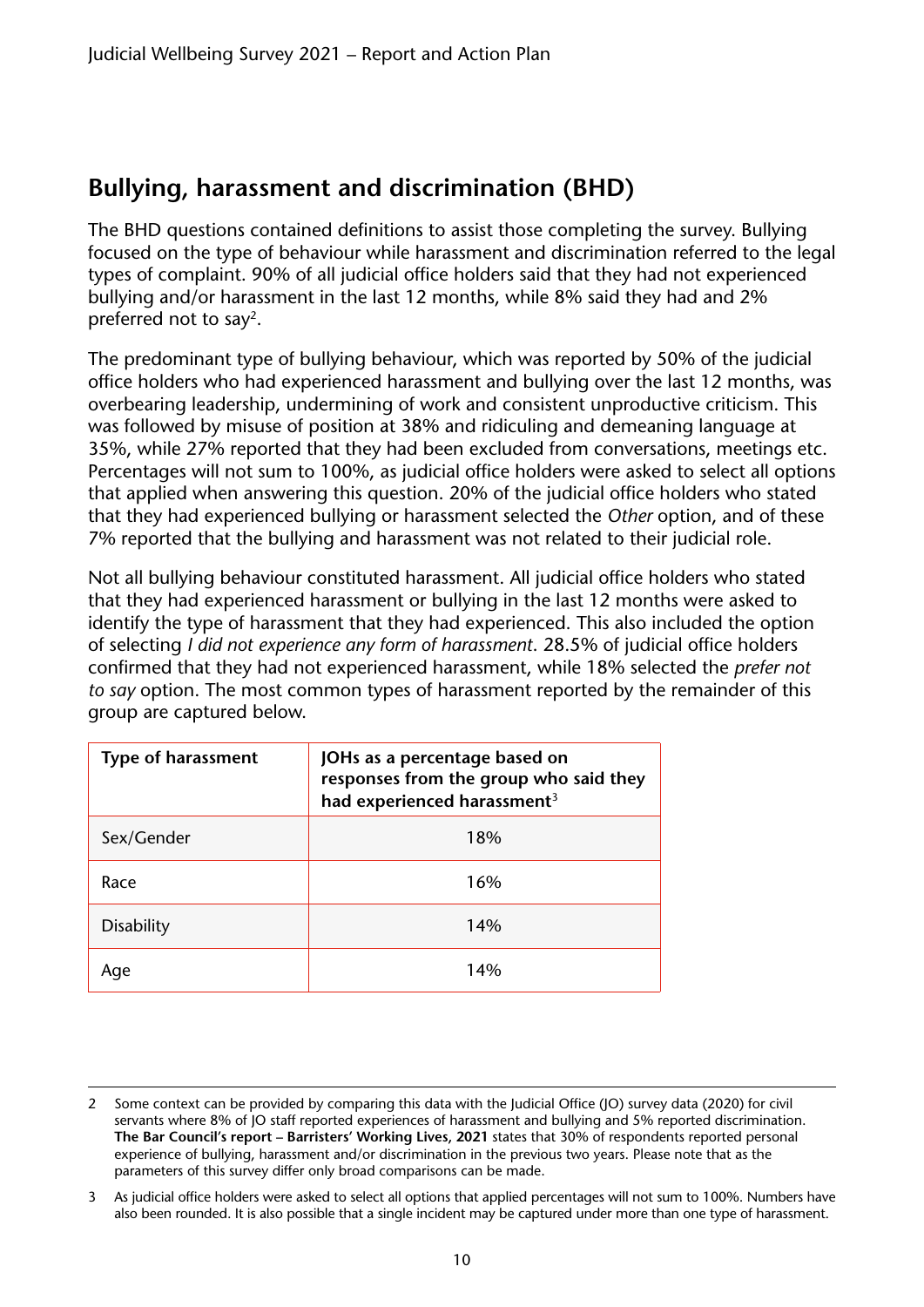Among those judicial office holders who selected the *Other* option, harassment because of social and professional background emerged as a theme (10% of responses).

Those judicial office holders who had experienced bullying and harassment identified, from a list of options, the causes of the harassment and bullying. Multiple responses could be selected for this question. In addition, 6% of judicial office holders stated that they had been bullied by a litigant and 5% by a member of the public.

| The role/function of the person<br>responsible for the bullying and<br>harassment | JOHs as a percentage based on<br>responses from the group who<br>said they had experienced bullying<br>and/or harassment |
|-----------------------------------------------------------------------------------|--------------------------------------------------------------------------------------------------------------------------|
| Leadership judge                                                                  | 28%                                                                                                                      |
| Magistrate                                                                        | 18%                                                                                                                      |
| Judicial Peer (same or similar judicial role)                                     | 18%                                                                                                                      |
| Other                                                                             | 14%                                                                                                                      |

Of the 8% of judicial office holders who had experienced harassment and/or bullying over the last 12 months, 41% either formally or informally reported the matter, 54% did not report the matter and 5% preferred not to say.

The 54% of judicial office holders who did not report the matter were asked why they did not do so. The top three reasons for not reporting the matter are captured below. The common themes that emerged within the *Other* category responses were lack of confidence in the process and concerns about the repercussions of reporting incidents. These percentages were very low.4

| Reasons for not reporting bullying<br>and harassment | JOHs as a percentage based on<br>responses from the group who said<br>they did not report reporting bullying<br>and harassment |  |  |
|------------------------------------------------------|--------------------------------------------------------------------------------------------------------------------------------|--|--|
| Worried about repercussions                          | 41%                                                                                                                            |  |  |
| The JOH managed the matter their<br>own way          | 34%                                                                                                                            |  |  |
| Other                                                | 19%                                                                                                                            |  |  |

<sup>4</sup> Estimates and percentages based on a larger number of respondents are generally more reliable and those based on a very small number of respondents should be treated with caution.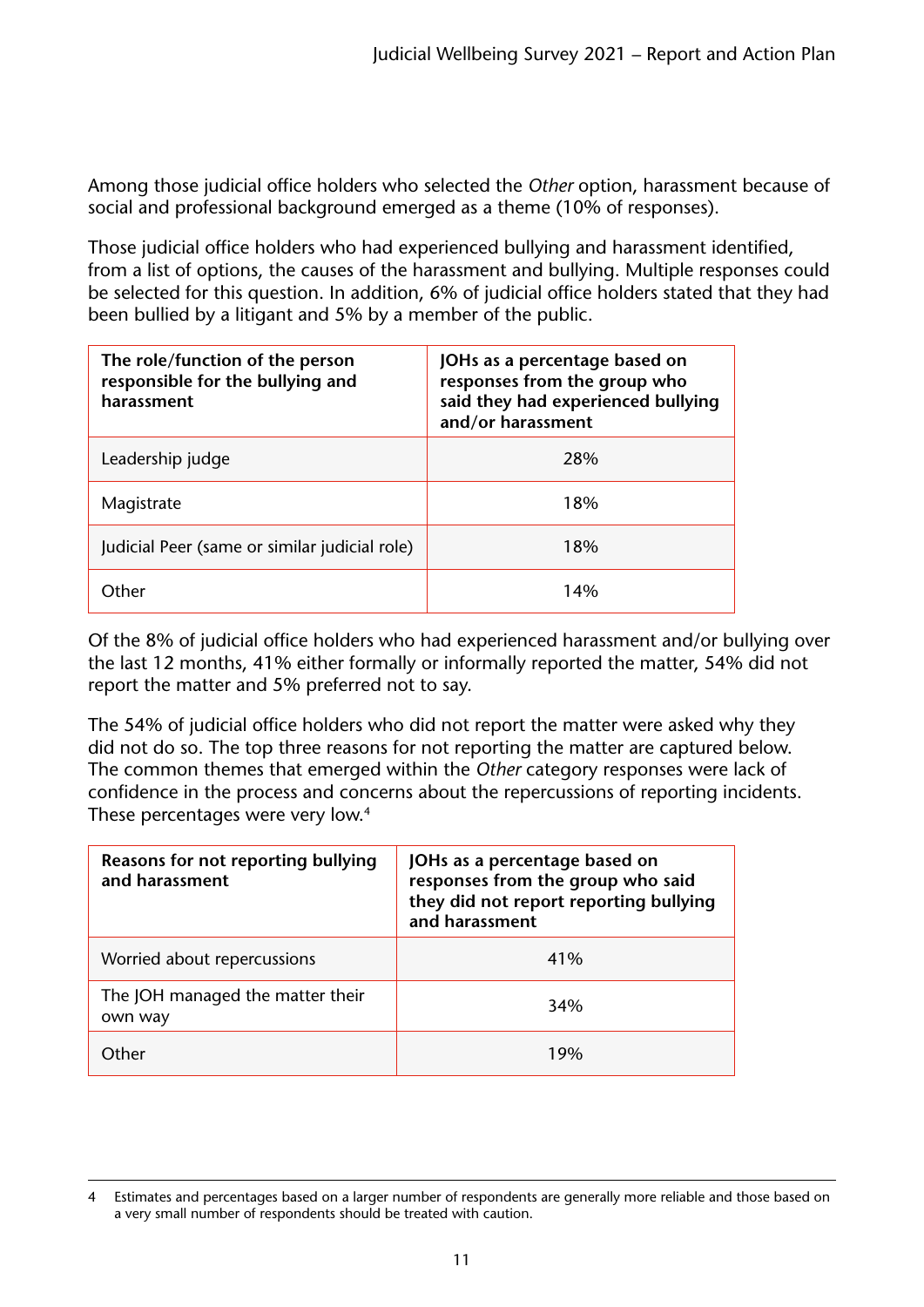All judicial office holders were asked if they had experienced discrimination in the past 12 months. 93% reported that they had not, 5% said that they had and 2% preferred not to say. The top types of discrimination as reported by the 5% of judicial office holders who alleged that they had experienced discrimination are captured below.

| Type of alleged discrimination | JOHs as a percentage based<br>on responses from the group<br>who said they had experienced<br>discrimination |  |  |
|--------------------------------|--------------------------------------------------------------------------------------------------------------|--|--|
| Gender/Sex                     | 27%                                                                                                          |  |  |
| <b>Disability</b>              | 27%                                                                                                          |  |  |
| Ethnic Background              | 21%                                                                                                          |  |  |
| vae                            |                                                                                                              |  |  |

All of the judicial office holders who completed the survey were presented with a series of statements about tackling bullying and harassment. They were asked to rate these according to the extent to which they agreed or disagreed with the statements.

91% said that they would challenge bullying and/or inappropriate behaviour if they saw it happening and 83%<sup>5</sup> said that they would feel comfortable speaking to a leadership judge/bench chair about any bullying or inappropriate behaviour they had witnessed. In contrast only 67%<sup>6</sup> of judicial office holders agreed or strongly agreed that their leadership/senior leadership judge would be open to receiving challenge about their own actions and behaviours while 24% neither agreed nor disagreed. 64% of judicial office holders believed that action would be taken to address any bullying or inappropriate behaviour while 27% neither agreed nor disagreed.

As this is the first wellbeing survey, any impact that the Covid-19 pandemic may have had on BHD data will only be gauged when comparing responses from successive surveys.<sup>7</sup> Work has already begun to provide more support to judicial office holders who have experienced bullying and/or harassment, a review of existing judicial grievance procedures is taking place and 14 trained nominated judicial office holders were appointed in June 2021 to provide peer support for judicial office holders raising concerns. A separate Judicial Whistleblowing Policy was launched in June 2021 and the wellbeing survey data will inform plans to tackle instances of bullying and harassment across all areas of the judiciary.

<sup>5</sup> The strongly agree and agree numbers in *Table 4* have been rounded but when summed the actual percentage is 83.4 %.

<sup>6</sup> The strongly agree and agree numbers in *Table 4* have rounded but when summed the actual percentage is 66.6%

<sup>7</sup> The pandemic resulted in temporary changes to the ways in which judicial office holders worked including a reduction in face to face interactions for periods of time.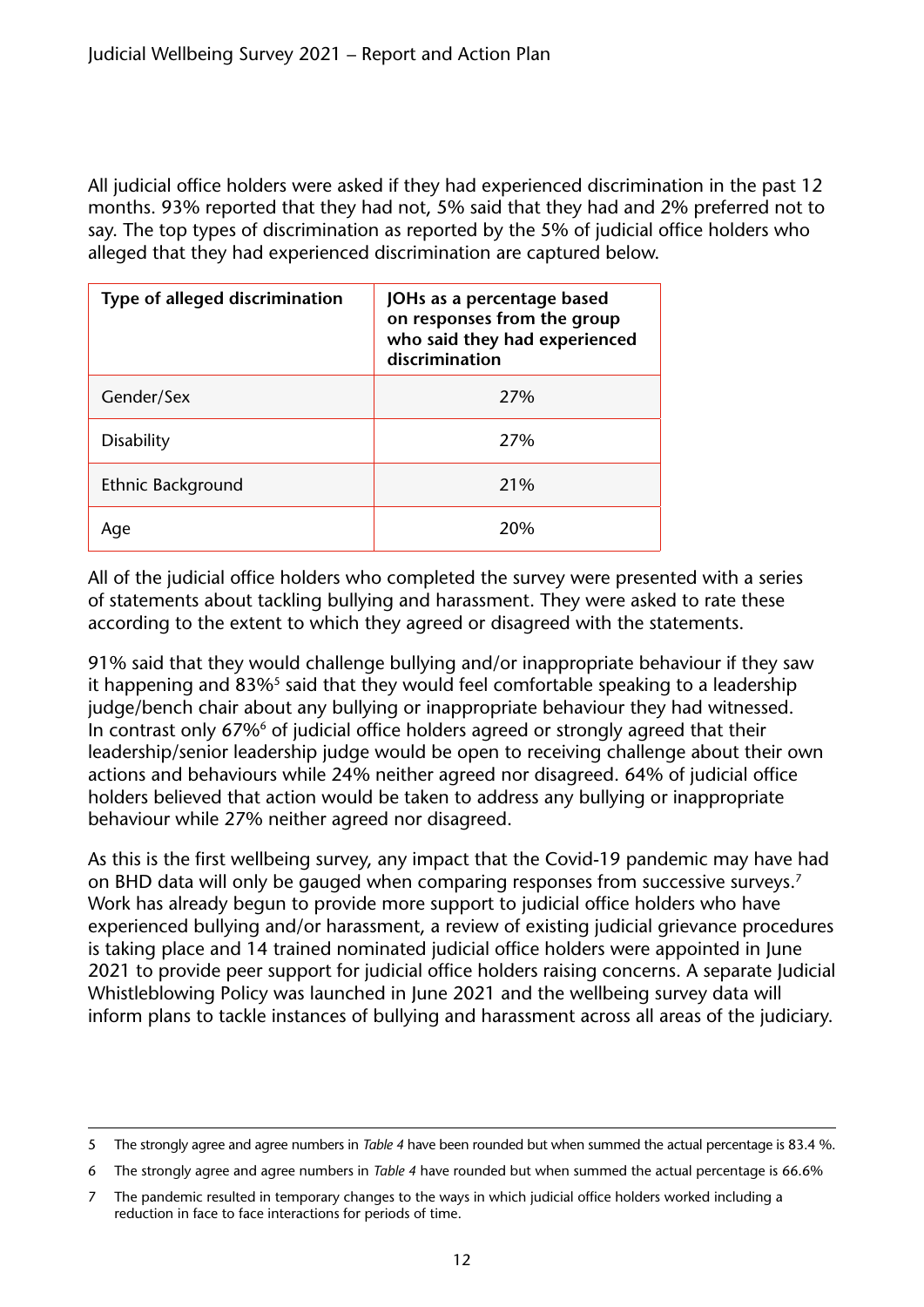## **Disability**

All judicial office holders who completed the survey were asked whether they had a disability or underlying medical condition. 76% said no, 22% said yes and 3%8 preferred not to say. The 22% of judicial office holders who said that they had a disability or underlying health condition were asked whether they had used the disability support available to the judiciary and, of these, 81% had not used any of the disability support services, while 13% had made use of workplace adjustments. Of those judicial office holders with a disability or underlying medical condition that had not used the support, 66% said they did not require additional support. Not all people with an underlying health condition or a disability will require additional support. 24% said that they were not aware of the support and 10% did not know how to access the support. It should be noted that the workplace adjustment passport was launched during the period that the survey was circulated which is likely to account for the reported lack of awareness of this product. The **[wellbeing action plan](#page-46-1)** contains an action to continue to build support for judicial office holders who have a disability.

## **Promoting wellbeing**

Questions were included in the survey to identify topics of interest to the judiciary and the best routes for sharing information with judicial office holders. One of the objectives within the Judicial Health and Wellbeing Strategy is to promote the judicial welfare offer.

The most popular routes for accessing the welfare services have been captured in the table below. All judicial office holders were asked to complete this section of the survey.

| Route used to access the judicial<br>welfare services      | Percentage of JOHs that<br>used that particular route |  |  |
|------------------------------------------------------------|-------------------------------------------------------|--|--|
| Other                                                      | 35%                                                   |  |  |
| Checking the judicial intranet health and<br>welfare pages | 22%                                                   |  |  |
| A targeted e-mail on a specific service                    | 17%                                                   |  |  |
| Intranet news item                                         | 16%                                                   |  |  |
| Weekly news bulletin                                       | 14%                                                   |  |  |

<sup>8</sup> The percentages have been rounded here so percentages may not sum to100%.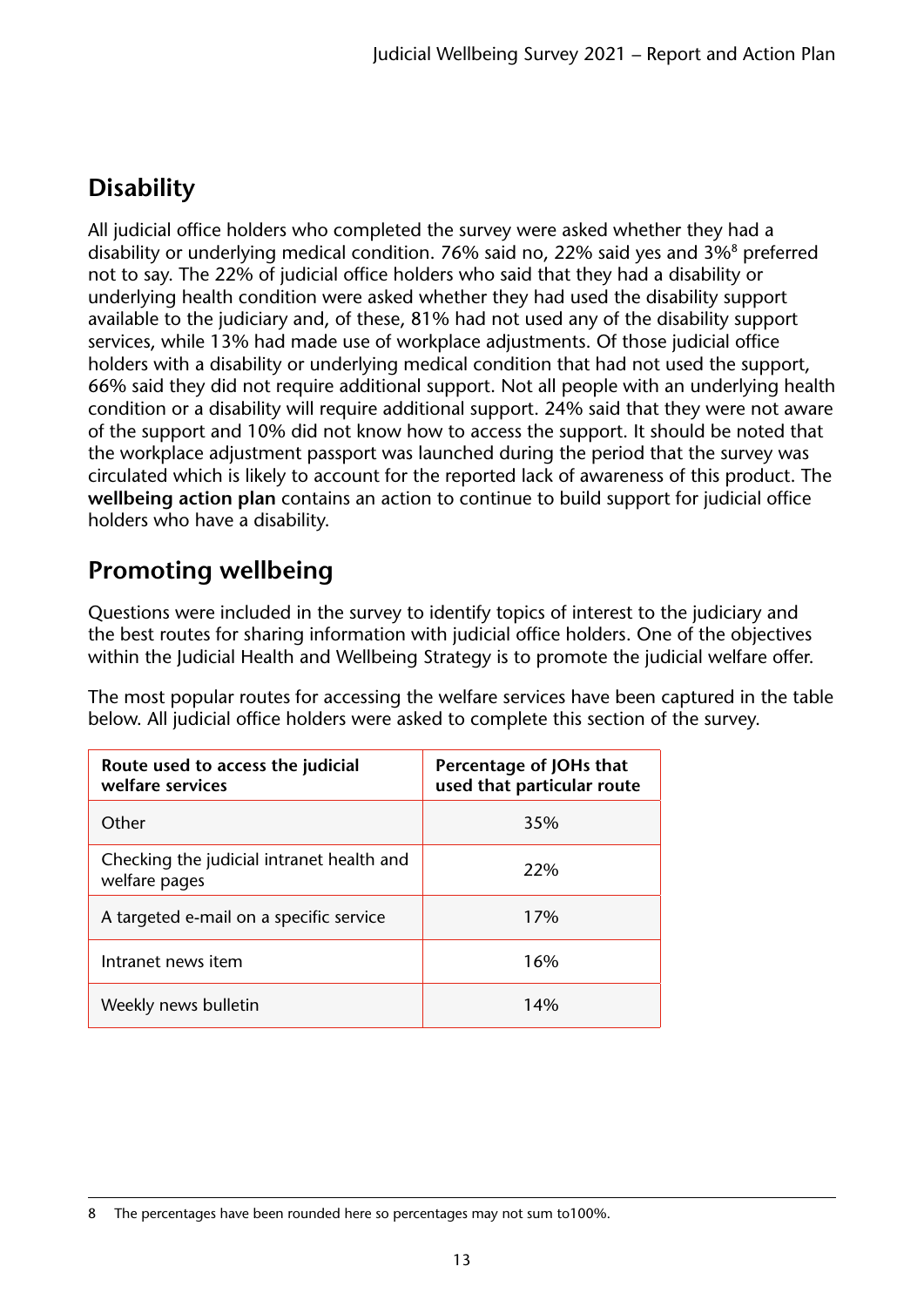Knowledge of how to access the judicial welfare services, where the judicial services are located and knowledge of how to access e-learning all produced results that were lower than expected. 40% of the judicial office holders who completed the survey did not know how to access the welfare services while 42% did not know where to find the welfare services on the intranet and 42% did not know how to access the wellbeing e-learning support tools.

The top three welfare topics that judicial office holders wanted to see more information on were stress and resilience, work/life balance and mental wellbeing.

### **Next steps**

This report captures information based on responses from all of the judicial office holders who completed the survey. The results have identified some distinct areas of focus over the course of the next 12 months. These are captured within the **[wellbeing action plan](#page-46-1)** which has been approved by the Judicial Executive Board.

They are:

- supporting judicial office holders who experience stress;
- putting mechanisms in place to help manage anxiety;
- better support for judicial office holders with a disability;
- enabling judicial leaders to effectively discharge their pastoral responsibilities and provide welfare support;
- extending and improving HR welfare services;
- raising awareness of judicial welfare services;
- facilitating peer support.

## **Methodology**

This judicial wellbeing survey is the first of its kind to be sent to all judicial office holders.<sup>9</sup> It was approved by the Judicial Executive Board (JEB) in October 2020, with the stipulation that the circulation of the survey would take place in Spring 2021 with further surveys taking place on alternate years to the Judicial Attitude Survey (JAS). The questions were approved by the HR Committee and the wellbeing survey was launched on 17 May 2021 and closed on 10th June 2021. The survey questions were developed through research including reviewing other surveys such as the JAS, the Civil Service People Survey,  $10$ Charted Institute of Personnel development (CIPD) and Simplyhealth wellbeing at work survey report<sup>11</sup> and the International Bar Association's (IBA) survey report on bullying and

<sup>9</sup> The survey was not circulated to coroners.

<sup>10</sup> The Civil Service People Survey has been running since 2009.

<sup>11</sup> Charted Institute of Personnel development (CIPD) **[Health and Wellbeing at Work Report 2020](https://www.cipd.co.uk/Images/health-and-well-being-2020-report_tcm18-73967.pdf)**.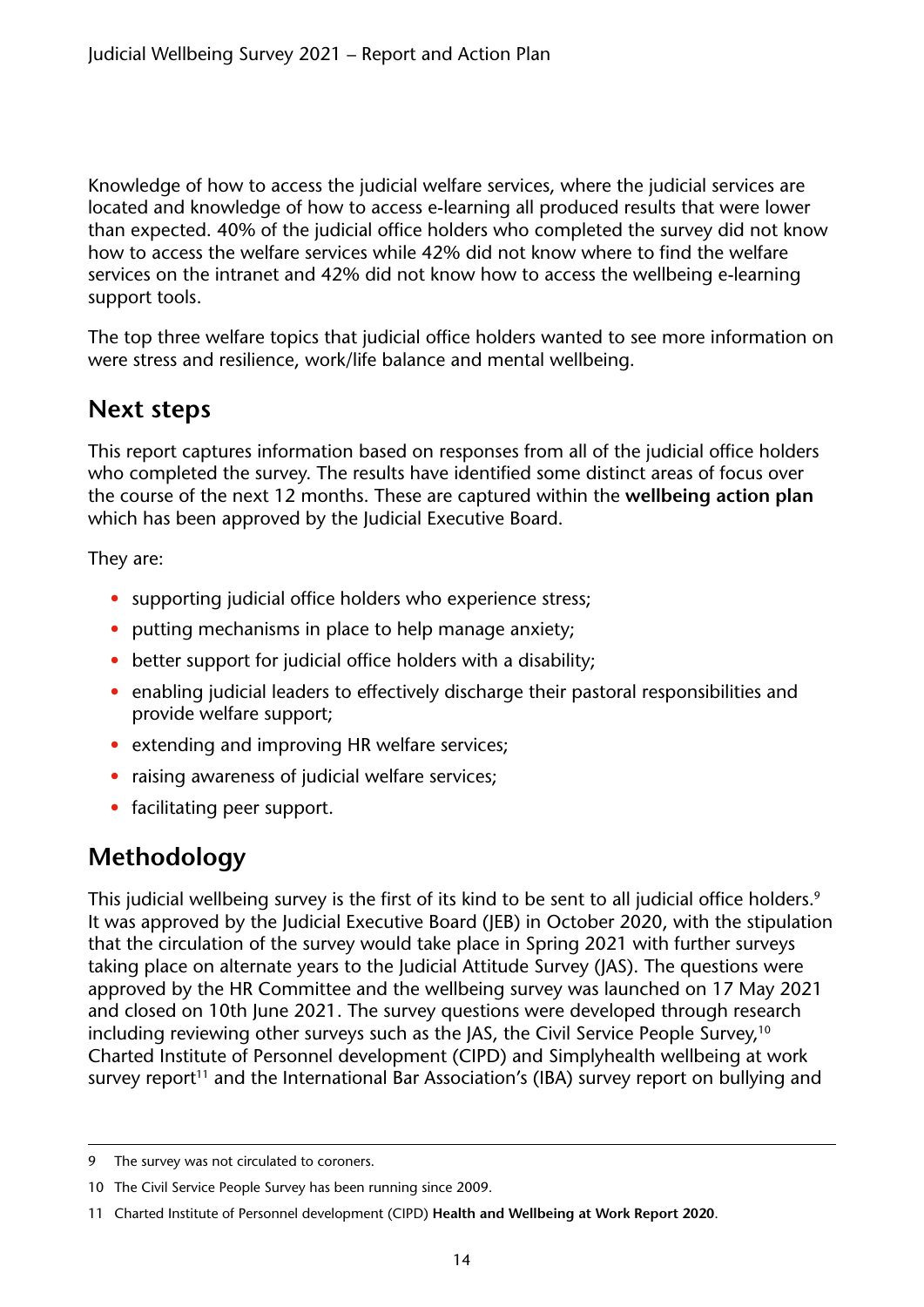sexual harassment in the legal profession<sup>12</sup>. LawCare also ran a survey but the results were not available at the time that the judicial wellbeing survey was launched<sup>13</sup>. In structuring the questions, assistance was sought from behavioural insight analysts in Her Majesty's Courts and Tribunals Service (HMCTS) to ensure that the questions were clear and that they did not contain any subjective bias.

The online survey was built on the Smart Survey platform and the data was prepared by a Judicial HR data analyst. Throughout the process internal experts and professionals across Judicial Office (JO), HMCTS and Ministry of Justice (MoJ) have been engaged to support the survey.

The aim was to encourage as many judicial office holders who fall within the responsibilities of the Lord Chief Justice (LCJ) and the Senior President of Tribunals (SPT) to share their views and experiences of wellbeing in the workplace. The survey was circulated to 21,713 judicial office holders in England and Wales. Of these 13,177 were magistrates and 8,536 were salaried and fee paid judges and lay members<sup>14</sup> sitting in courts and tribunals. The response rate was lower than expected; 4,525 judicial office holders fully completed the survey which equates to 21% or approximately 1 in 5 judicial office holders. The response rate among the 13,177 magistrates may have been low due less frequent sitting patterns; the e-mail inviting them to complete the survey and the intranet news items may not have been read during the period when the survey was open.

A response rate of 21%, compares favourably with typical non-mandatory internal surveys within organisations. However, as this is the first judicial wellbeing survey, we cannot rule out the possibility that some judicial office holders who may have influenced the survey results may not have been able to complete the survey, for example, those that were engaged with heavy workloads and those that may have absent due to illness including stress. A better understanding of issues relevant to the judicial context can be developed through the picture that builds over successive surveys, which should provide an increased varied profile of respondents.

There were 718 partially completed survey responses in addition to the 4,525 fully completed responses. For the purpose of this report, only fully completed responses have been considered, as counting partial responses may have resulted in duplication.

The survey was announced in an intranet news item by the Lord Chief Justice and Senior President of Tribunals on 13th May 2021, which was followed by an invitation e-mailed to all judicial office holders, who were in scope, containing the link to the survey. On the 2nd June a further intranet news item was circulated to encourage judicial office holders to complete the survey before the deadline. This second article contained a link to the survey. The intranet messages were also repeated in the weekly bulletin and reminder e-mails were sent.

<sup>12</sup> **[IBA report](https://www.ibanet.org/bullying-and-sexual-harassment)** on bullying and sexual harassment in the workplace.

<sup>13</sup> The full report can now be found at: **[Life in the Law](https://www.lawcare.org.uk/media/14vhquzz/lawcare-lifeinthelaw-v6-final.pdf)**

<sup>14</sup> For the purpose of this survey lay members was a common term used to refer to all those judicial office holders who were professionals within their respective fields but were not appointed legal professionals i.e. a judge and were not magistrates.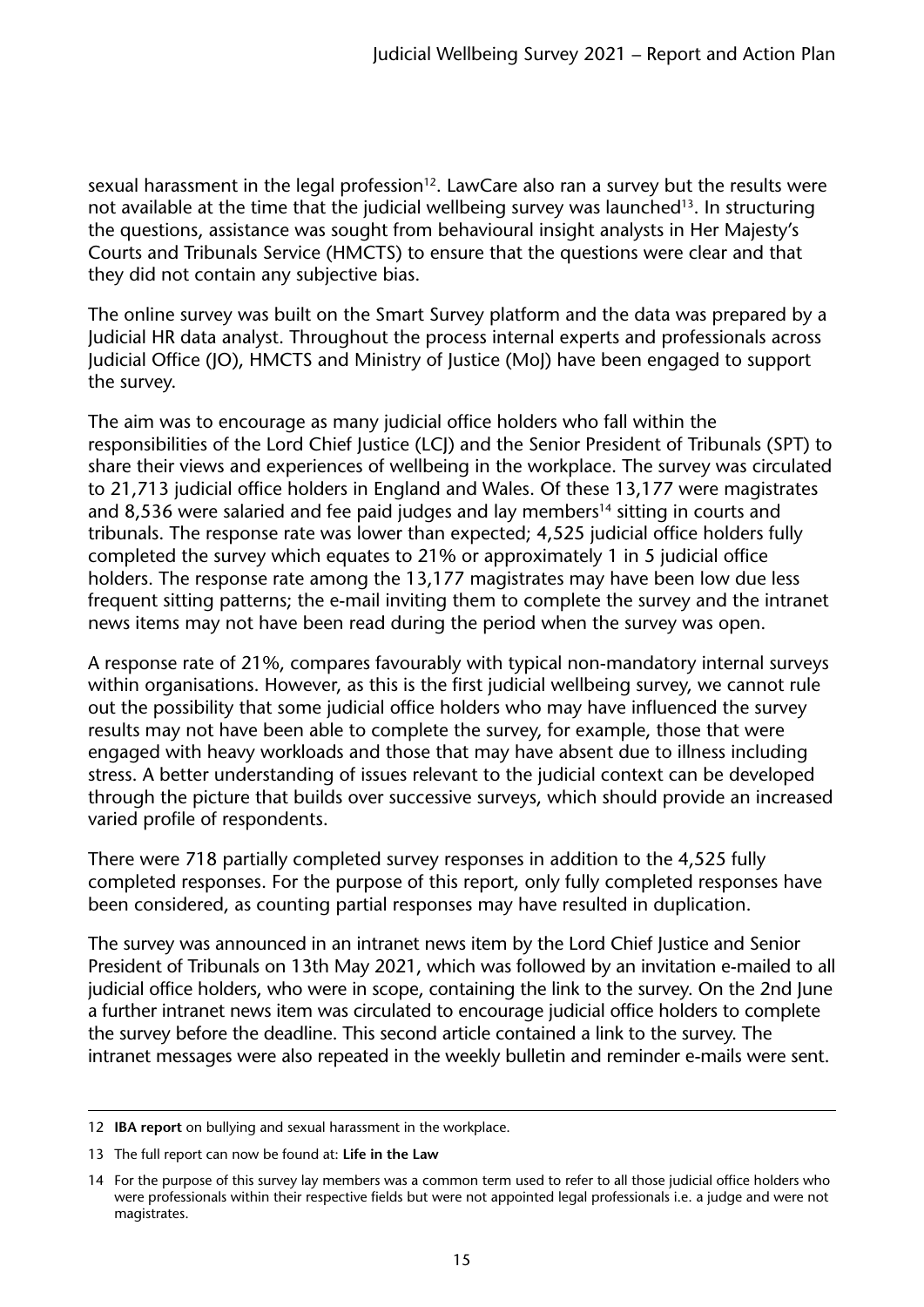The figures within this report have been rounded throughout so percentages may not sum to 100%, and 0% may not imply a count of 0. There are a couple of points within the **[main report](#page-17-1)** where numbers have been so low that they have been redacted. These are identified within the relevant sections.

#### **Judicial roles**

For the purpose of this survey, judicial roles were grouped as were jurisdictions/tribunals. An *Other* category was also provided. On reviewing the 95 judicial office holders who originally identified themselves as *Other*, 62 were found to fit within the main list provided in the survey. For the purposes of reporting, medical tribunal members that selected the *Other* category have been reclassified as tribunal lay members. In this context, lay member refers to a non legal professional and non legal specialist.

#### **Demographics**

The full set of demographic data for the survey respondents is contained within **Annex A** of this report. Completing these questions was optional. 91% of judicial office holders who completed the survey did complete these questions. The questions contained a *prefer not say* option. The data has been summarised below.

#### **Age**

27% were aged between 60 and 64, 23% were aged between 65 and 70, 20% were aged between 55 and 59 and 12% were aged between 50 and 54.

#### **Gender**

53% were female and 46% were male. Non-binary and those that selected *Other* represented less than 1% of the judicial office holders.

#### **Ethnicity**

Most judicial office holders, 84% were White British (including: Welsh, Scottish and Northern Irish), while those who selected, White - any other White background, represented 5%. Asian or Asian British - Indian, represented 2%, White - Irish, represented 2% and Black or Black British - Caribbean, represented 1%15. Of the other ethnic groups each represented less than 1% of judicial office holders. 1.4% preferred not to say.

#### **Disability**

22% of judicial office holders confirmed that they had a disability or underlying medical condition.

<sup>15</sup> These percentages have been rounded for this section of the report.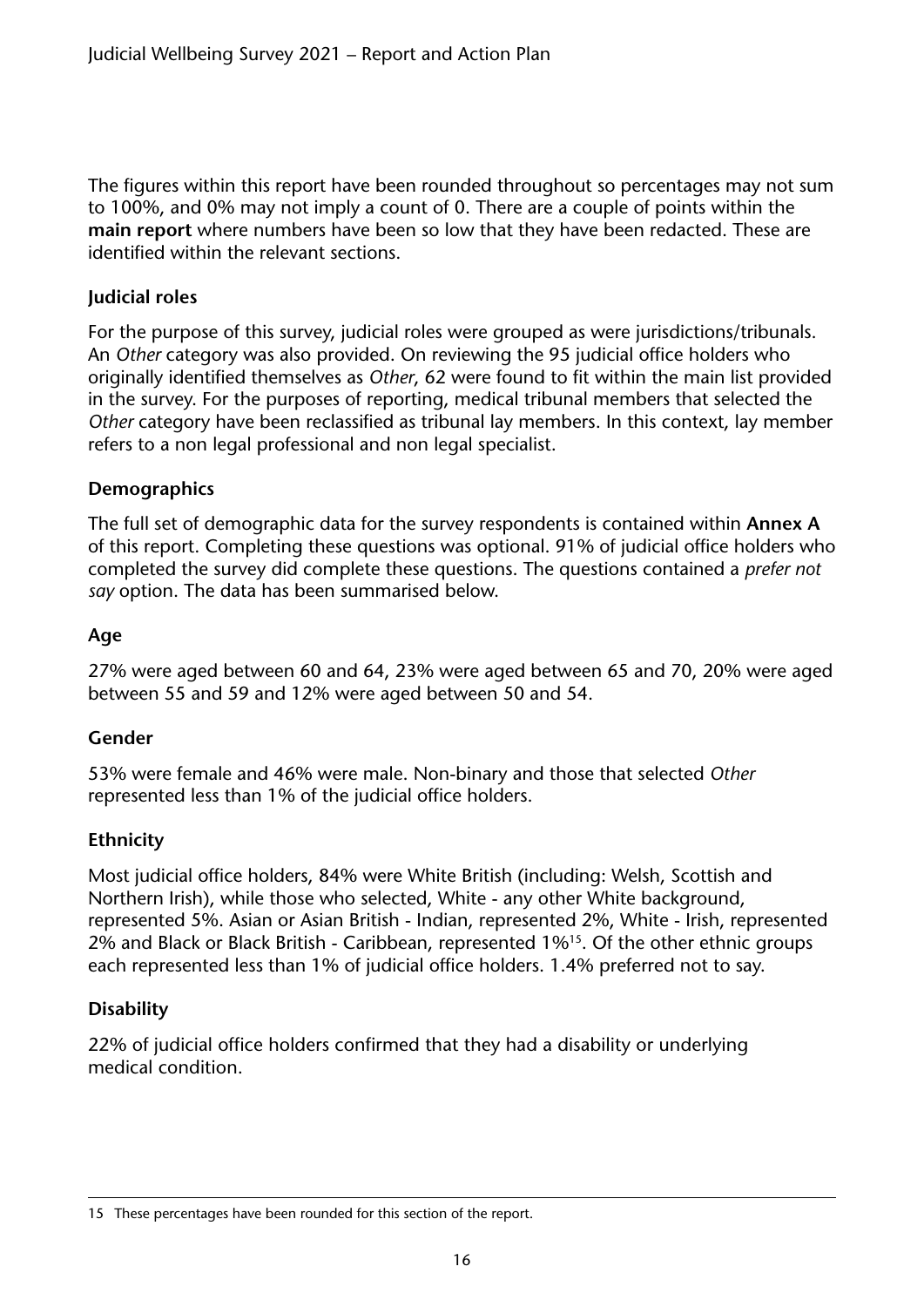#### **Caring responsibilities**

35% of judicial office holders confirmed that they had caring responsibilities.

#### **Religious belief**

The most common religious belief was Christian at 56%, with 33% confirming that they had no religion or belief. 3% were Jewish, 1% were Muslim, 1% Hindu and 1% Sikh. 4% preferred not to say.

#### **Sexuality**

Most judicial office holders, 90%, reported that they were heterosexual or straight while 4% were gay men, 1% were bisexual and 1% were gay women/lesbians. 3% preferred not to say.

#### **Social background**

Social background (education) was also captured. 71% had mainly attended a UK state school and 18% had mainly attended a UK independent/fee paying school. 54% had attended University or a Polytechnic but neither parents had done so, and 29% had attended University or a Polytechnic as had one or both parents. 15% had not attended University or a Polytechnic.<sup>16</sup>

#### **Internal experts and professionals that worked on the survey**

The survey, data and this report were produced through collaboration with judicial office holders and professionals working within MoJ and JO. Internal experts and professionals were invaluable to the development of this survey and the report as they had experience and knowledge of large scale surveys, understood how the tribunals and court systems function, understood the unique challenges faced by the judiciary during the Covid-19 pandemic and the working arrangements that were put in place in line with government guidelines at the time. They also had extensive knowledge of the existing welfare services available including internal data on use of those services. Survey questions were agreed and approved by the Judicial HR Committee.

<sup>16</sup> There is not a requirement for magistrates to have studied at a University or a Polytechnic or to have any professional legal qualifications.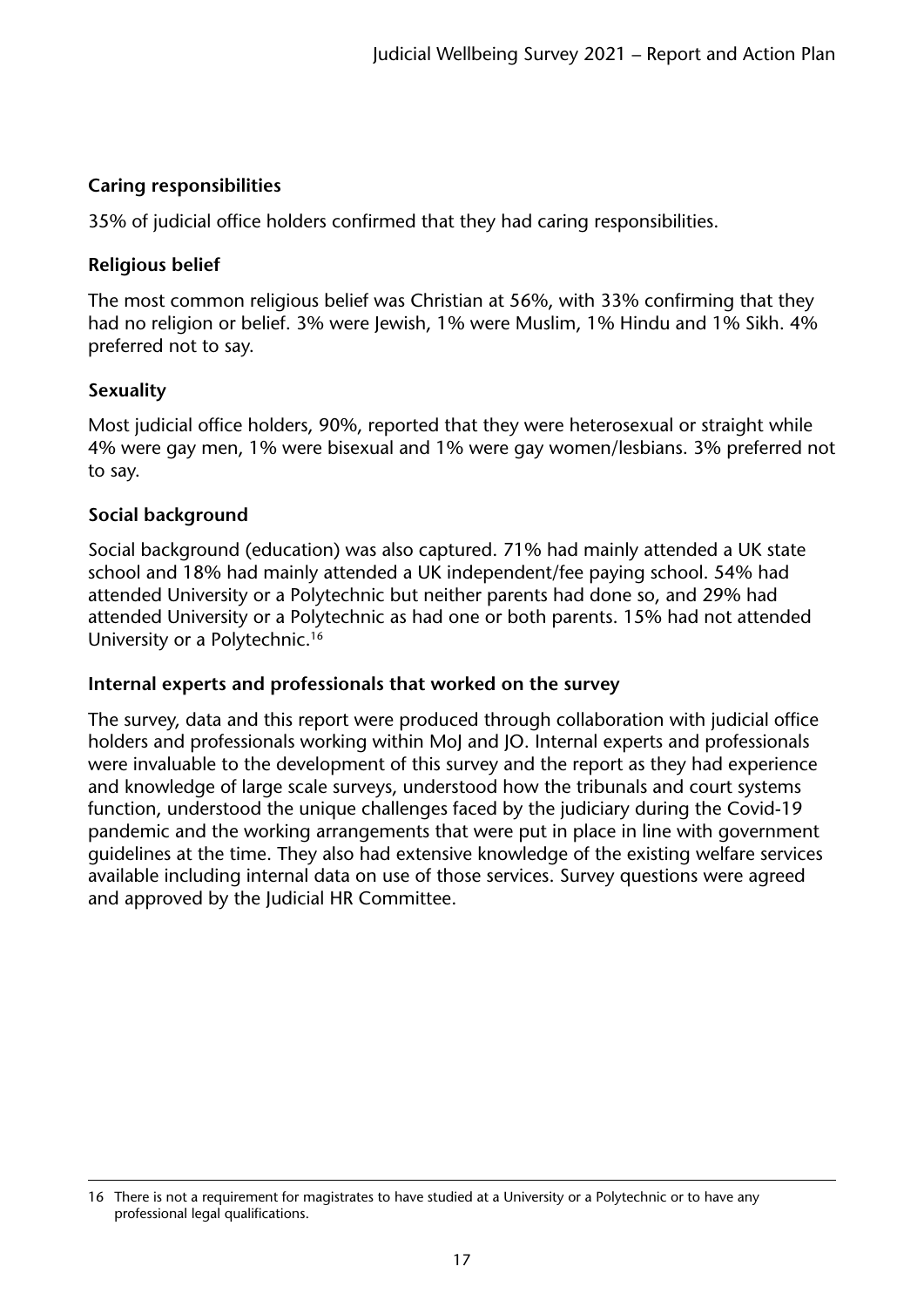## <span id="page-17-1"></span><span id="page-17-0"></span>**Main report**

## **General wellbeing**

The survey began with a series of statements about engagement and subjective wellbeing. The results are captured in *Table 1* below.

| <b>Statement</b>                                                       | <b>Strongly</b><br>agree | Agree | <b>Neither</b><br>agree<br>nor<br>disagree | <b>Disagree</b> | <b>Strongly</b><br>disagree | <b>Number</b><br>who<br>did not<br>respond $17$ |
|------------------------------------------------------------------------|--------------------------|-------|--------------------------------------------|-----------------|-----------------------------|-------------------------------------------------|
| am interested<br>in my work                                            | 74%                      | 24%   | 1%                                         | 0.3%            | 0.2%                        | 12                                              |
| My role/work<br>gives me a sense<br>of personal<br>accomplishment      | 61%                      | 33%   | 4%                                         | 1%              | 0.4%                        | 31                                              |
| My colleagues<br>can be relied<br>upon when<br>things get<br>difficult | 41%                      | 44%   | 12%                                        | 3%              | 1%                          | 29                                              |
| I am satisfied<br>with my life                                         | 38%                      | 45%   | 10%                                        | 6%              | 1%                          | 28                                              |
| The things I<br>do in life are<br>worthwhile                           | 44%                      | 47%   | 7%                                         | 1%              | 0.3%                        | 15                                              |

**Table 1: general wellbeing statements rated by JOHs.** 

## **Stress and resilience**

This section covers the responses to survey questions on current stress levels and whether judicial office holders experienced any symptoms of stress over the last 12 months and if so, what those causes of stress were. The survey also asked whether judicial office holders had taken any sickness absence as a result of stress.

<sup>17</sup> This column is the actual number of judicial office holders who did not select a response to that particular statement.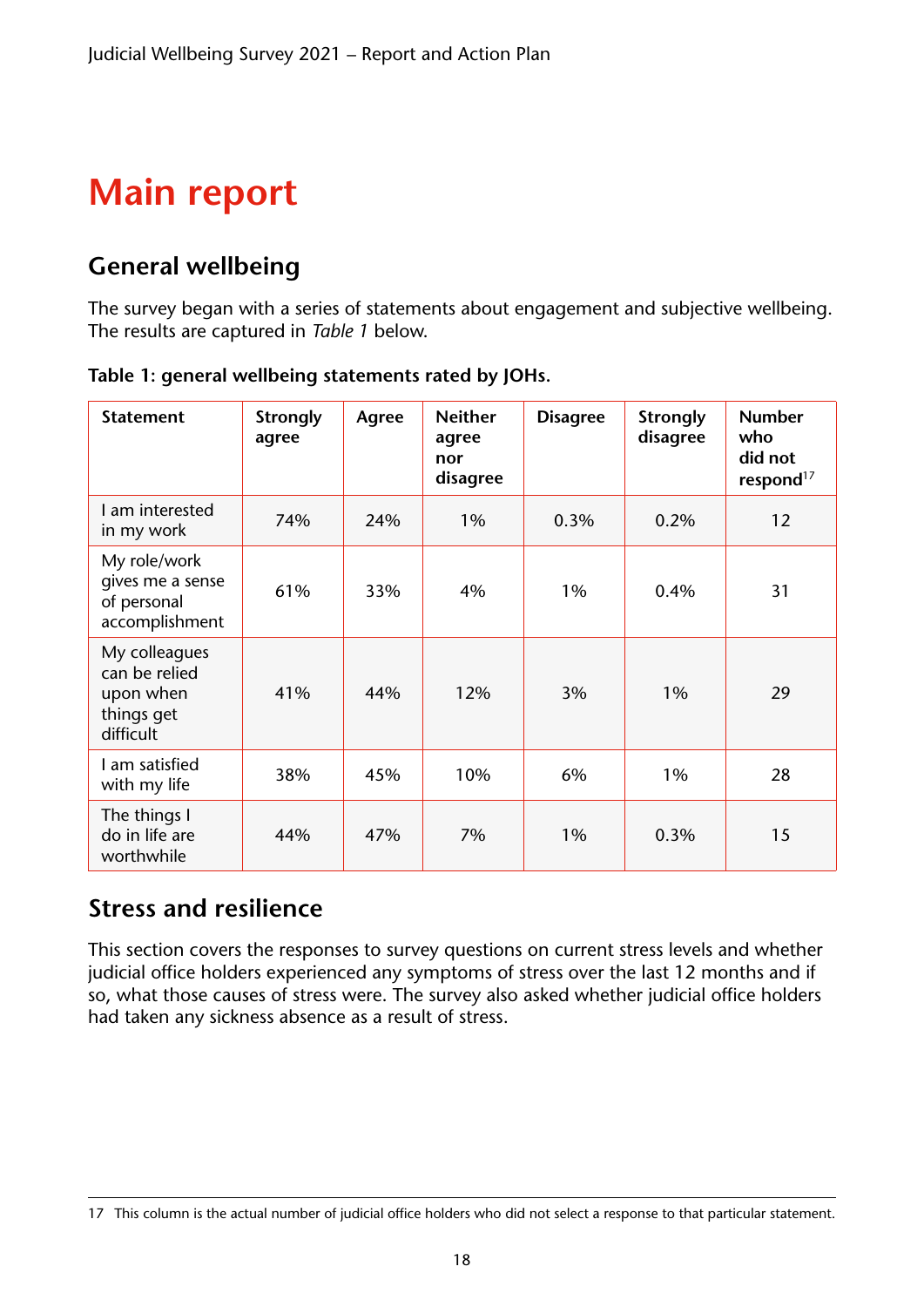#### **Fig 1: current stress levels.**



#### **Fig 2: symptoms of stress over the last 12 months.**



*Fig 1* shows that 11% of all judicial office holders who completed the survey reported that they were not currently stressed, while 51% were occasionally stressed, 23% moderately stressed, 13% significantly stressed and 2% extremely stressed. There were 4,523 responses to this question.

Judicial office holders were also asked if they had experienced any symptoms of stress over the last 12 months, *Fig 2*. They were asked to select any symptoms that applied, as they were able to select more than one option, percentages will not sum to 100%. The symptoms of stress were defined in the survey as follows:

| Type of stress     | <b>Examples</b>                                                                                 |
|--------------------|-------------------------------------------------------------------------------------------------|
| None               | No symptoms of stress experienced in the last 12 months.                                        |
| Physical           | Headaches, stomach upsets, muscle tension, chest pain, erratic heartbeat.                       |
| Mental             | Lacking concentration, indecisive, feeling overwhelmed, forgetful,<br>worrying.                 |
| <b>Behavioural</b> | Irritability, altered eating and sleeping habits, avoiding people, drinking<br>or smoking more. |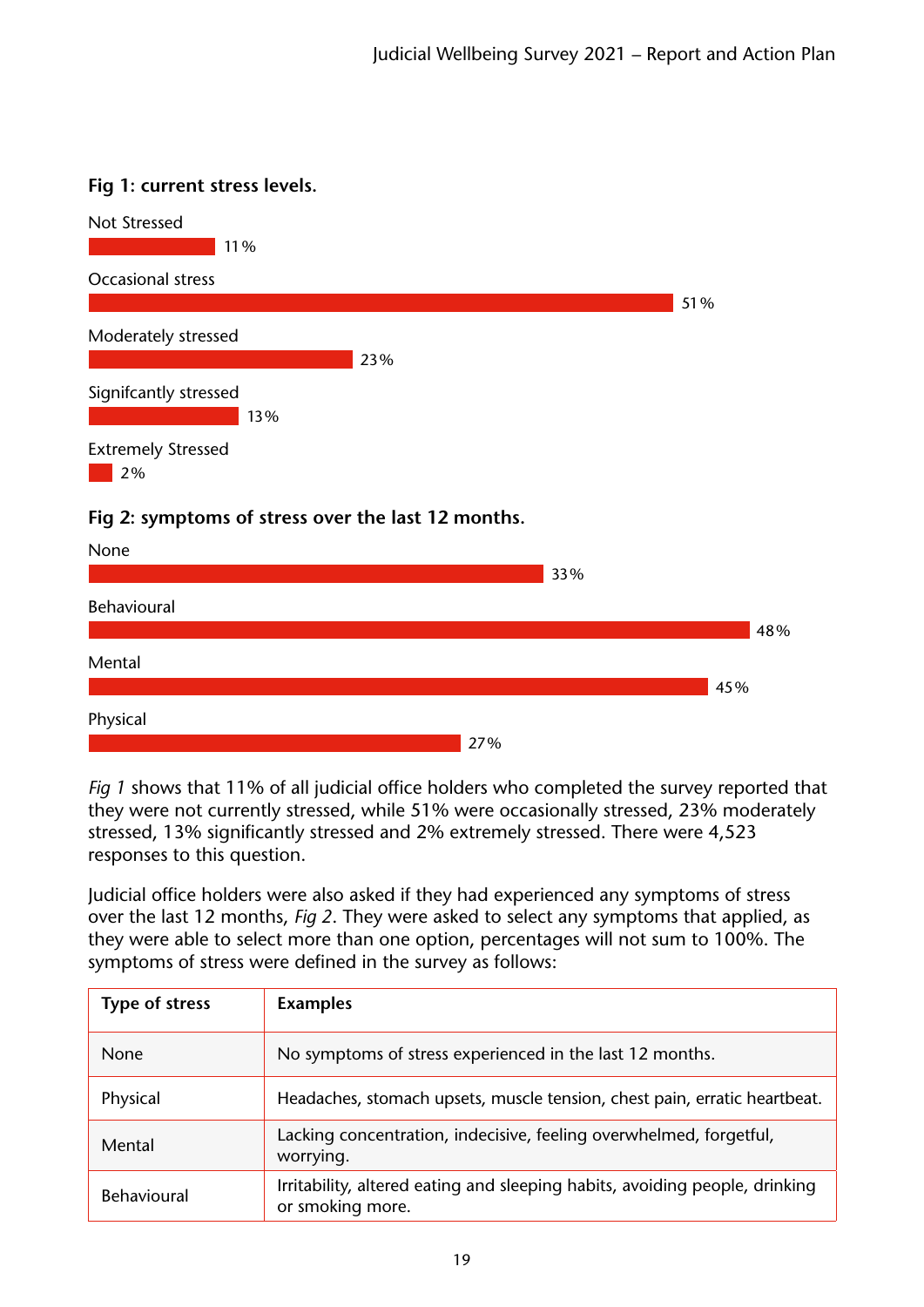As recorded at *Fig 2*, 48% of judicial office holders who completed the survey said they experienced behavioural symptoms of stress, 45% mental symptoms and 27% physical symptoms while 33% reported that they had not experienced any symptoms of stress in the last 12 months.

The survey asked judicial holders who had experienced stress to identify what they perceived to be the main causes of stress over the last 12 months, *Fig 3*.

| Non-work-related issues                        |     | 41% |
|------------------------------------------------|-----|-----|
| Covid-19                                       | 34% |     |
| Judicial workload<br>24%                       |     |     |
| Remote working<br>22%                          |     |     |
| Screen time<br>21%                             |     |     |
| Balancing judicial role with other work<br>18% |     |     |
| Other (please specify):<br>17%                 |     |     |
| Information Technology<br>16%                  |     |     |
| Leadership Judge/Bench Chair<br>7%             |     |     |
| Level of judicial knowledge and skills<br>7%   |     |     |
| Types of cases<br>6%                           |     |     |
| Relationships with colleagues<br>4%            |     |     |

#### **Fig 3: main causes of stress over the last 12 months.**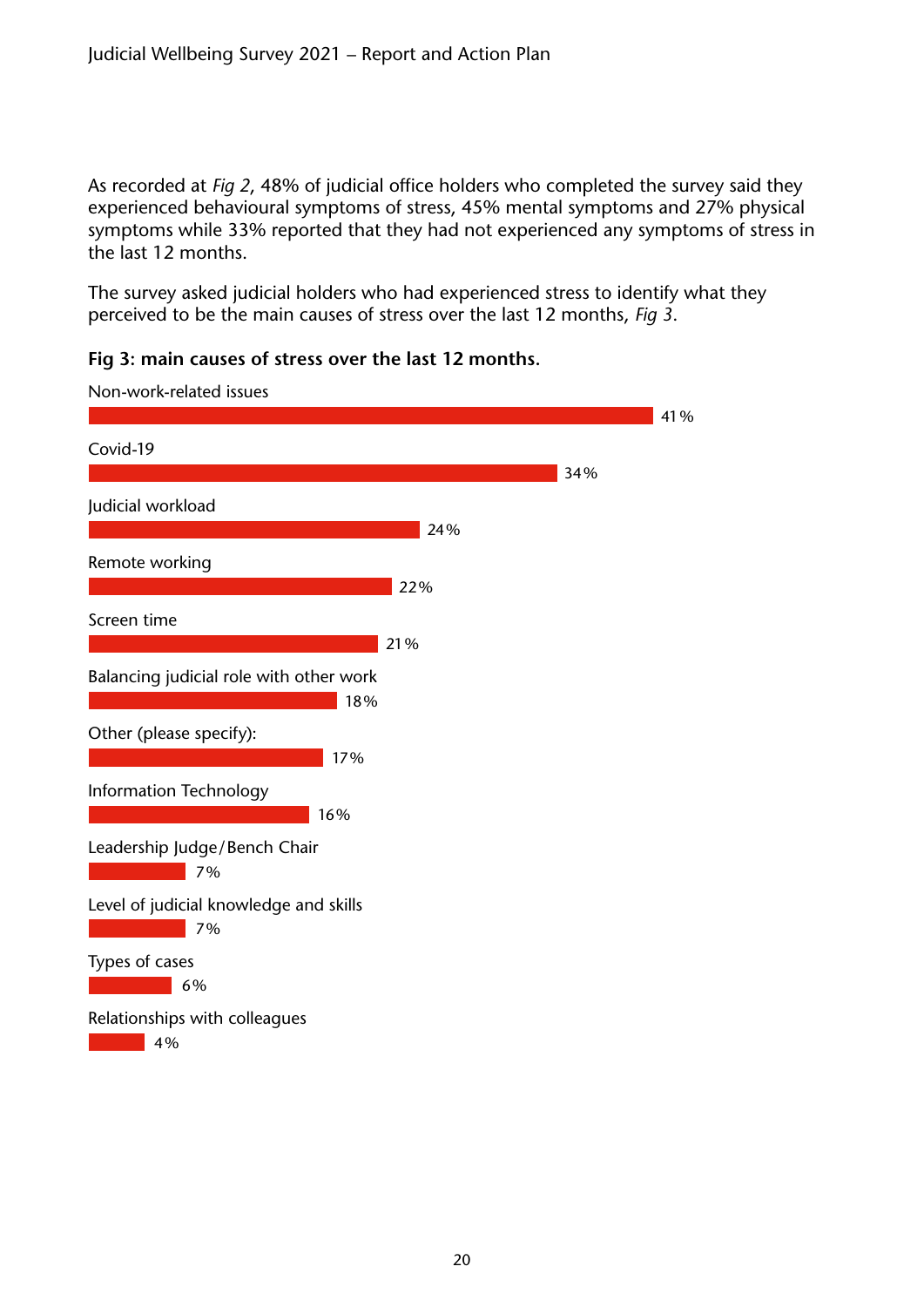In responding to this question judicial office holders could select up to three options therefore percentages will not sum to 100%. Non work-related issues were reported by 41% of judicial office holders as one of the main causes of stress over the last 12 months. This was followed by 34% of judicial office holders identifying Covid-19 as a cause, 24% judicial workload, 22% remote working and 21% screen time. Separately all judicial office holders rated the impact that Covid-19 may have had on their wellbeing. 4,522 respondents answered the question. 40% reported a moderate impact, 33% little impact, 18% significant impact, 6% no impact at all and 2% reported an extreme impact. All judicial office holders were asked whether they had taken any sickness absence as a result of stress in the last 12 months, *Fig 4*.

#### **Fig 4: whether JOHs have taken sickness absence over the last 12 months due to stress.**



When judicial office holders were asked about whether they had taken any sickness absence as a result of stress, 94% said that they had not, 4% said they had and 2% preferred not to say. Five judicial office holders who completed the survey did not respond to this question.

In addition to questions about stress, judicial office holders were asked to rate their current anxiety levels.

#### **Fig 5: how JOHs rated their current anxiety levels.**



47% of judicial office holders stated that they experienced occasional manageable periods of anxiety, 24% were not anxious at all, 19% were moderately anxious, 8% reported that they were significantly anxious and 2% extremely anxious. Three judicial office holders chose not to respond to this question.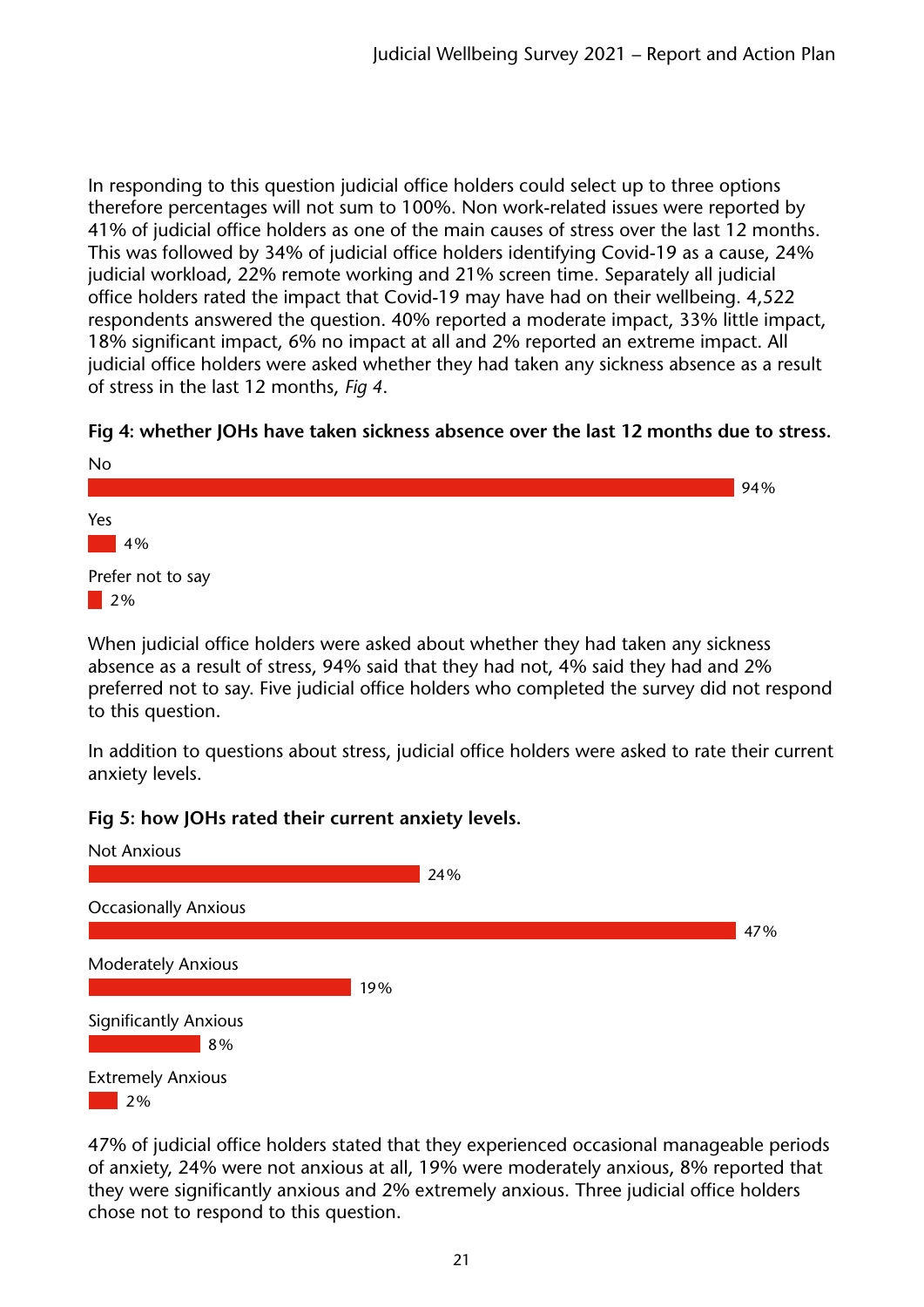## **Use of the stress and resilience e-learning and welfare support**

Judicial office holders were asked to complete a series of questions to gauge awareness of and subsequent use of the judicial welfare and e-learning support available. The first of these questions asked whether judicial office holders had used any of the following support in the last 12 months: the Judicial Helpline, specialised counselling through the Judicial Assistance Provider, the *Managing Stress and Building Resilience* e-learning, *Mindful Judging* and guided meditation e-learning or LawCare. Judicial office holders were also asked if they had sought support via a conversation with a Welfare Judge or a Leadership Judge/Bench Chair, or if they had sought external support. 88% stated that they had not used any of the support listed, 12% had used one or more forms of support, 0.4% preferred not to say. The percentages do not sum to 100% due to rounding. The 88% that had not used the support were asked why they had not done so. The results are captured in *Fig 6*, below.

#### **Fig 6: reasons for not accessing stress support and welfare services.**

69%  $\blacksquare$  23% <u>7% 7%</u>  $\blacksquare$  7% 7%  $5%$ 4%  $\blacksquare$  3% Concerned about the quality of the support Didn't want to go through my Bench Chair / HR Concerned about confidentiality **Other** No time to access the support Didn't know how to access the support Didn't know about this support Didn't need to access support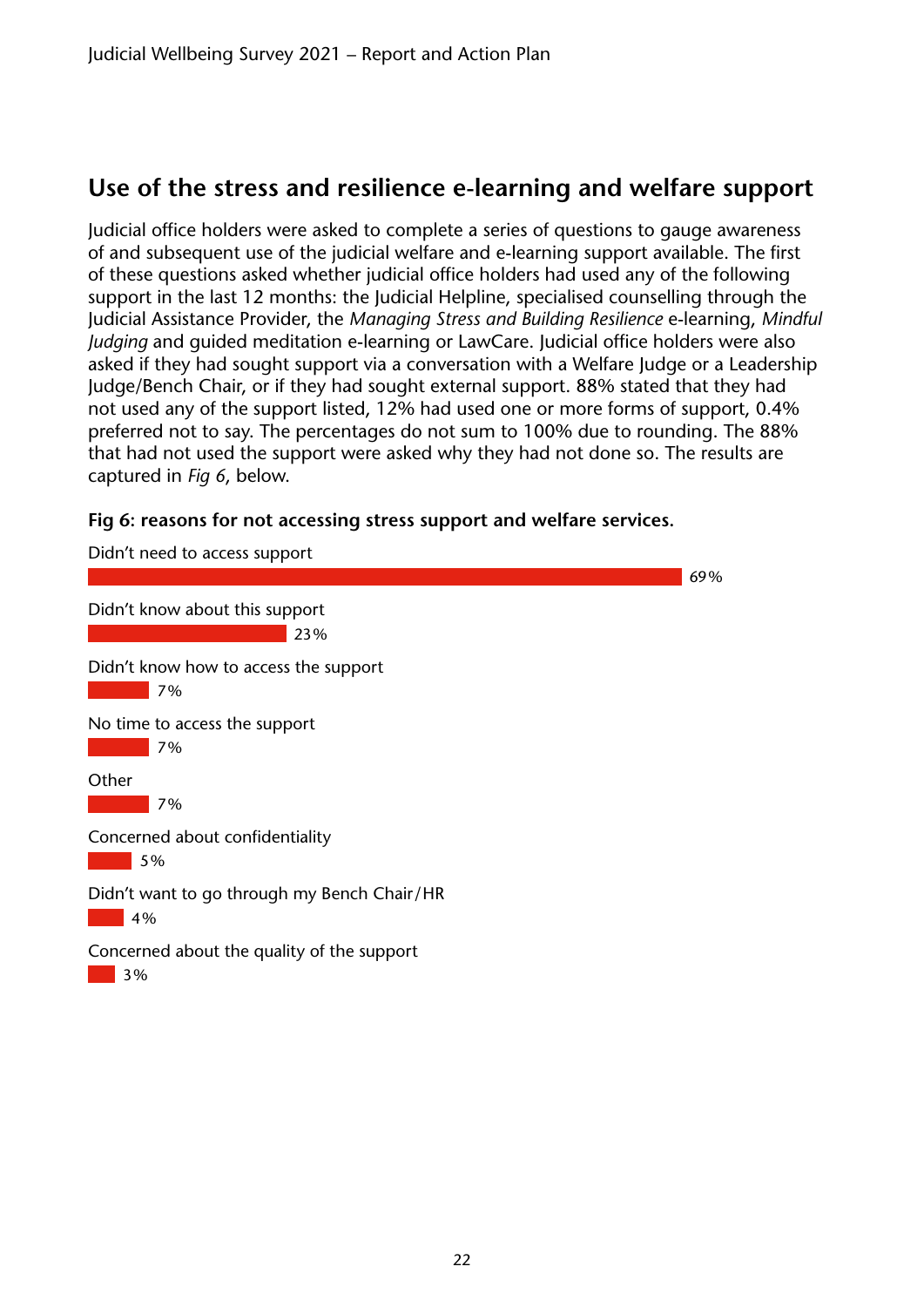Of the 88% or 3,979 judicial office holders who did not use any of the stress support, 69% stated that they did not need to access the support while 23% did not know about the support, 7% did not know how to access the support, 7% did not have time to access the support and 5% were concerned about confidentiality. The question allowed judicial office holders to select multiple responses therefore percentages will not sum to 100%. The 12% or 527 judicial office holders who had used the stress and resilience support were asked to rate all of the support or services that they had used, *Table 2*.

| Stress support/<br>welfare Service                   | <b>Excellent</b> | Good | <b>Moderate</b> | <b>Limited</b>               | Poor | <b>Not</b><br>applicable<br>19 |
|------------------------------------------------------|------------------|------|-----------------|------------------------------|------|--------------------------------|
| The Judicial<br>Helpline                             | 2%               | 4%   | 2%              | 3%                           | 2%   | 87%                            |
| Counselling<br><b>Services</b>                       | 6%               | 5%   | 3%              | 3%                           |      | 81%                            |
| <b>Managing Stress</b><br>and Building<br>Resilience | 2%               | 7%   | 8%              | 7%                           | 3%   | 73%                            |
| Mindful Judging                                      | 1%               | 7%   | 6%              | 5%                           | 3%   | 78%                            |
| Welfare Judge                                        |                  | 3%   |                 | $\qquad \qquad \blacksquare$ |      | 93%                            |
| LawCare                                              | 1%               | 1%   | 0.2%            | 1%                           | 0.5% | 97%                            |
| Leadership<br>Judge/Bench<br>Chair                   | 22%              | 25%  | 5%              | 10%                          | 8%   | 29%                            |

**Table 2: ratings given to the stress support and judicial welfare services by JOHs that used the services expressed as a percentage of JOHs.**<sup>18</sup>

The top five forms of support that were used were:

- talking to a Leadership Judge/Bench Chair, rated by 345 respondents;
- managing stress and building resilience e-learning, rated by 121 respondents;
- *Mindful Judging* and guided meditation e- learning, rated by 96 respondents;
- specialised counselling provided by the judicial assistance provider, rated by 88 respondents;
- the Judicial Helpline rated by 60 respondents.

<sup>18</sup> Percentages have been redacted where they represent numbers of less than 10 and refer to personalised sessions/services

<sup>19</sup> As this set of questions were only completed by those Judicial office holders that had used at least one of the services, not applicable was used to indicate that that particular service had not been used.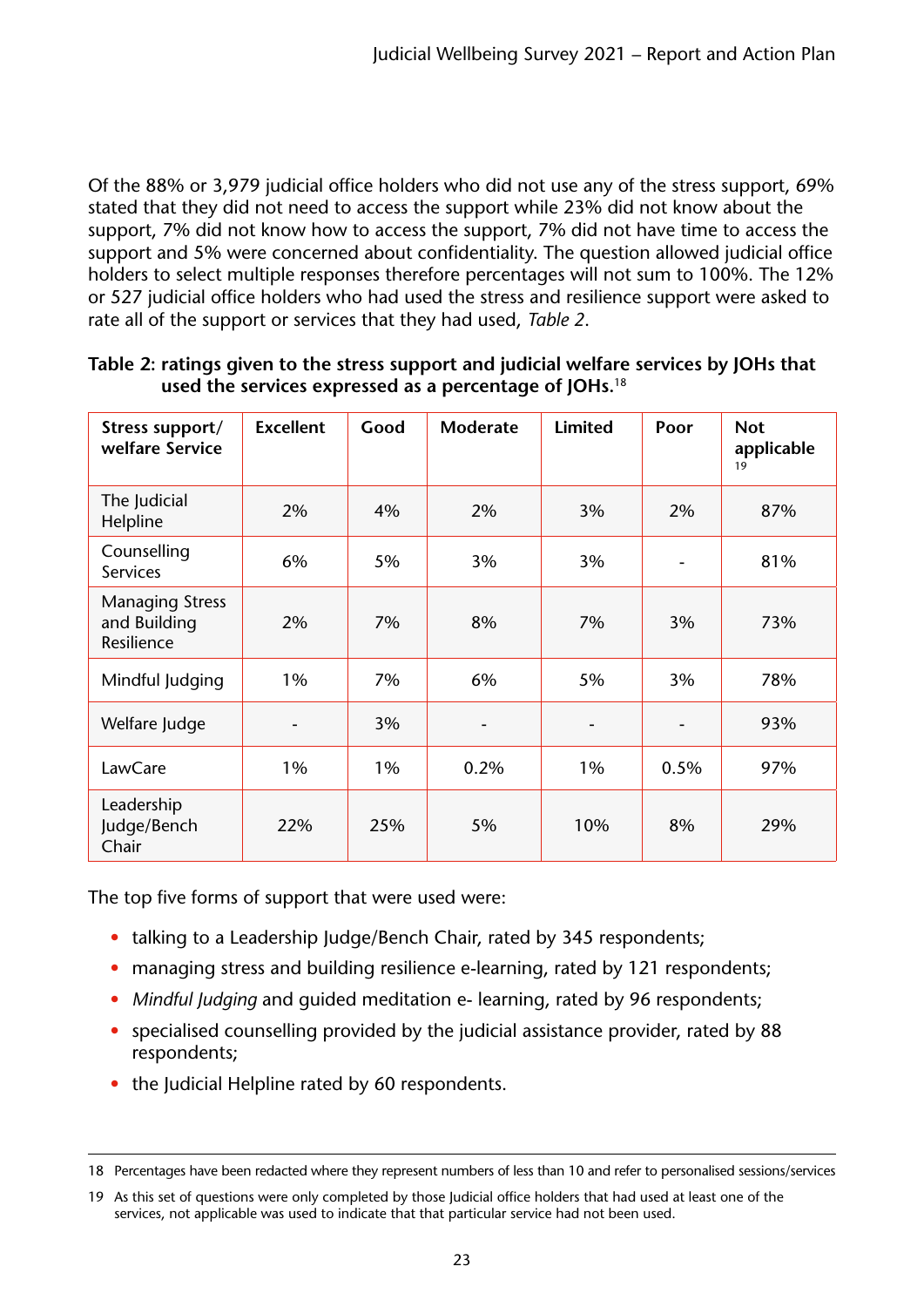Judicial office holders were asked about the extent to which they agreed or disagreed with the statement: *There is a good range of judicial stress management and welfare support available*. 2% of the judicial office holders who completed the survey strongly agreed, 16% agreed, 66% neither agreed nor disagreed, 10% disagreed and 5% strongly disagreed. Seven judicial office holders did not respond to the question.

All judicial office holders who completed the survey were asked what additional support they would like to see. The results are captured in *Fig 7*.

#### **Fig 7: additional support that JOHs said that they would like to see.**

|                                                                                       | 30% |
|---------------------------------------------------------------------------------------|-----|
| More protected time                                                                   |     |
|                                                                                       | 22% |
| More information on judicial counselling support                                      |     |
| 20%                                                                                   |     |
| More information to support remote working/hearings                                   |     |
| 18%                                                                                   |     |
| More self-help materials (e.g. online resources e-learning, podcasts etc)             |     |
| 18%                                                                                   |     |
| More interactive wellbeing training                                                   |     |
| 18%                                                                                   |     |
| Other (please specify):                                                               |     |
| 16%                                                                                   |     |
| More digital support tools                                                            |     |
| 12%                                                                                   |     |
| More support for Leadership Judges/Bench Chairs, i.e. stress risk assessment guidance |     |
| 12%                                                                                   |     |
| More fact sheets                                                                      |     |
| 6%                                                                                    |     |
| More judicial intranet news items                                                     |     |
| 4%                                                                                    |     |

More opportunities for discussion with colleagues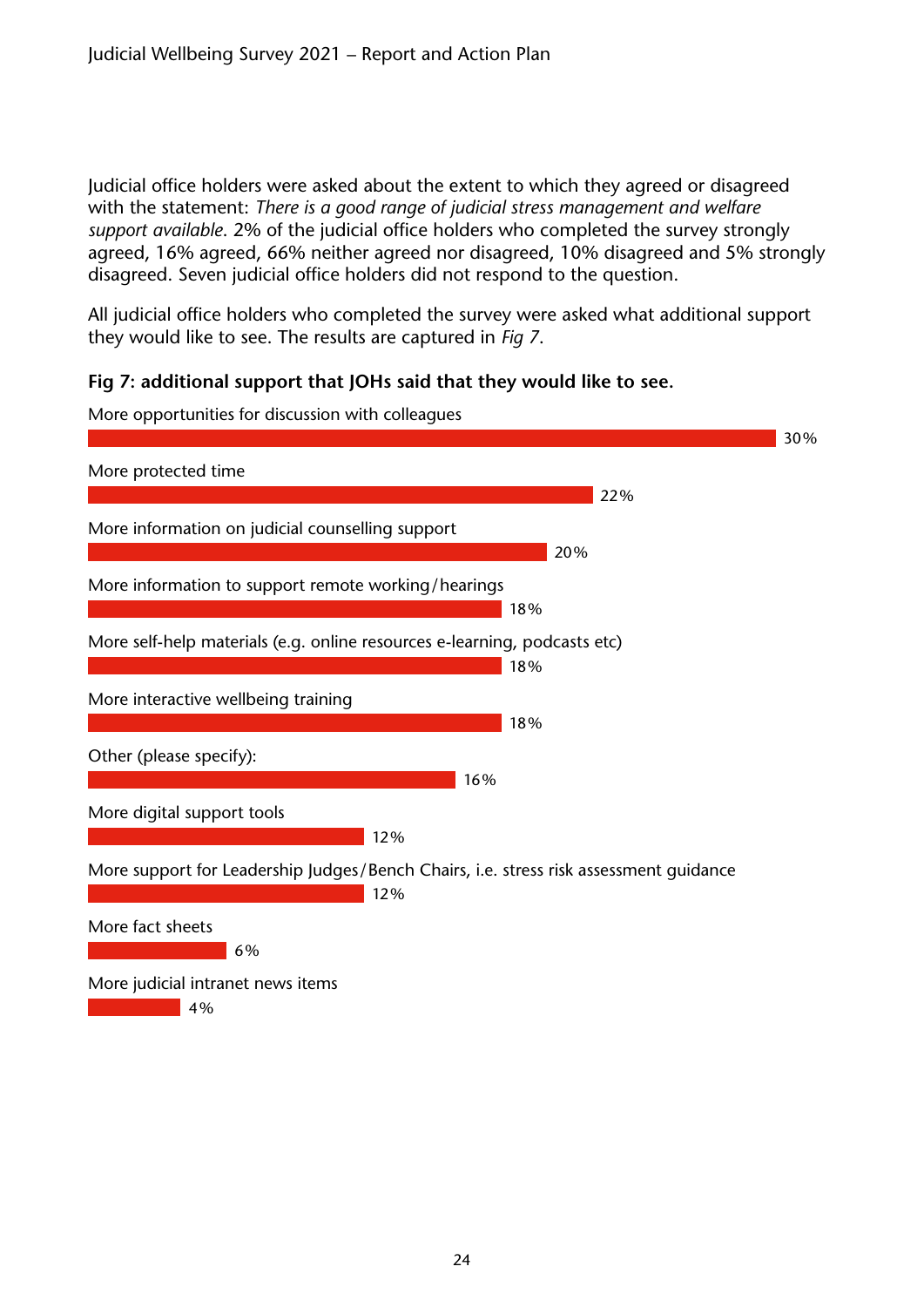The top six responses were:

- more opportunities for discussion with colleagues 30%
- more protected time 22%
- more information on judicial counselling support 20%
- more information to support remote working/hearings 18%
- more self-help online resources 18%
- more interactive wellbeing training 18%

### <span id="page-24-0"></span>**Professional support conversations and trial support**

This is a bespoke support service available to salaried judges working in Crime, Family and Immigration in recognition of the cumulative effect that constant exposure to disturbing graphic material and evidence of traumatic events and horrific crimes can have on those that work in these jurisdictions. The service offers an annual confidential conversation with a qualified professional. During Covid-19 these took place over the telephone rather than face-to-face. Trial support is also available.

Of the 4,525 judicial office holders who completed the survey, 16% or 702 confirmed that they were a salaried judge working in crime, family and immigration. Of the 16% that were eligible for the support, only 9% or 62 judicial office holders confirmed that they had taken up the offer of a professional or trial support conversation in the last 12 months. The 9% who had used the service were asked to rate it while the 91% who were eligible but had not used the service were asked why they had not done so. The results are captured below:



#### **Fig 8: quality of the support.**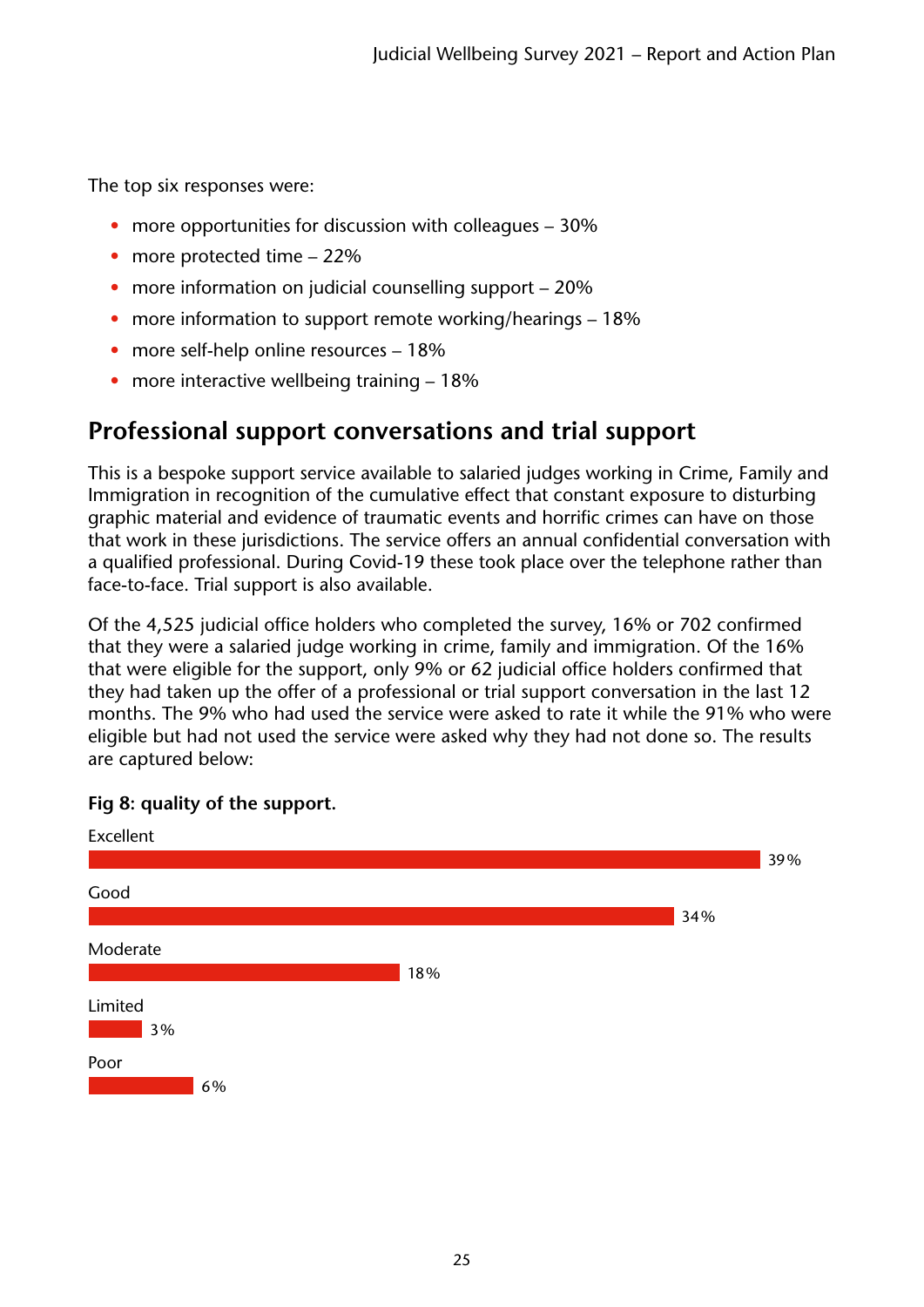#### **Fig 9: reasons given for not using the support.**

I don't know what this is



Of the judges who had used the professional or trial support conversations, 39% rated the quality as excellent, 34% rated it as good, 18% rated it as moderate, 3% rated the quality as limited and 6% rated the quality as poor.

Of the 91% of eligible judges who did not use the service, 32% said it was because they did not know what it was, while 27% did not want to use it and 15% did not have time to access the support. 8% did not know how to access the support and 4% had concerns about confidentiality, while 14% selected the *Other* option.

### **Inclusive culture**

One of the six objectives within the Judicial Health and Wellbeing Strategy is building an inclusive culture across the judiciary with a focus on the wellbeing benefits of inclusivity and the creation of a happy, healthy working culture where everyone feels valued. This wellbeing objective correlates with the Judicial Diversity and Inclusion Strategy core objective; supporting and building a more inclusive and respectful culture and working environment within the judiciary.

Judicial office holders were presented with a series of statements about their working culture and were asked to confirm whether they disagreed or agreed with each statement. The results have been produced overleaf and are shown as a percentage of all judicial office holders who completed the survey. Percentages within this table have been rounded and percentages will not sum to 100%.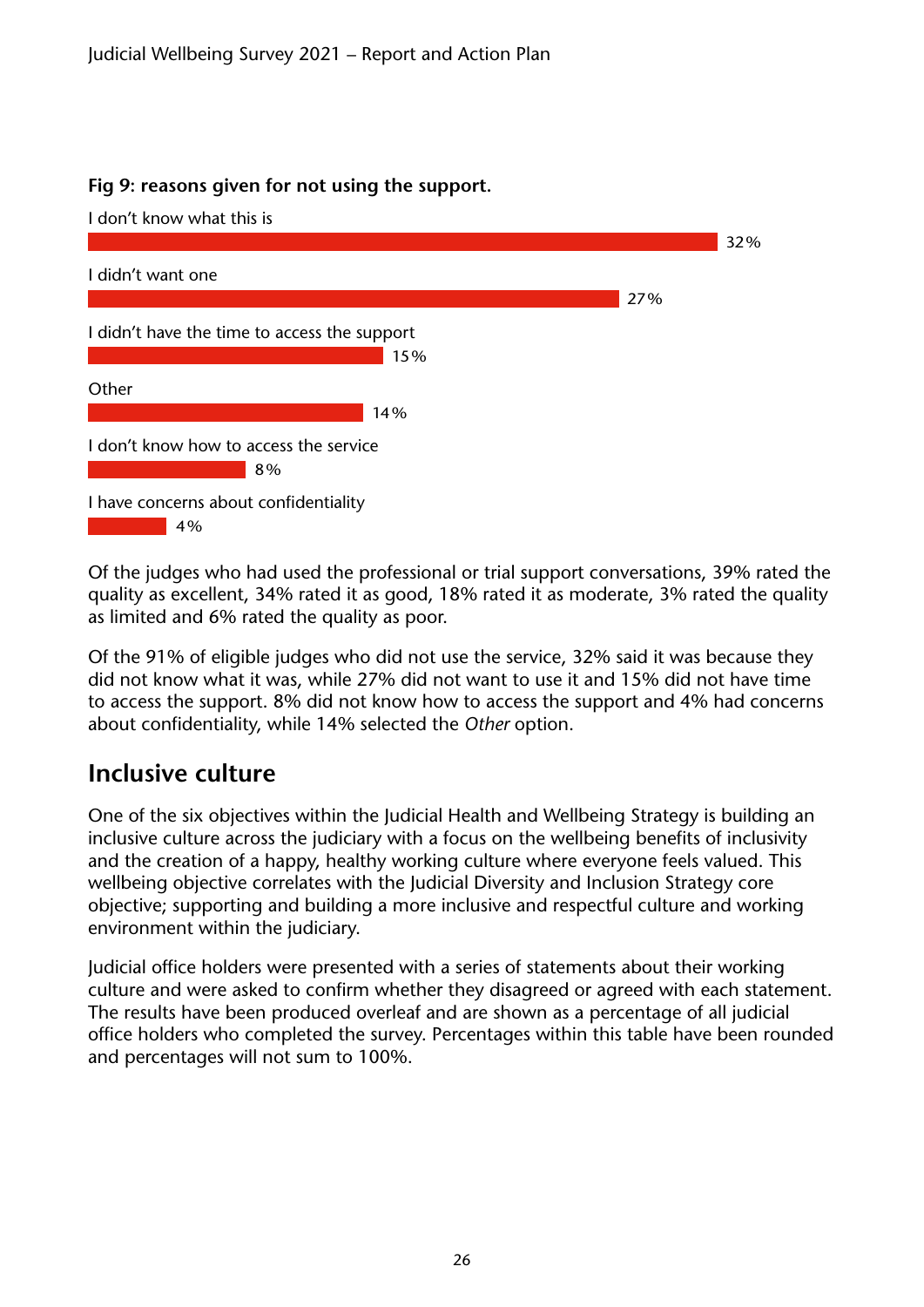| <b>Statement</b>                                                     | <b>Strongly</b><br>agree | Agree | <b>Neither</b><br>agree nor<br>disagree | <b>Disagree</b> | <b>Strongly</b><br>disagree | <b>Number</b><br>who<br>did not<br>respond $^{20}$ |
|----------------------------------------------------------------------|--------------------------|-------|-----------------------------------------|-----------------|-----------------------------|----------------------------------------------------|
| My colleagues<br>are always<br>courteous and<br>polite               | 49%                      | 43%   | 5%                                      | 3%              | 0.5%                        | 6                                                  |
| People at my<br>court/tribunal<br>work well<br>together              | 41%                      | 47%   | 9%                                      | 3%              | 0.5%                        | 12                                                 |
| People at my<br>court/tribunal<br>support one<br>another             | 36%                      | 45%   | 15%                                     | 4%              | 1%                          | 27                                                 |
| The working<br>culture at my<br>court/tribunal<br>is inclusive       | 36%                      | 42%   | 16%                                     | 5%              | 1%                          | 24                                                 |
| I am treated<br>with respect<br>by the people<br>that I work<br>with | 48%                      | 42%   | 7%                                      | 2%              | 1%                          | 11                                                 |

#### **Table 3: general questions about the working environment and workplace relationships.**

The majority of judicial office holders either agreed or strongly agreed with the statements. The percentage of judicial office holders who disagreed with the statements ranged from 5% to 2% while those who strongly disagreed ranged from 0.5% to 1%.

<sup>20</sup> This column is the actual number of judicial office holders who did not select a response to that particular statement.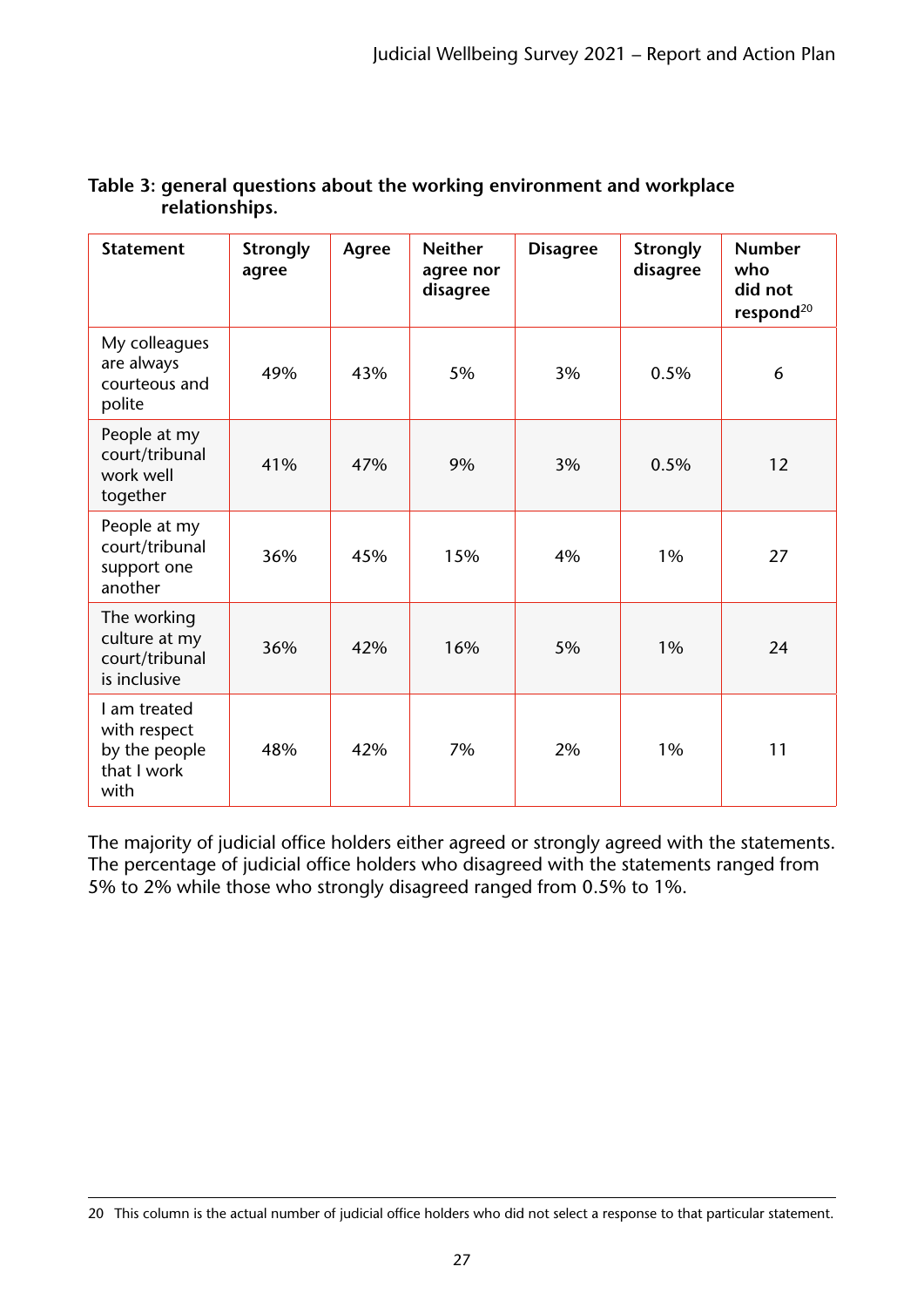## **Bullying, harassment and discrimination (BHD)**

This section was focused on the personal experiences of all judicial office holders over the last 12 months. The questions covered instances of BHD and whether judicial office holders felt confident about reporting instances of BHD or challenging inappropriate behaviours. Judicial office holders were reminded that the survey was not a route for raising individual concerns, and that information on how to raise a concern about inappropriate behaviour could be found within the HR section of the judicial intranet within the grievance policies.

Bullying and harassment was defined within the survey as follows:

*Bullying is behaviour from a person or group that is unwanted and makes you feel uncomfortable, fearful, disrespected, ridiculed or upset. Harassment is bullying or unwanted behaviour, because of or about a protected characteristic, that violates dignity and/or creates an intimidating, hostile, degrading, humiliating or offensive environment - the full legal definition of harassment can be found within the EA2010.*

The bullying questions focused on the type of behaviour while the harassment questions looked at the grounds of harassment. The first of these series of questions asked judicial office holders whether they had personally experienced bullying and/or harassment in the last 12 months. 90% reported that they had not experienced any bullying and/or harassment while 8% reported that they had and 2% preferred not to say. All judicial office holders who completed the survey answered this question. The 8% who stated that they had experienced bullying and/or harassment were asked a subset of questions.

The type of bullying behaviour experienced by the 8% of judicial office holders who stated they had experienced bullying and/or harassment is captured overleaf. Percentages will not sum to 100% as judicial office holders were advised to select all applicable options.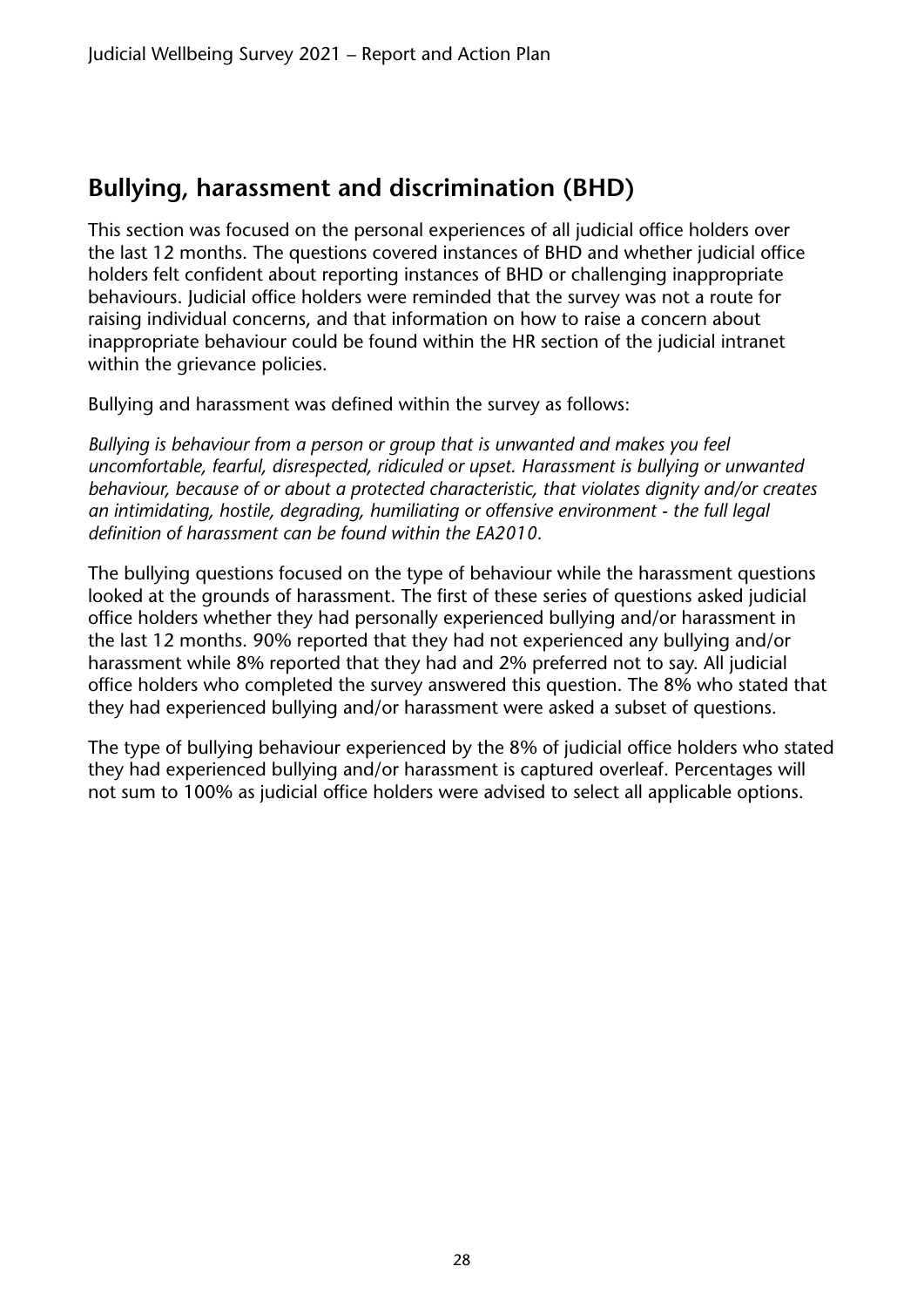#### **Fig 10: types of bullying behaviours.**

Overbearing leadership, undermining of work consistent unproductive criticism

|                                                                                                    | 50% |
|----------------------------------------------------------------------------------------------------|-----|
| Misuse of position<br>38%                                                                          |     |
| Ridiculing or demeaning language<br>35%                                                            |     |
| Exclusion from conversations, meetings etc<br>27%                                                  |     |
| Other (please specify):<br>20%                                                                     |     |
| Deliberately being given too much, too little work or work inadequate to your judicial role<br>12% |     |
| Implicit or explicit threats<br>12%                                                                |     |
| Victimisation<br>10%                                                                               |     |
| Subjected to malicious rumours<br>9%                                                               |     |
| Prefer not to say<br>6%                                                                            |     |
| Violence threatened or actual<br>1%                                                                |     |
| Exclusion from or bullying via social media<br>$\blacksquare$ 1%                                   |     |
| The top five responses were:                                                                       |     |

- overbearing leadership and undermining of work output or consistent unproductive criticism – 50%
- misuse of position 38%
- ridiculing of demeaning language 35%
- exclusion from conversations, meetings or discussions 27%
- Other  $-20%$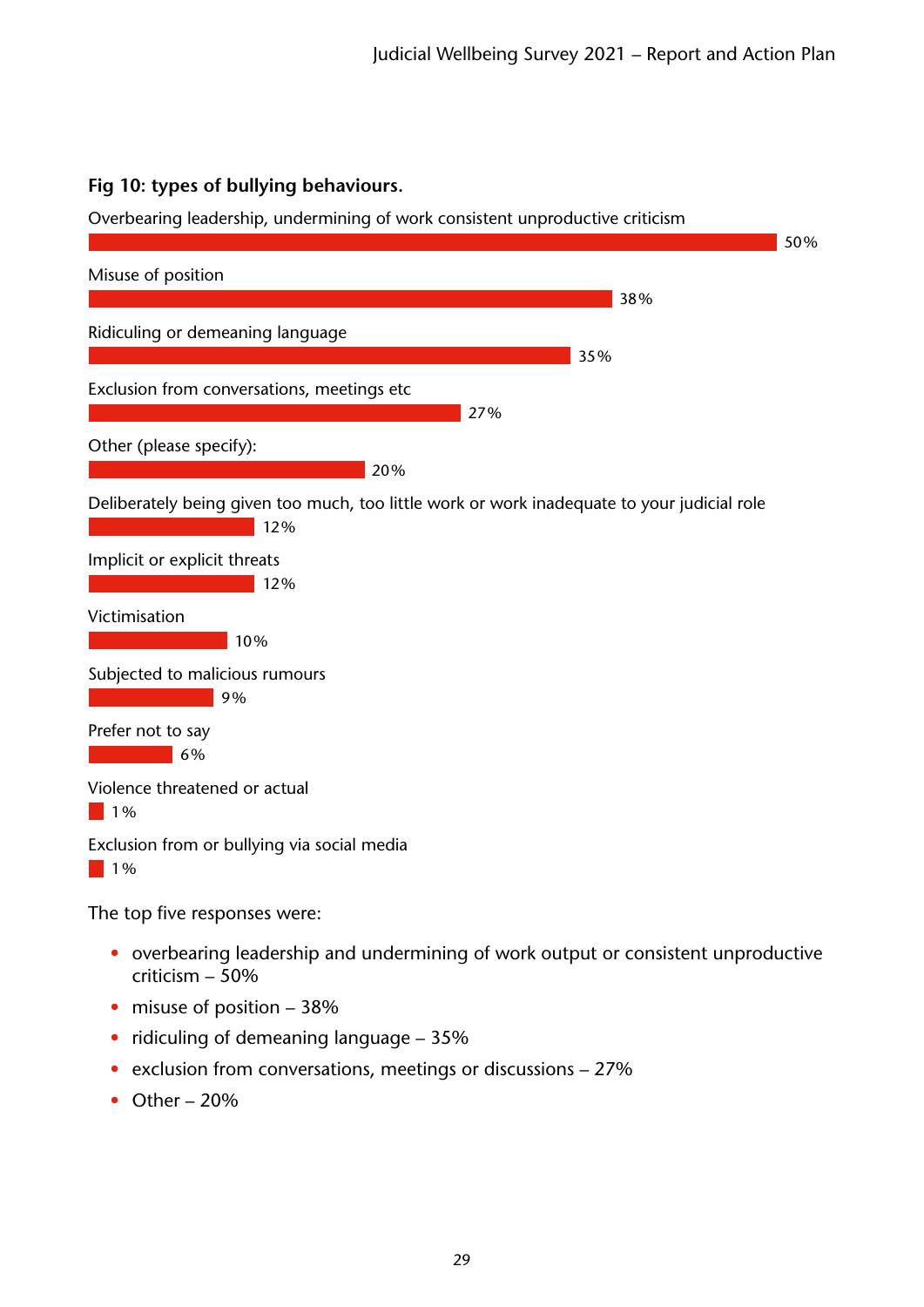Those who selected *Other* were given the option to add further information and where possible the responses were grouped by theme. The top responses for this group related to undermining or demeaning behaviour, while 7% of judicial office holders who selected the *Other* option reported that the bullying was not related to their judicial role.

The 8% of judicial office holders who stated that they had experienced harassment and/or bullying in the last 12 months were asked to identify the type of harassment, if any, that they had experienced. 28.5% confirmed that they had not experienced any harassment, and the responses for the remainder of this group are captured below in *Fig 11*. Respondents were asked to select all options that applied; therefore, percentages will not sum to 100%. Numbers have also been rounded.

#### **Fig 11: types of harassment.**



Other (please specify):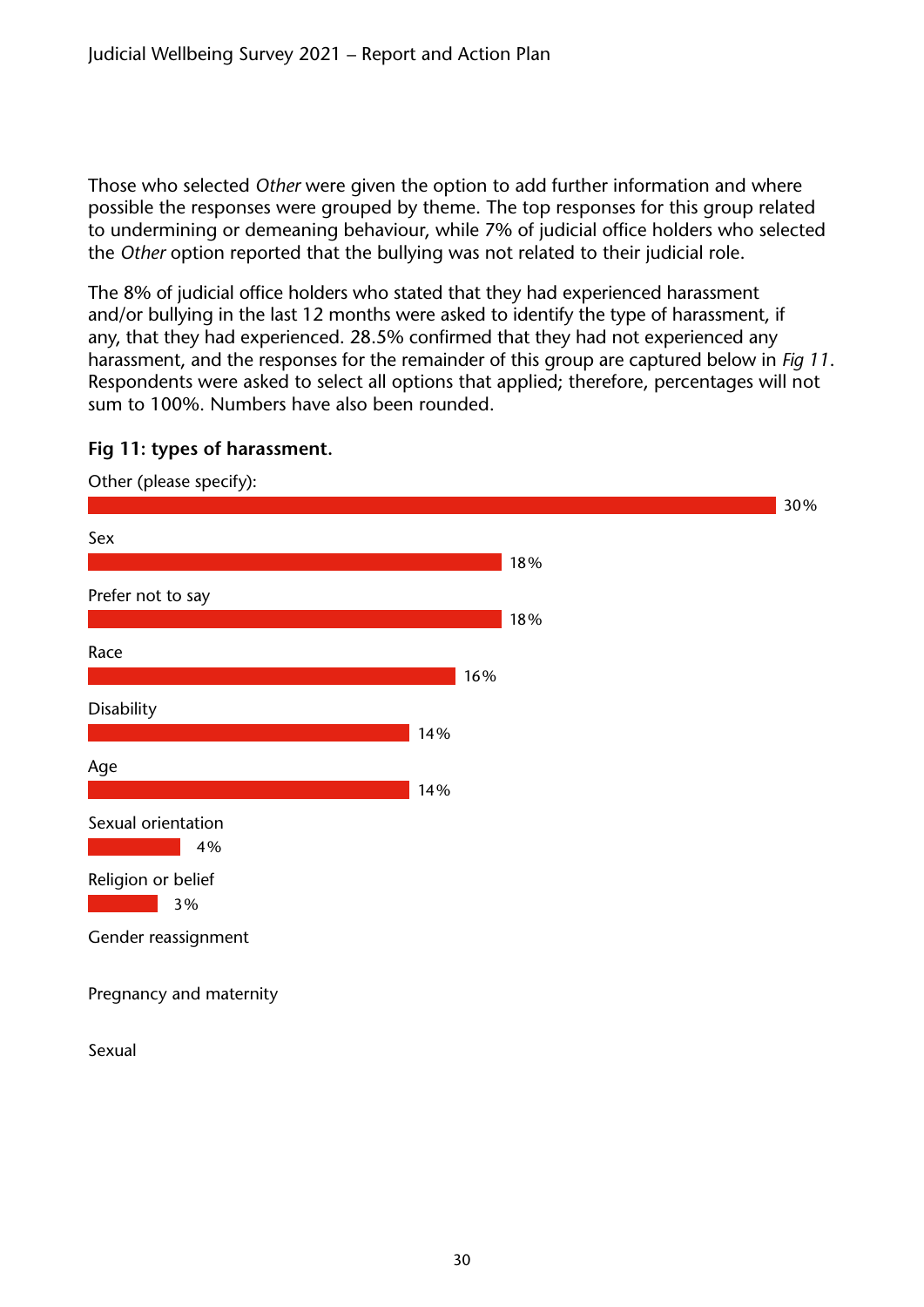Data for three types of harassment, gender reassignment, pregnancy and maternity and sexual harassment have been redacted as numbers were extremely low. The top five types of harassment reported were:

- Sex/gender 18%
- Prefer not to say 18%
- Race  $-16%$
- Disability 14%
- Age  $14%$

30% selected the *Other* category. Outside of the legal definition of harassment, comments on other types of harassment included judicial role, social background, professional background, and medical reason rather than disability. The *Other* responses also referred to causes and bullying, rather than types of harassment.

As judicial office holders were able to select all options that applied it is possible that a single incident may be captured under more than one type of harassment.

The 8% of judicial office holders who stated that they had experienced harassment and bullying in the last 12 months were also asked to identify the role of the person(s) who they were bullied and/or harassed by. The results are captured overleaf.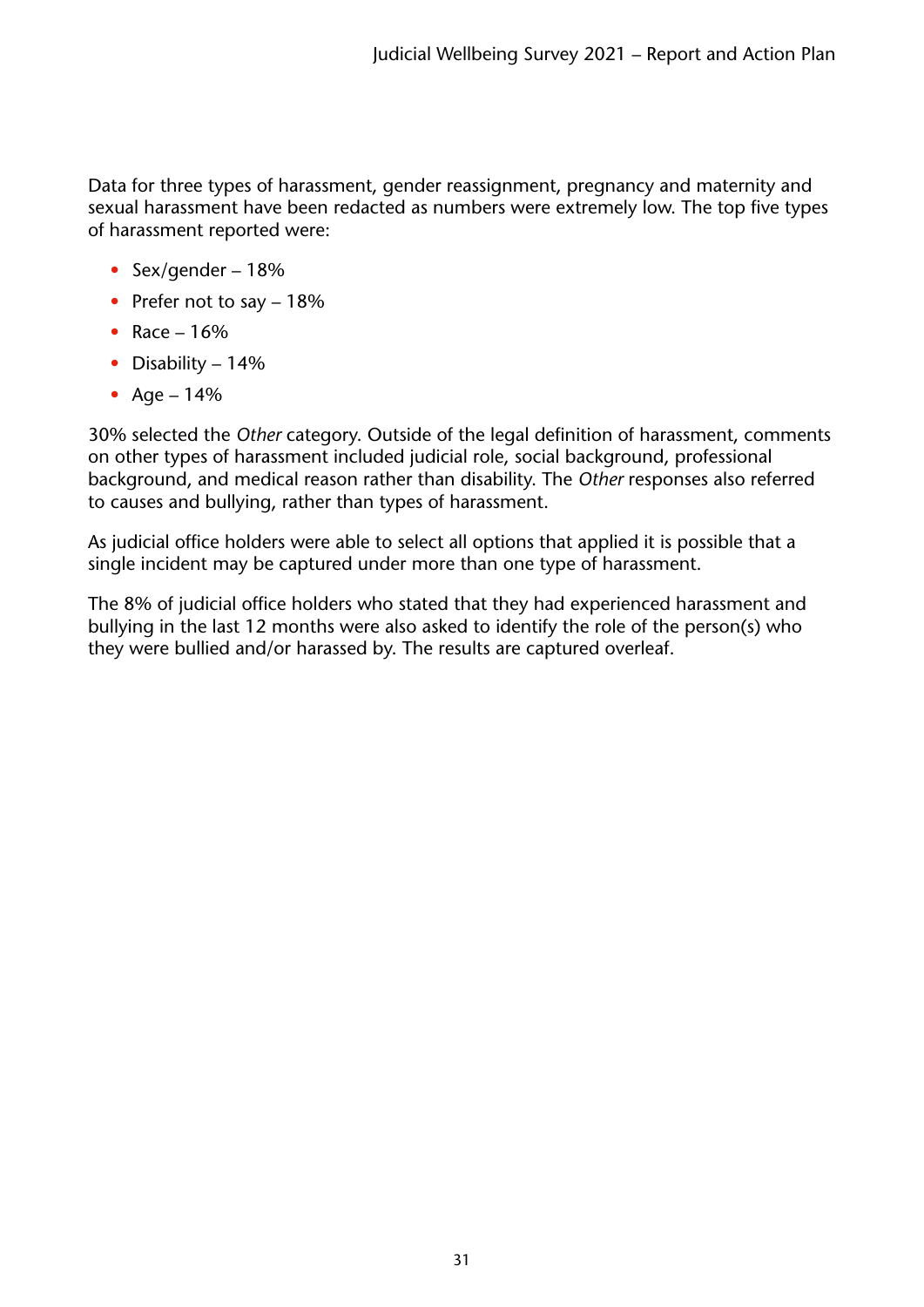### **Fig 12: role/function of person responsible for the alleged bullying and harassment.**

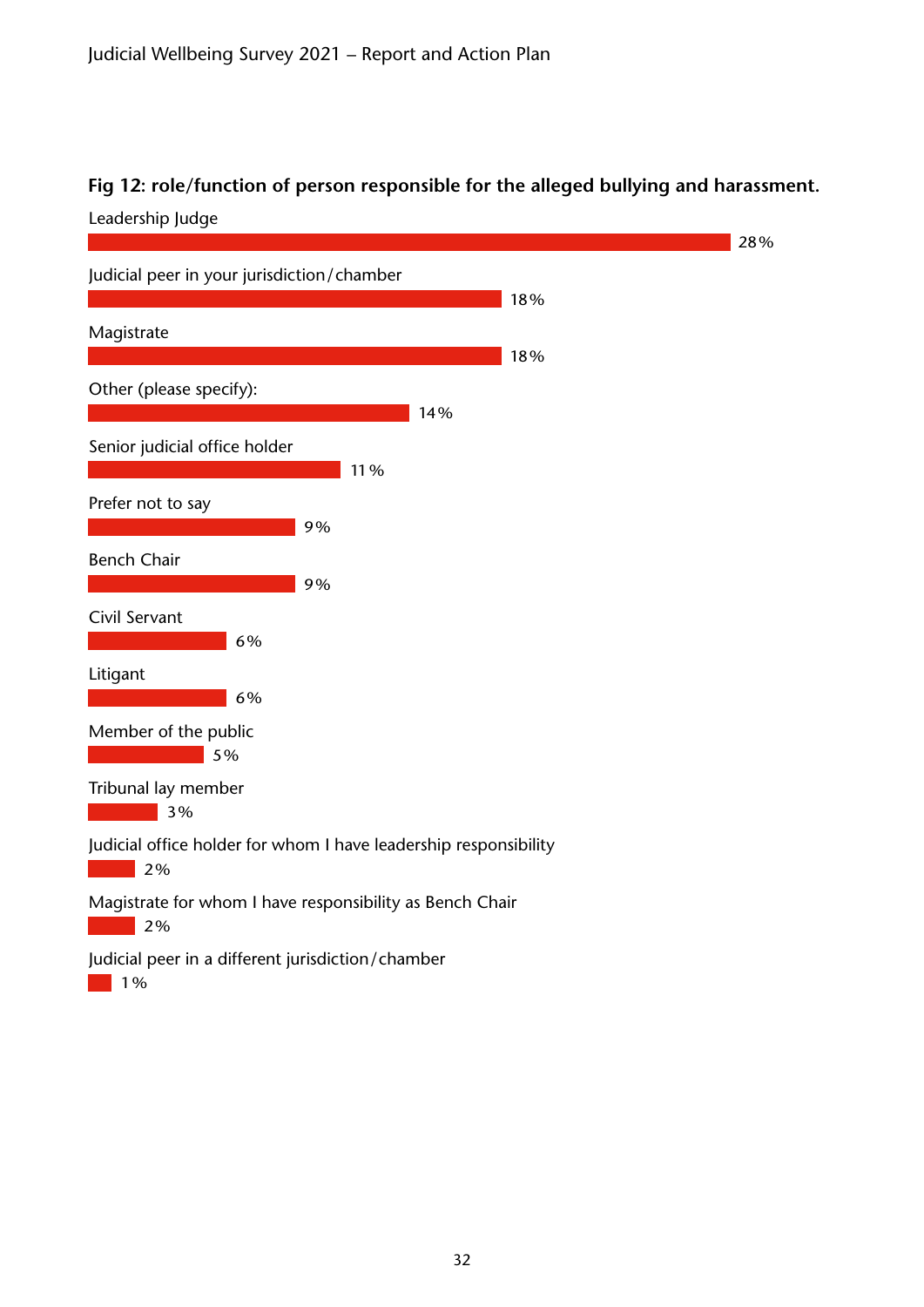The top five responses were:

- Leadership judge 28%
- Magistrate 18%
- Judicial peer in the same jurisdiction/chamber 18%
- Other –14%
- Senior judicial office holder 11%

6% of judicial office holders stated that they had been bullied by a litigant and 5% by a member of the public. It is important to note that actual numbers in these groups were low<sup>21</sup>.

The 8% of judicial office holders who stated that they had experienced harassment and bullying in the last 12 months were asked whether they reported the matter. The results are captured below.

#### **Fig 13: whether the matter was reported.**



<sup>21</sup> Estimates and percentages based on a larger number of respondents are generally more reliable and those based on a very small number of respondents should be treated with caution.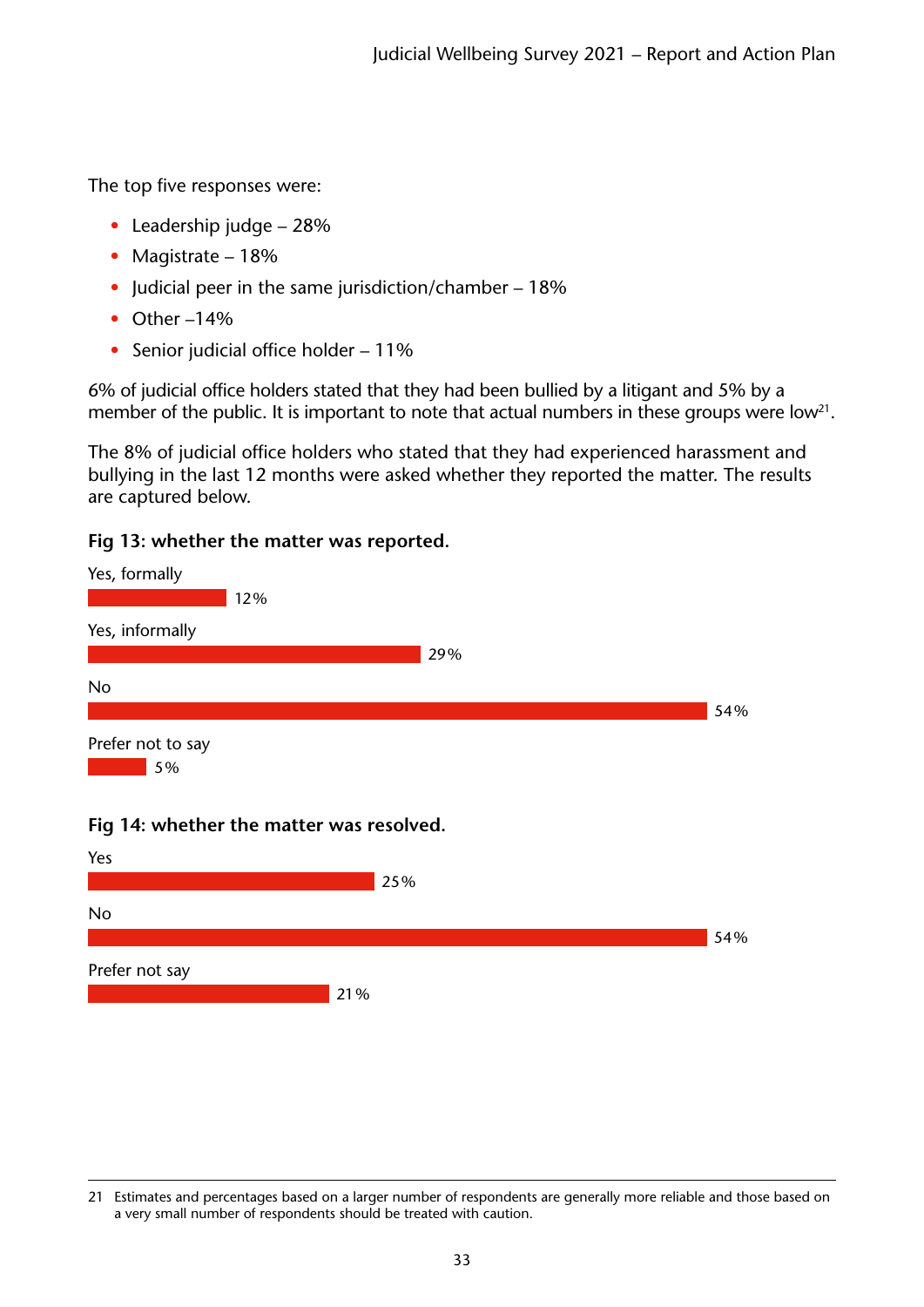12% of judicial office holders reported the matter formally, 29% informally, 54% did not report the matter and 5% preferred not to say. Of those judicial office holders who did report the matter either formally or informally, 25% said the matter was resolved, 54% said the matter was not resolved and 21% preferred not to say.

The 54% of judicial office holders who did not report a bullying or harassment incident were asked why they did not do so. The results are captured in the chart below. Judicial office holders could only select one response to this question.

#### **Fig 15: reasons for not reporting harassment and bullying.**

 $\vert$  3%  $4%$ 19% 34% 41% I spoke to the person concerned and the matter was resolved I wasn't aware of the process for raising a concern **Other** I managed it in my own way I was worried about any repercussions if I reported the matter

41% of the judicial office holders who completed this question stated that they did not report the matter because they were worried about repercussions. 34% managed the matter in their own way and 19% selected the *Other* response. The main *Other* responses included a lack of confidence in the process and concerns about repercussions. The percentages were very low for these responses.22

All of the judicial office holders who completed the survey were asked whether they had personally experienced discrimination in the last 12 months. The responses are captured below in *Fig 16*.

#### **Fig 16: percentage of judicial office holders who experienced discrimination in the last 12 months.**



<sup>22</sup> Estimates and percentages based on a larger number of respondents are generally more reliable and those based on a very small number of respondents should be treated with caution.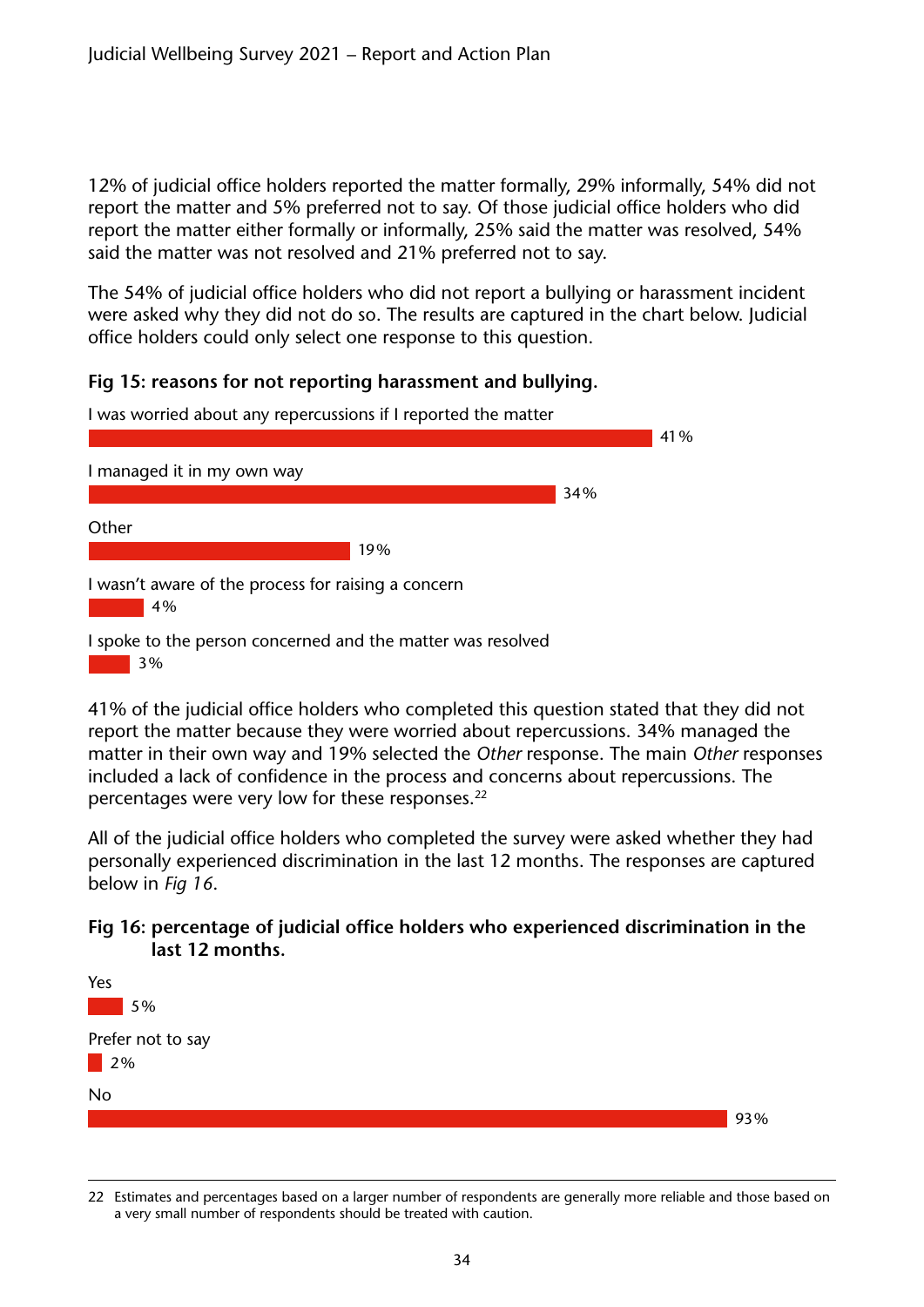All of the judicial office holders who completed the survey answered this question. 93% confirmed that they had not personally experienced discrimination in the last 12 months, 5% said they had and 2% preferred not to say. The 5% who had alleged that they had experienced discrimination were asked to define the grounds of the discrimination. The results are captured below in *Fig 17*.



#### **Fig 17: grounds for discrimination.**

Gender reassignment or perceived gender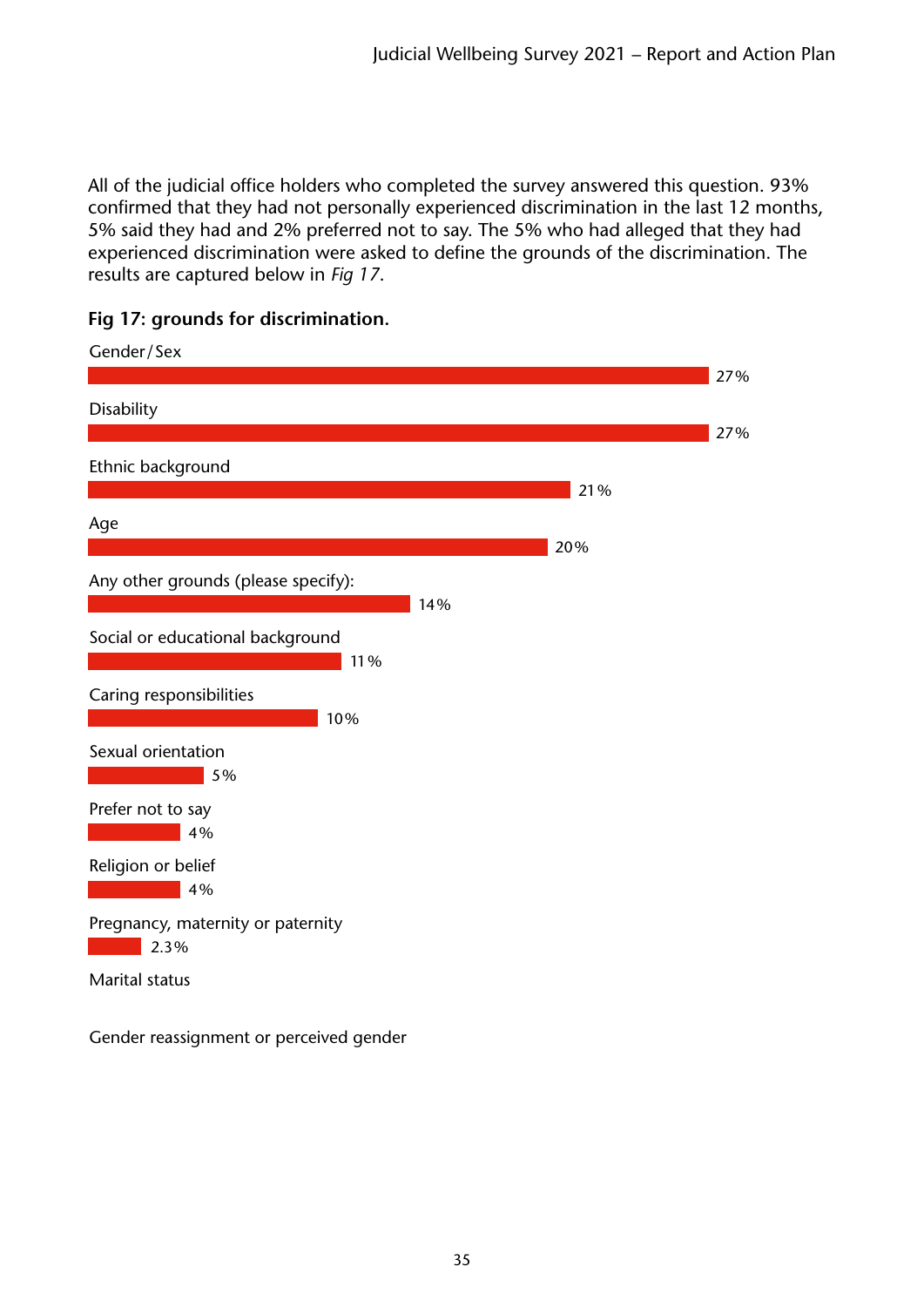Responses to marital status and gender reassignment have been redacted because numbers are low. The numbers in this chart have been rounded and judicial office holders were asked to select all responses that applied therefore percentages will not sum to 100%. The top five responses were:

- Gender/sex 27%
- Disability 27%
- Ethnic background 21%
- Age  $-20%$
- Any other grounds 14%

The responses from the 14% of judicial office holders who selected *Any other grounds*, made reference to judicial role, and some responses actually related to categories within the main list. Circumstances rather than the grounds of discrimination were also mentioned, such as pay and working hours. Covid-19 also featured among the *Any other grounds* responses.

All judicial office holders who completed the survey were asked a series of questions about tackling bullying and harassment. The responses are captured in the table overleaf, *Table 4*.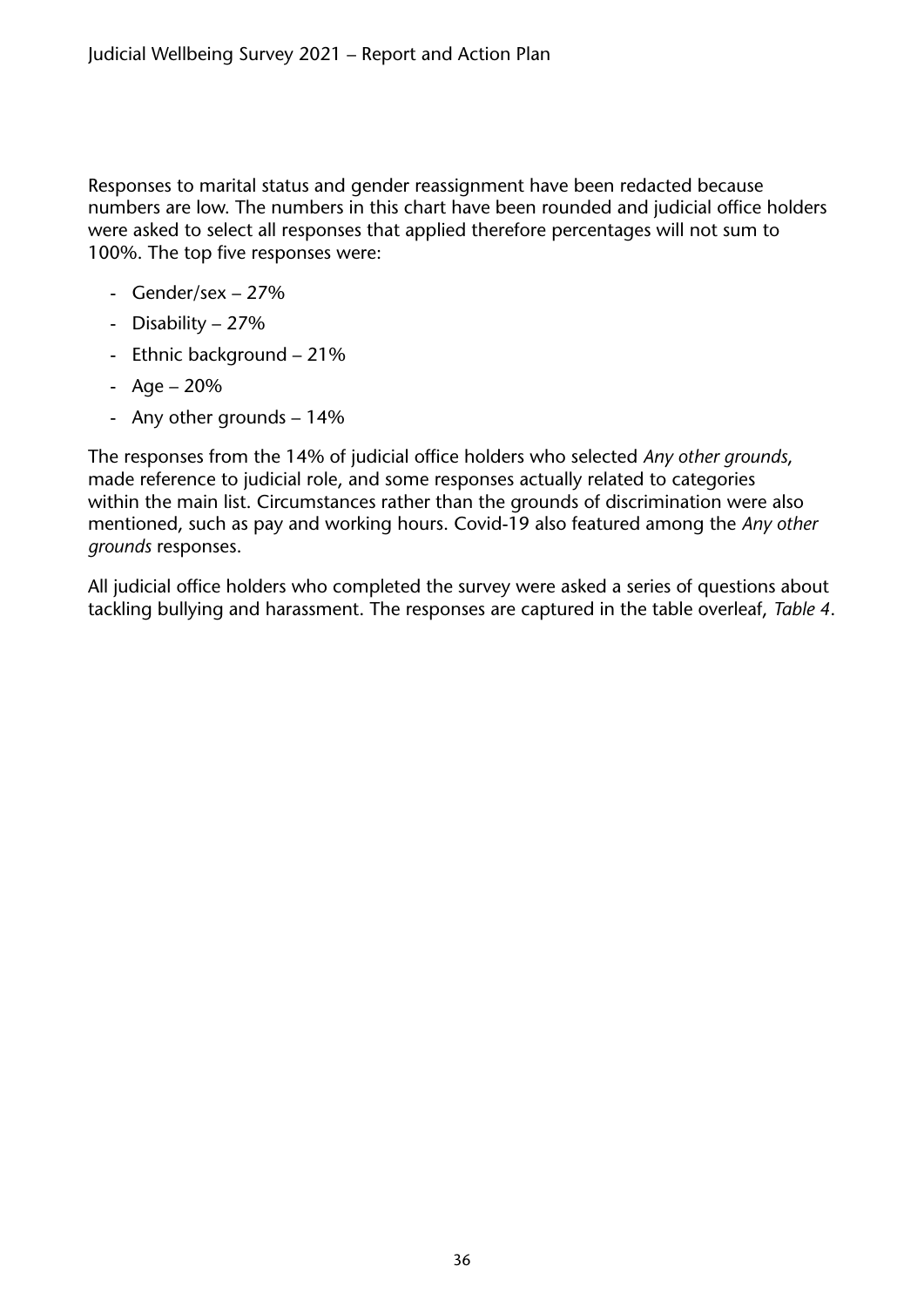| <b>Statement</b>                                                                                                                                                          | <b>Strongly</b><br>agree | Agree | <b>Neither</b><br>agree<br>nor<br>disagree | <b>Disagree</b> | <b>Strongly</b><br>disagree | <b>Number</b><br>who<br>did not<br>respond $^{23}$ |
|---------------------------------------------------------------------------------------------------------------------------------------------------------------------------|--------------------------|-------|--------------------------------------------|-----------------|-----------------------------|----------------------------------------------------|
| I would<br>challenge any<br>bullying or<br>inappropriate<br>behaviour<br>if I saw it<br>happening                                                                         | 45%                      | 46%   | 7%                                         | 2%              | 0.2%                        | 19                                                 |
| If I saw any<br>bullying/<br>inappropriate<br>behaviour I<br>would feel<br>comfortable<br>raising this with<br>my Leadership<br>Judge/Bench<br>Chair/Senior<br><b>JOH</b> | 46%                      | 38%   | 9%                                         | 6%              | 2%                          | 28                                                 |
| I believe that<br>my Leadership<br>Judge/Bench<br>Chair/Senior<br>JOH would<br>be open to<br>receiving<br>challenge<br>about their<br>actions/<br>behaviours              | 30%                      | 36%   | 24%                                        | 6%              | 3%                          | 25                                                 |
| I believe that<br>action would<br>be taken by<br>Senior JOHs<br>to address any<br>bullying or<br>inappropriate<br>behaviour                                               | 26%                      | 38%   | 27%                                        | 7%              | 3%                          | 15                                                 |

#### **Table 4: witnessing and tackling bullying and inappropriate behaviour.**

<sup>23</sup> This column is the actual number of judicial office holders who did not select a response to that particular statement.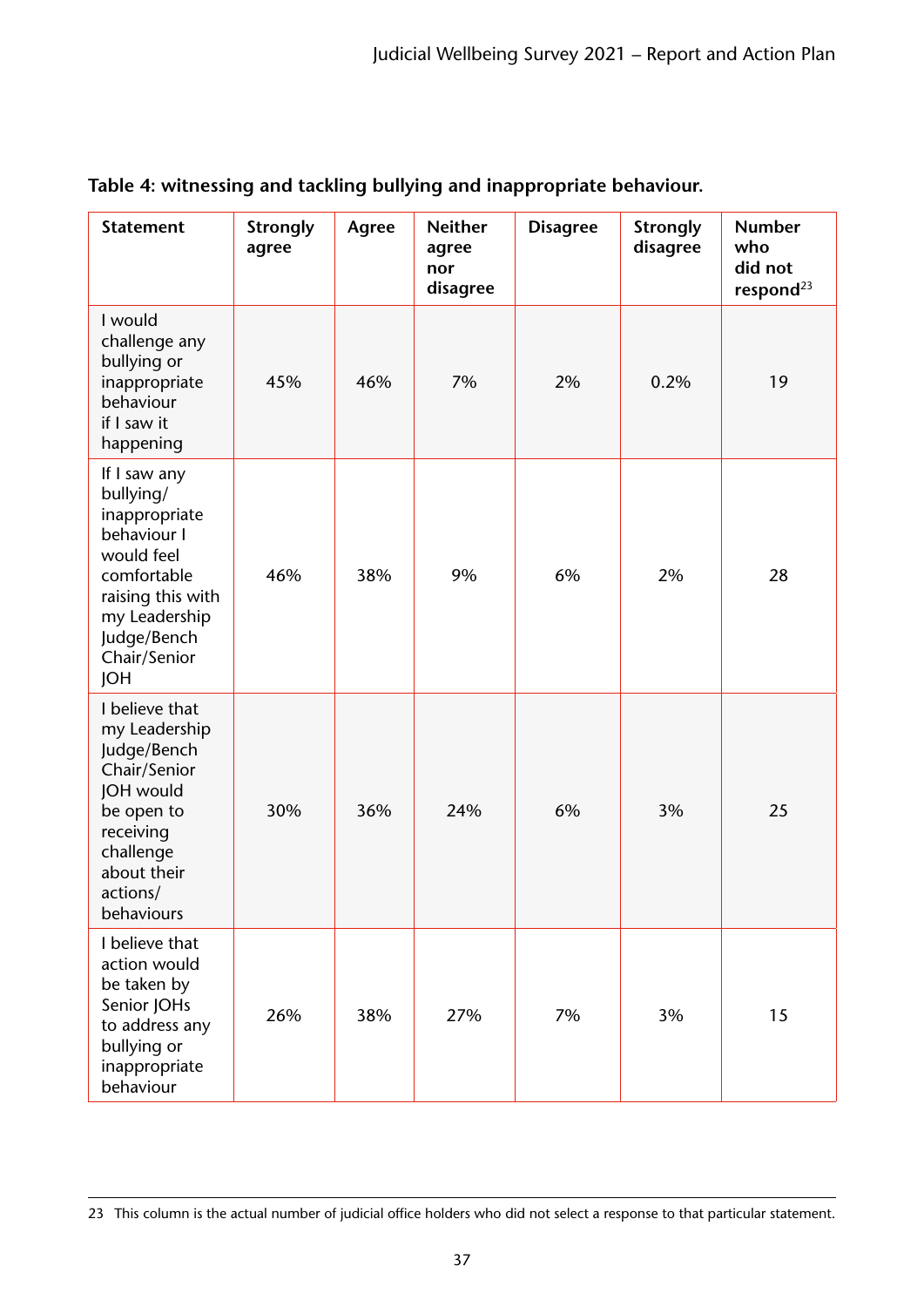The majority of judicial office holders either agreed or strongly agreed with the statements. The percentage of judicial office holders who disagreed with the statements ranged from 7% to 2% while those who strongly disagreed ranged from 0.2% to 3%.

## **Disability Support**

All judicial office holders who completed the survey were asked whether they had a disability or underlying medical condition. 76% said no, 22% said yes and 2% preferred not to say. The 22% of judicial office holders who said that they had a disability or underlying health condition were asked whether they had used the disability support available to the judiciary. The results are captured below in *Fig 18*.

#### **Fig 18: whether JOHs with a disability or underlying health condition used the judicial disability support services in the last 12 months and if so, which support they used.**

81%  $13%$ 5% 3% 2%  $1%$  $|0\%$ Workplace adjustment passport Prefer not to say Judicial Helpline counselling support Disability leave OH referral Workplace / work-related adjustments No, I haven't used any of the support listed The most commonly used support was: • Workplace/work related adjustments – 13% • Occupational Health (OH) referral – 5% • Disability leave – 3%

• Judicial Helpline counselling support – 2%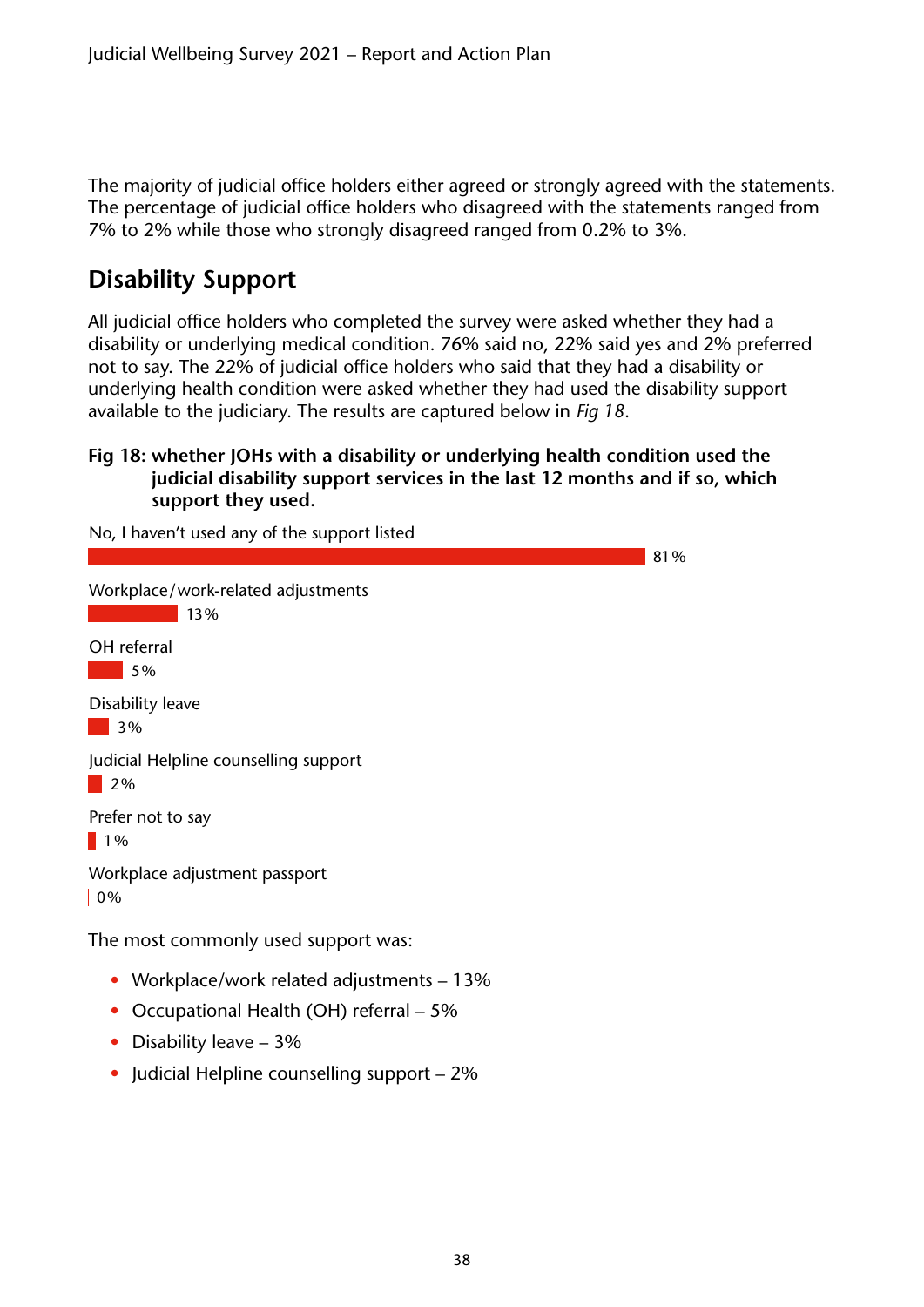The workplace adjustment passport is a single document that records workplace adjustments. This can be shared with HMCTS staff who can then ensure that all physical reasonable adjustments are in place in a court or tribunal, ready for the judicial office holder when they are due to sit. It should be noted that this initiative was launched during the period that the survey was open. The 81% of judicial office holders who had not used the support services were asked why this was the case. They were asked to select from three options. The data is provided below in *Fig 19*.

#### **Fig 19: reasons why JOHs with a disability or underlying medical condition did not use any of the support services.**



The most common reason for not using the support services was that additional support was not required (66%). Not all people with an underlying condition or disability will require additional support. 24% were not aware that the support was available and 10% said that they did not know how to access the services.

## **Promoting wellbeing**

Questions were included in the survey to assist Judicial HR to identify which wellbeing topics would be of most interest to the judiciary and the best routes for disseminating wellbeing information to judicial office holders. One of the objectives within the Judicial Health and Wellbeing Strategy is to promote the judicial welfare offer.

All judicial office holders were asked to select from a list the routes which they usually used to access health and wellbeing information. As respondents were able to select more than one option the percentages will not sum to 100%.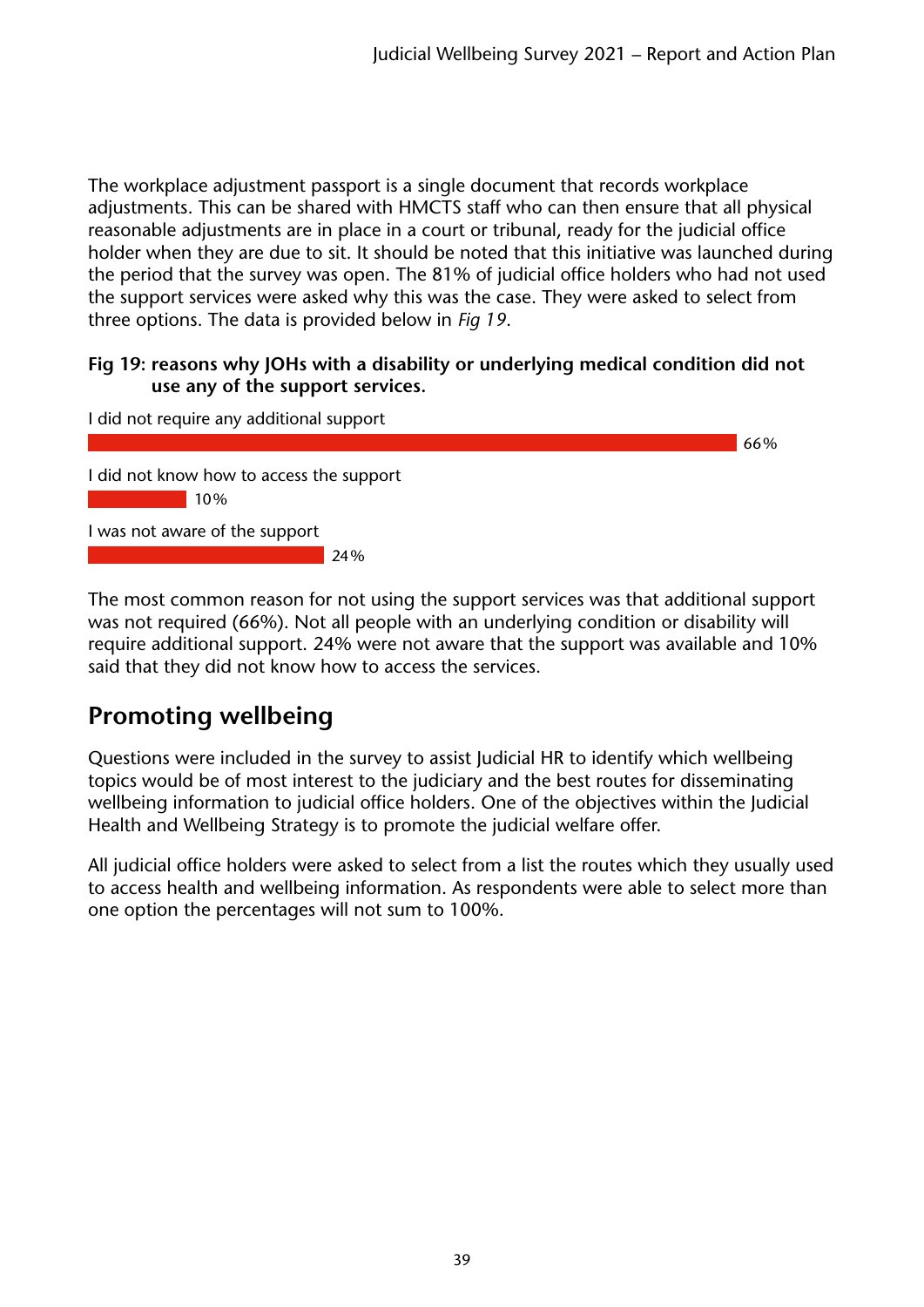#### **Fig 20: routes usually used by JOHs to access the welfare services.**

Other (please specify):



35% of judicial office holders selected the *Other* option, and as this equates to over 1,593 comments, these responses will be considered when looking at actions to better promote welfare services and wellbeing support. The top four most popular routes were:

- Checking health and welfare pages on the judicial intranet 22%
- Targeted e-mails –17%
- Intranet news items 16%
- Weekly news bulletins 14%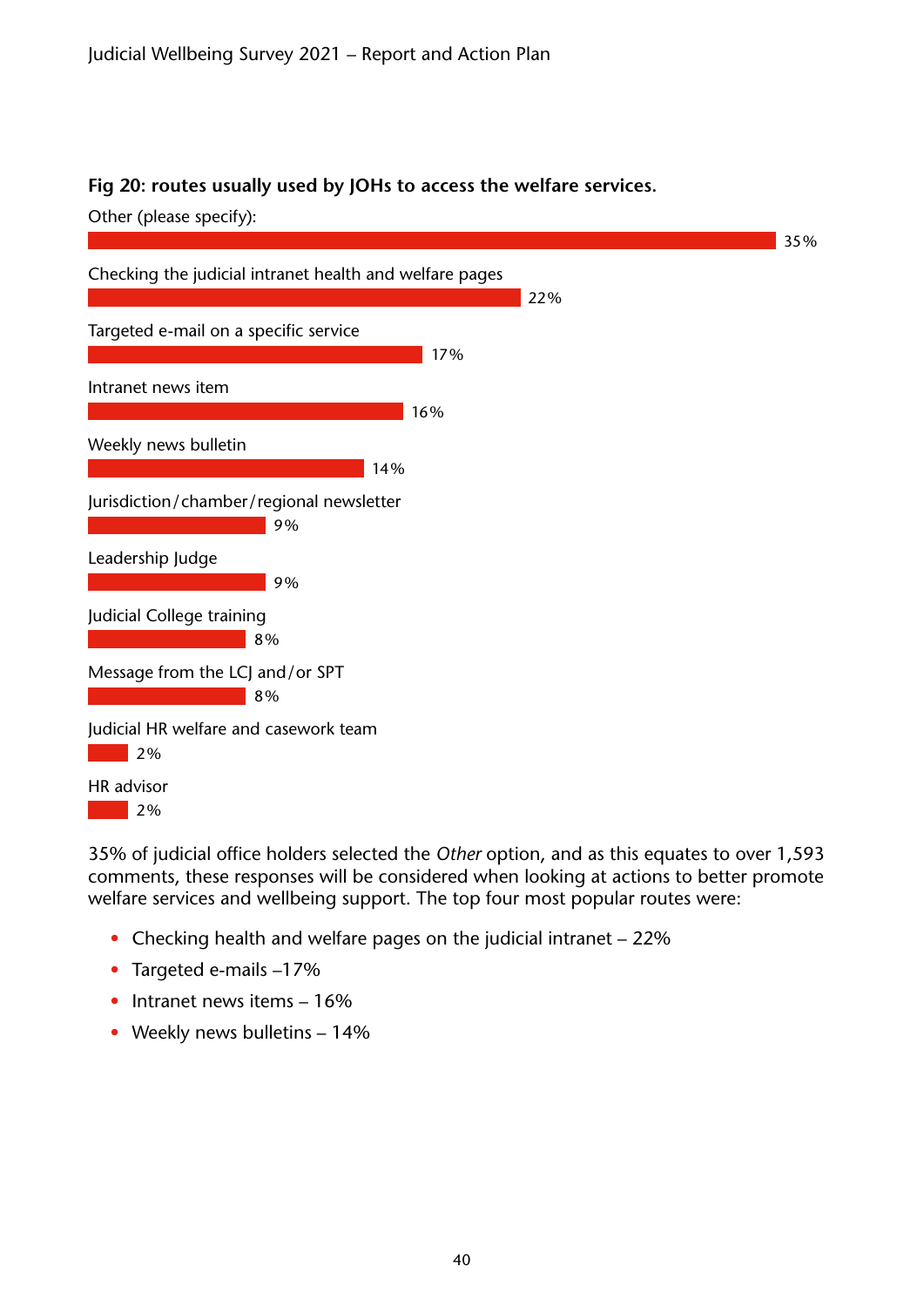All judicial office holders who completed the survey were asked whether they would be more likely to try a new health, wellbeing or welfare service if it had been endorsed by a colleague. 46% said yes, 9% said no and 45% said that their decision would be based on whether they were interested in the wellbeing topic.

All judicial office holders were then asked to respond to a series of statements about their awareness of how to access services, including e-learning. The results are captured in the table below, *Table 5*. Numbers have been rounded so may not sum to 100%.

| <b>Statement</b>                                                                                                                                              | <b>Strongly</b><br>agree | Agree | <b>Neither</b><br>agree<br>nor<br>disagree | <b>Disagree</b> | <b>Strongly</b><br>disagree | <b>Number</b><br>who<br>did not<br>respond <sup>24</sup> |
|---------------------------------------------------------------------------------------------------------------------------------------------------------------|--------------------------|-------|--------------------------------------------|-----------------|-----------------------------|----------------------------------------------------------|
| I know how<br>to access the<br>judicial welfare<br>services when I<br>need to                                                                                 | 5%                       | 28%   | 27%                                        | 30%             | 10%                         | 10 <sup>°</sup>                                          |
| I know where<br>the judicial<br>welfare services<br>can be found<br>on the judicial<br>intranet                                                               | 5%                       | 29%   | 23%                                        | 32%             | 10%                         | 28                                                       |
| I know how<br>to access the<br>wellbeing<br>e-learning:<br>Managing<br>Stress and<br><b>Building</b><br>Resilience<br>and Mindful<br>Judging on<br><b>LMS</b> | 5%                       | 28%   | 25%                                        | 32%             | 10%                         | 29                                                       |

**Table 5: knowledge of how to access services.**

<sup>24</sup> This column is the actual number of judicial office holders who did not select a response to that particular statement.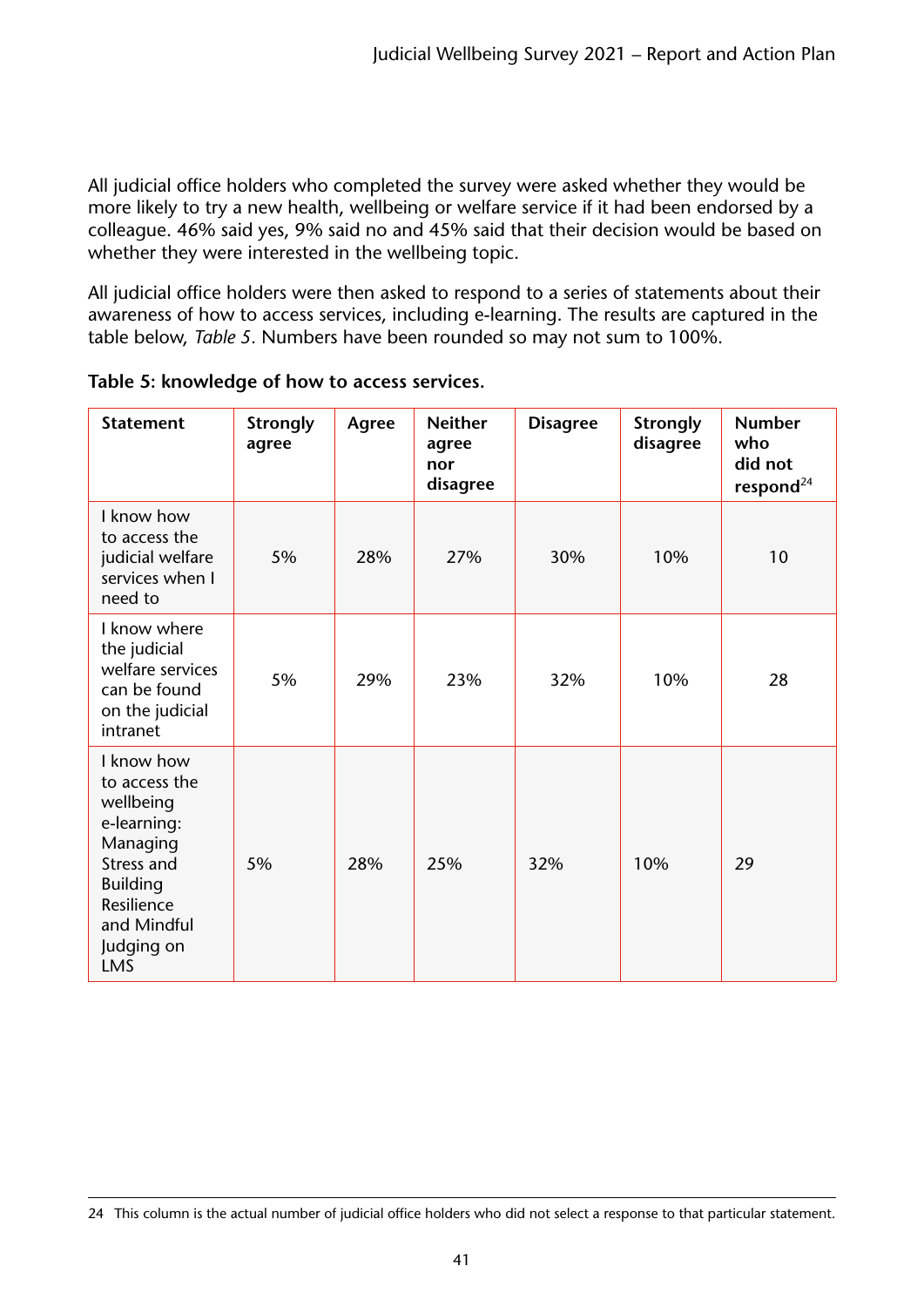Finally, judicial office holders were asked to select which wellbeing topics they would like to see more information on. They were asked to select all wellbeing topics that were of interest to them. The top five results are captured in the table below in *Table 6*.

**Table 6: top five wellbeing topics judicial office holders would like more information on.** 

| The top five wellbeing topics that JOHs would like to see<br>more information on: | JOHs as a percentage |
|-----------------------------------------------------------------------------------|----------------------|
| Stress/resilience                                                                 | 40%                  |
| Work/life balance                                                                 | 30%                  |
| Mental wellbeing                                                                  | 29%                  |
| <b>Mindfulness</b>                                                                | 21%                  |
| Information on health checks                                                      | 18%                  |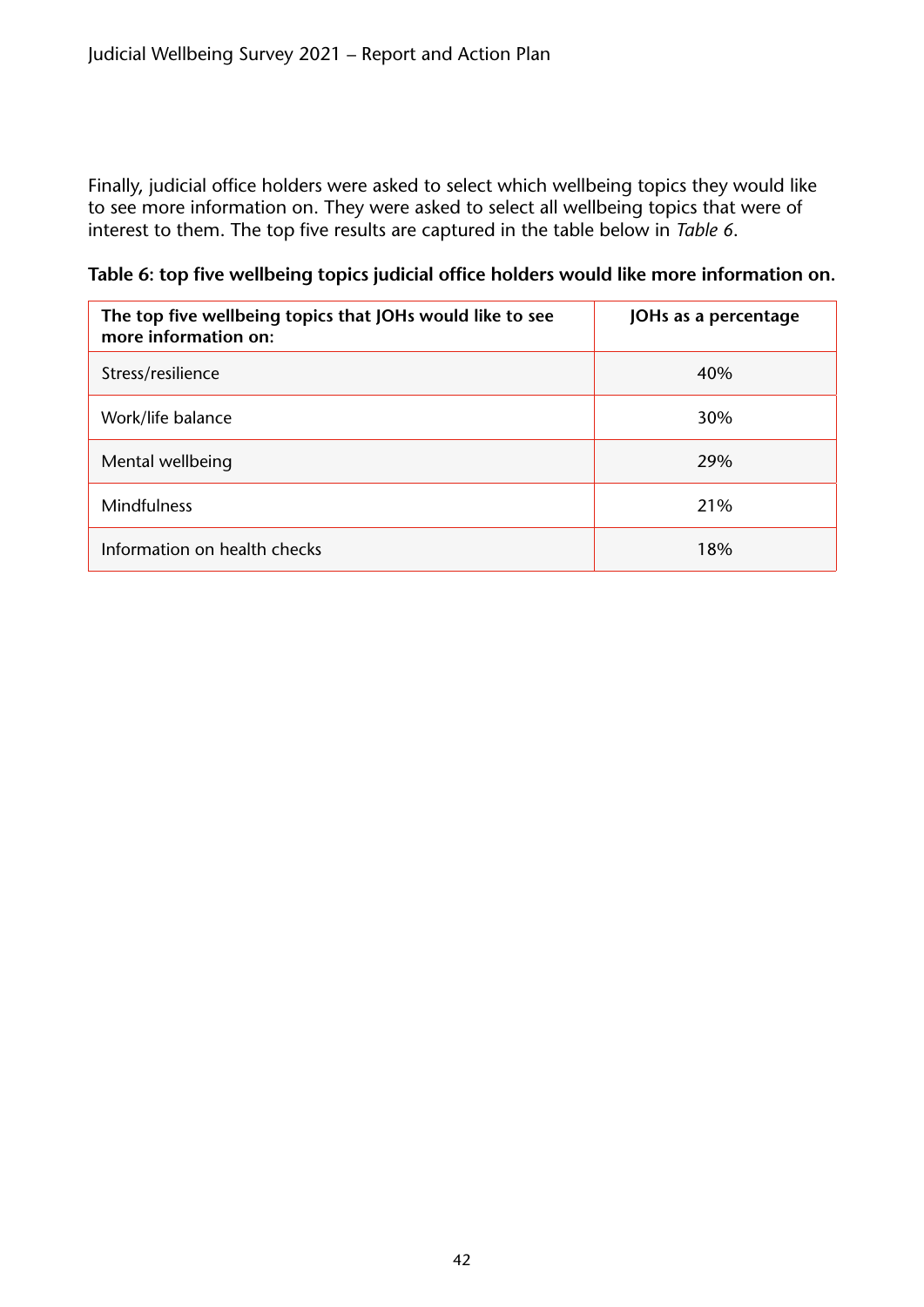## <span id="page-42-0"></span>**Annex A – The demographic of the survey group**

This section of the survey was voluntary, and a *prefer not to say* option was included. Of all the judicial office holders who completed the survey, 9% decided not to complete the diversity questions, providing a response rate of 91%.

In some instances, JOHs may have bypassed a question that they did not want to answer rather than select the *prefer not to say* option. Due to some rounding, percentages may not sum to 100%. Low percentages representing less than ten judicial office holders have been redacted as annotated.

Results have not been captured for those who selected the option not to complete the diversity questions, but nevertheless used the back button within the survey to complete some of the diversity questions anyway.

| Under 40  | 3%  |
|-----------|-----|
| 40-44     | 5%  |
| 45-49     | 7%  |
| 50-54     | 12% |
| 55-59     | 20% |
| 60-64     | 27% |
| $65 - 70$ | 23% |
| Over 70   | 3%  |

#### **Age**

#### **Gender**<sup>25</sup>

| Female            | 53% |
|-------------------|-----|
| Male              | 46% |
| Non-binary        |     |
| Other             |     |
| Prefer not to say | 1%  |

<sup>25</sup> The percentage has been redacted where a low percentage represents less than ten judicial office holders.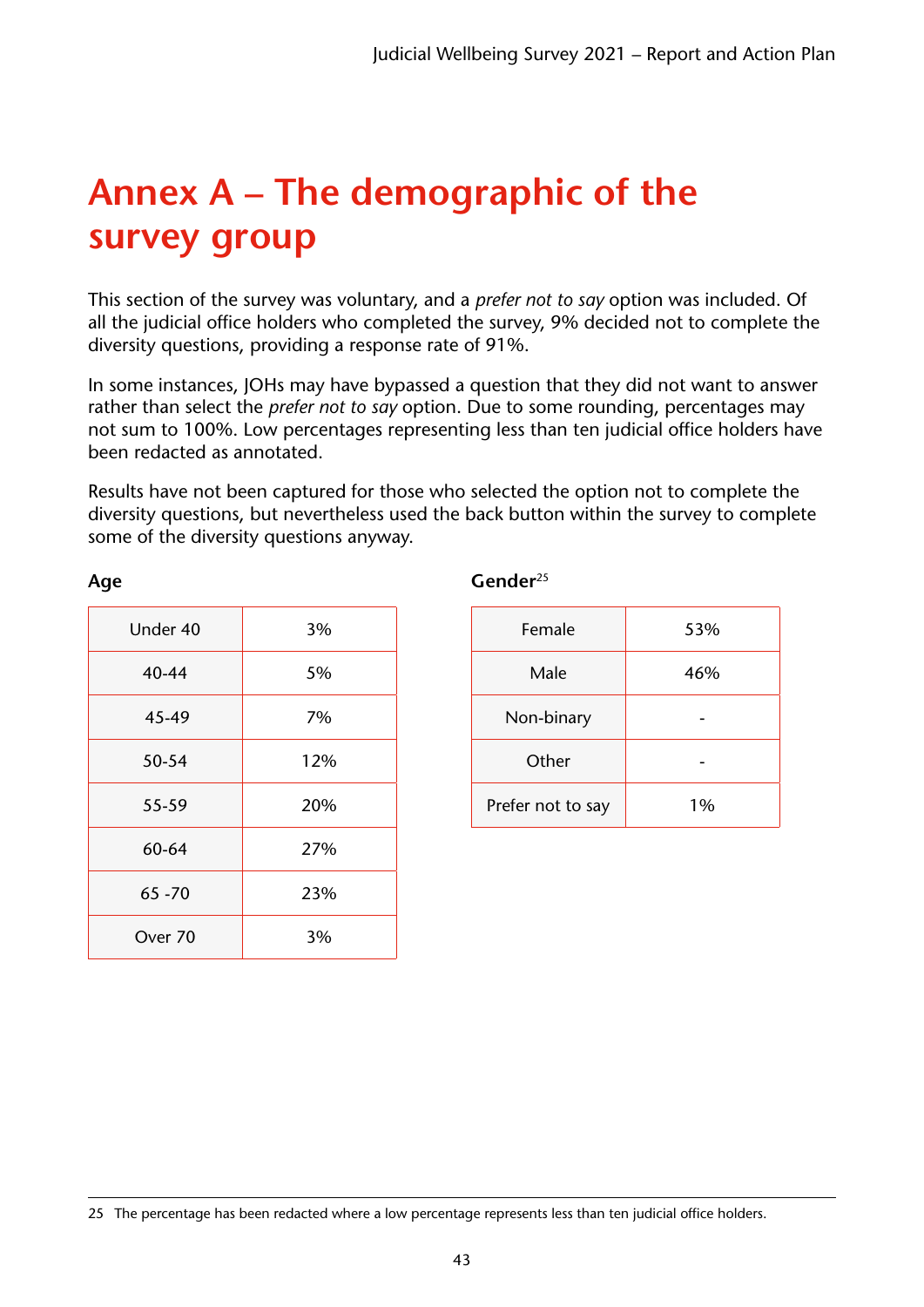## **Ethnicity**<sup>26</sup>

| Arab                                              |       |
|---------------------------------------------------|-------|
| Asian or Asian British - Bangladeshi              |       |
| Asian or Asian British - Chinese                  |       |
| Asian or Asian British - Indian                   | 2.2%  |
| Asian or Asian British - Pakistani                | 0.6%  |
| Any other Asian background                        | 0.3%  |
| <b>Black or Black British - African</b>           | 0.7%  |
| <b>Black or Black British - Caribbean</b>         | 1.2%  |
| Any other Black/African/Caribbean background      |       |
| Mixed - White and Asian                           | 0.8%  |
| Mixed - White and Black African                   |       |
| Mixed - White and Black Caribbean                 |       |
| Any other Mixed/Multiple ethnic background        | 0.6%  |
| White - English, Welsh, Sottish, N Irish, British | 84.1% |
| White - Gypsy or Irish Traveller                  |       |
| White - Irish                                     | 2.1%  |
| White - Any other White background                | 4.7%  |
| Any other ethnic group                            | 0.5%  |
| Prefer not to say                                 | 1.4%  |

<sup>26</sup> The percentage has been redacted where a low percentage represents less than ten judicial office holders.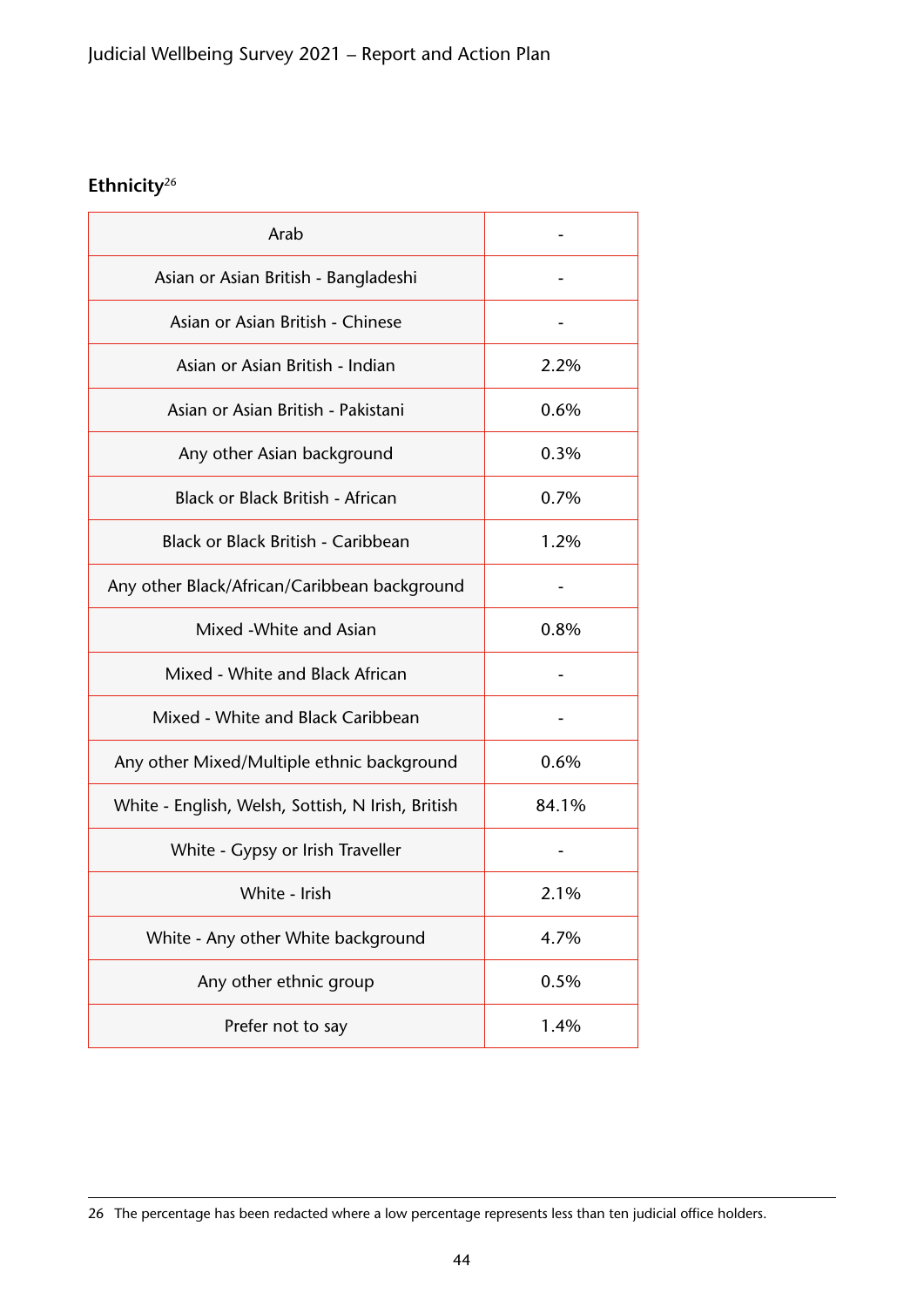### **Disability**<sup>27</sup>

| Yes               | 21.8% |
|-------------------|-------|
| No                | 75.6% |
| Prefer not to say | 2.6%  |

|  | <b>Caring responsibilities</b> |
|--|--------------------------------|
|--|--------------------------------|

| Yes               | 35%   |
|-------------------|-------|
| No                | 63%   |
| Prefer not to say | $1\%$ |

#### **Religion or belief**

| <b>Buddhist</b>              | 0.4% |
|------------------------------|------|
| Christian (any denomination) | 56%  |
| Hindu                        | 1%   |
| Jewish                       | 3%   |
| <b>Muslim</b>                | 1%   |
| Sikh                         | 1%   |
| Any other religion or belief | 2%   |
| No religion or belief        | 33%  |
| Prefer not to say            | 4%   |

#### **Sexuality**

| <b>Bisexual</b>          | 1%   |
|--------------------------|------|
| Gay man                  | 4%   |
| Gay woman/lesbian        | 1%   |
| Heterosexual or Straight | 90%  |
| Other                    | 0.3% |
| Prefer not to say        | 3%   |

<sup>27</sup> The information in this table captures all judicial office holders that answered yes to the question: *Do you have a disability or underlying medical condition?*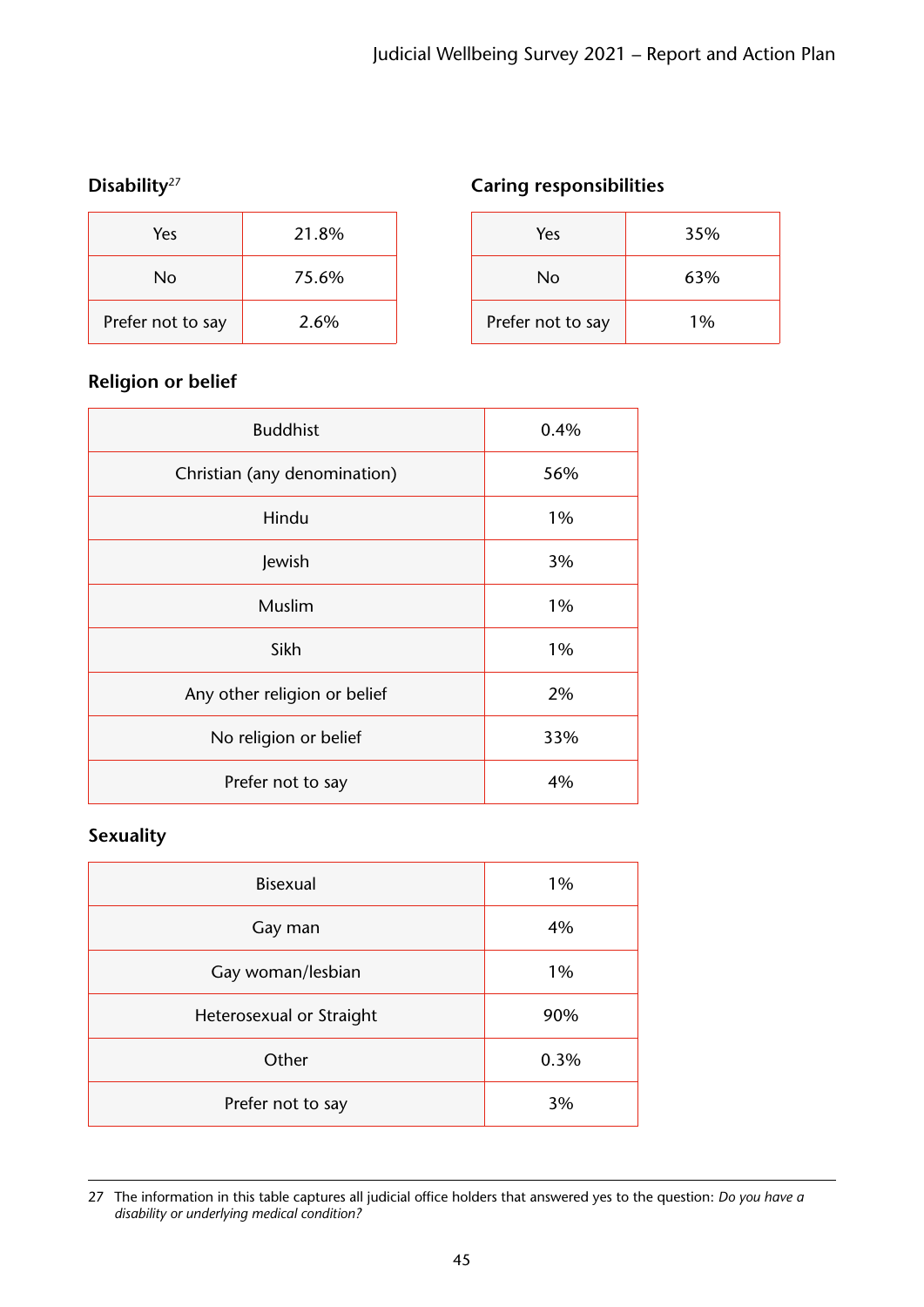| I don't know                                            |     |
|---------------------------------------------------------|-----|
| Bursary/assisted place at Independent/Fee paying school | 5%  |
| Mainly attended a UK independent/Fee paying school      | 18% |
| Mainly attended a UK State School                       | 71% |
| Mainly attended a school outside the UK                 | 4%  |
| Prefer not to say                                       | 2%  |

#### **Type of school attended between the ages of 11 -18**<sup>28</sup>

## **Higher education**<sup>29</sup>

| I did not attend University or a Polytechnic                        | 15% |
|---------------------------------------------------------------------|-----|
| I and one/both parents attended University or a Polytechnic         | 29% |
| I attended but neither parents attended University or a Polytechnic | 54% |
| I prefer not to say                                                 | 2%  |

<sup>28</sup> The percentage has been redacted where a low percentage represents less than ten judicial office holders.

<sup>29</sup> There is not a requirement for magistrates to have studied at a University or a Polytechnic or to have any professional legal qualifications.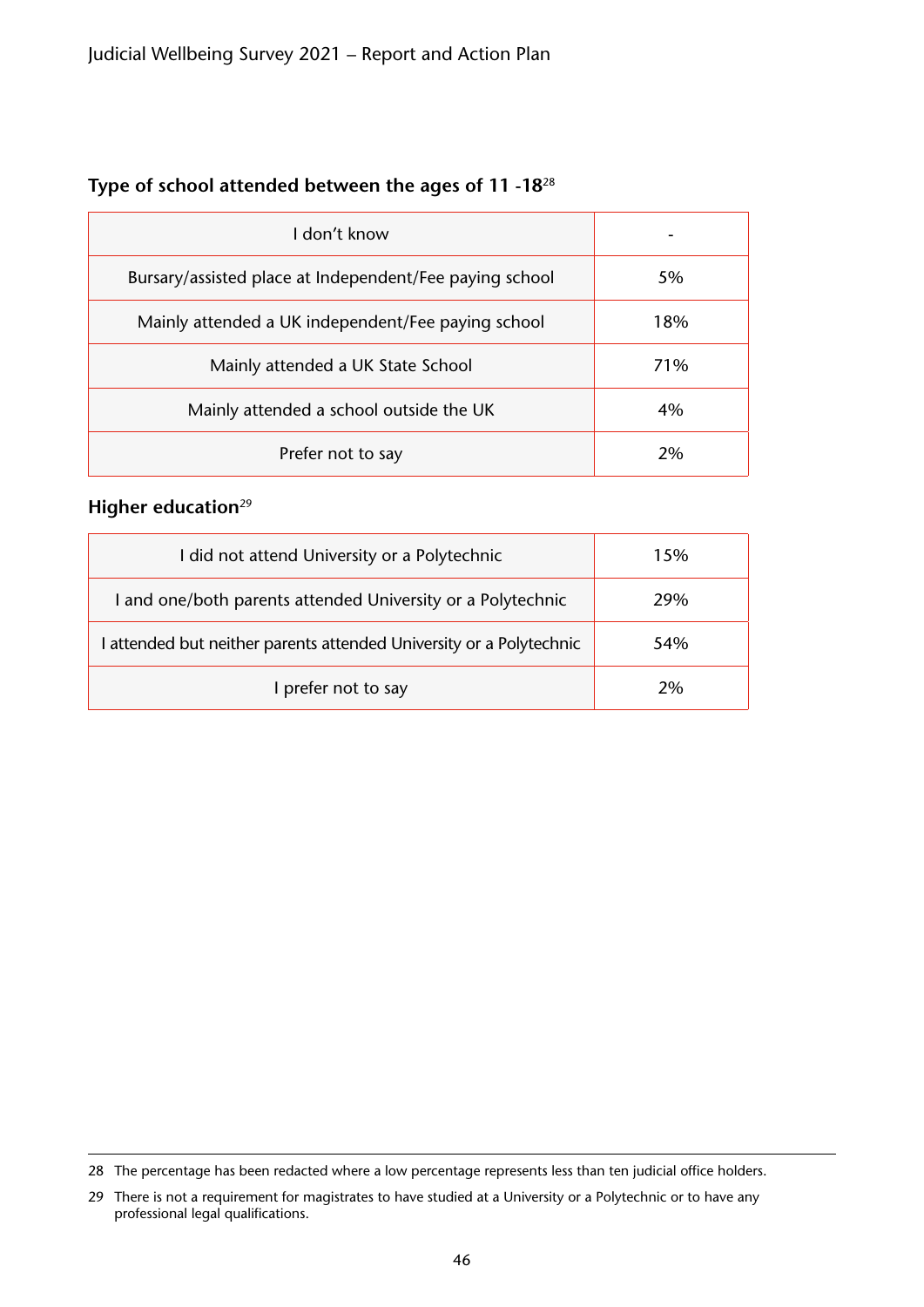<span id="page-46-1"></span>Judicial Wellbeing Action Plan - 2022 **Judicial Wellbeing Action Plan – 2022**

<span id="page-46-0"></span>The Judicial Wellbeing Action Plan for 2022 has been created to reflect the key outcomes from the judicial wellbeing survey. Action in The Judicial Wellbeing Action Plan for 2022 has been created to reflect the key outcomes from the judicial wellbeing survey. Action in Diversity and Inclusion Strategy. Further research and analysis is underway to help understand better the broader factors that give Diversity and Inclusion Strategy. Further research and analysis is underway to help understand better the broader factors that give relation to the questions on bullying, harassment and discrimination is being taken forward separately as a priority under the relation to the questions on bullying, harassment and discrimination is being taken forward separately as a priority under the rise to incidences, and to explore effective ways of preventing, reporting and resolving issues. rise to incidences, and to explore effective ways of preventing, reporting and resolving issues.

| Key activity                                                      | Aim                                                                                                                                                                                                                    | Task                                                                                                              | Expected outcome                                                                                                                                                                                                                                                     | Measures                                                                                                                      | (calendar year)<br>which task will<br>be completed<br>Quarter in |
|-------------------------------------------------------------------|------------------------------------------------------------------------------------------------------------------------------------------------------------------------------------------------------------------------|-------------------------------------------------------------------------------------------------------------------|----------------------------------------------------------------------------------------------------------------------------------------------------------------------------------------------------------------------------------------------------------------------|-------------------------------------------------------------------------------------------------------------------------------|------------------------------------------------------------------|
| experience stress<br>judicial office<br>holders who<br>Supporting | they have pastoral<br>holders for whom<br>the judicial office<br>assisting them to<br>support tools to<br>judicial leaders<br>To provide the<br>better support<br>with a view to<br>relevant stress<br>responsibility. | supporting guidance for<br>To develop a judicial<br>tool and to provide<br>eadership judges.<br>stress assessment | occupational health<br>actions are in place<br>appropriate stress<br>Early intervention<br>provider so that<br>regular reviews.<br>judiciary before<br>to support the<br>to the judicial,<br>Early referrals<br>they become<br>support with<br>to provide<br>unwell. | occupational health<br>sickness absence<br>number of early<br>Increase in the<br>due to stress.<br>Reduction in<br>referrals. | Quarter 2                                                        |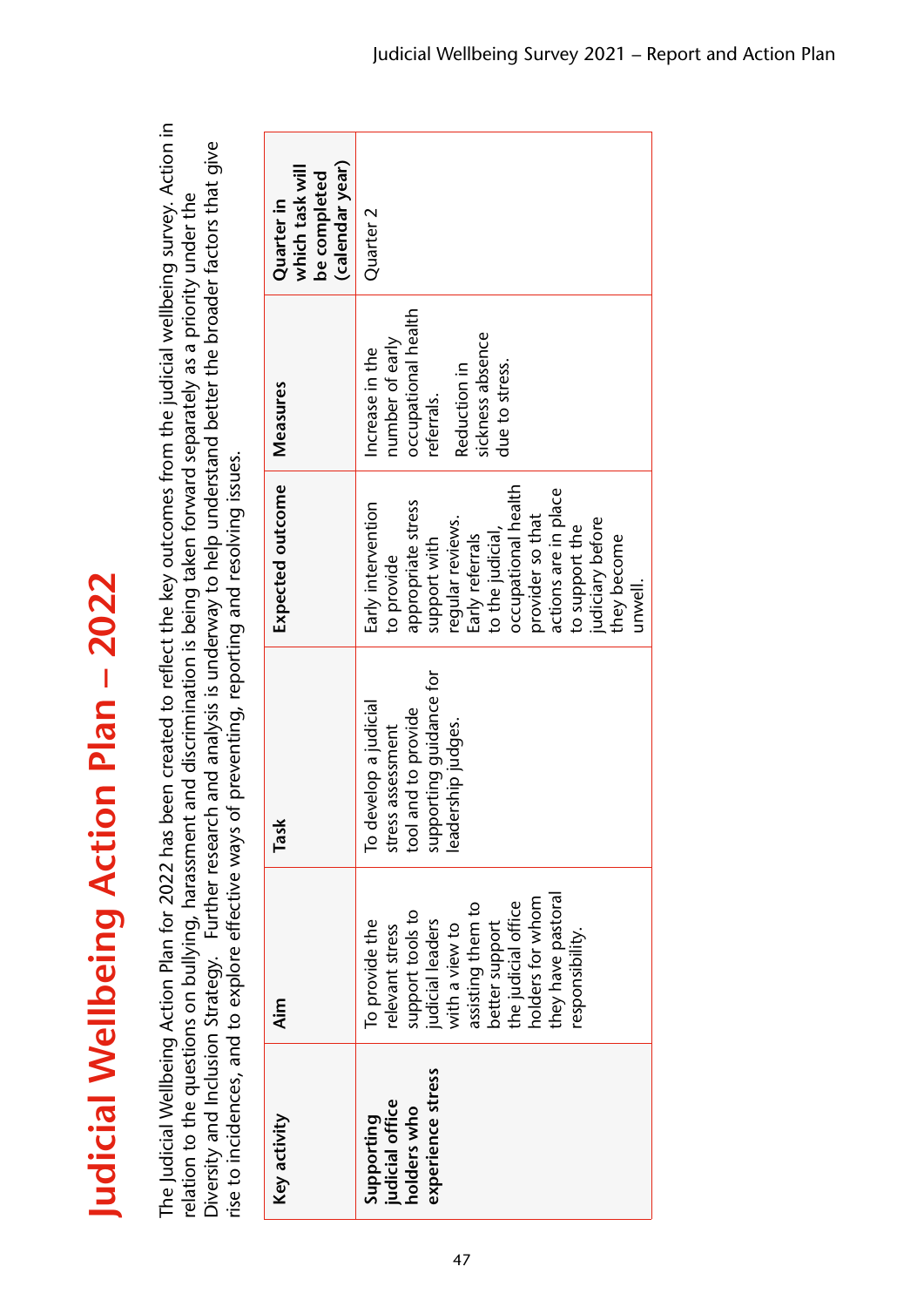| (calendar year)<br>which task will<br>be completed<br>Quarter in | Quarter                                                                                                                                                                                                                                                                                                                                                                                                                                                                                                                                        | Scoping work to<br>begin in quarter<br>quarter 2 and 3.<br>throughout<br>1. Ongoing                                                                                                   |
|------------------------------------------------------------------|------------------------------------------------------------------------------------------------------------------------------------------------------------------------------------------------------------------------------------------------------------------------------------------------------------------------------------------------------------------------------------------------------------------------------------------------------------------------------------------------------------------------------------------------|---------------------------------------------------------------------------------------------------------------------------------------------------------------------------------------|
| Measures                                                         | welfare services and<br>number of referrals<br>including access to<br>Feedback from the<br>Early interventions<br>an increase in the<br>specialist welfare<br>welfare judges.<br>to general and<br>support.                                                                                                                                                                                                                                                                                                                                    | holders to identify<br>with participating<br>the key wellbeing<br>include a review<br>judicial office<br>The pilot will<br>benefits                                                   |
| Expected outcome                                                 | wellbeing offer and<br>are able to provide<br>quick, effective<br>for welfare are<br>developments<br>to the judicial<br>fully aware of<br>peer support.<br>responsibility<br>Judges with<br>portfolio                                                                                                                                                                                                                                                                                                                                          | discussing common<br>leaders can support<br>udgemental space<br>that offers a non-<br>one another by<br>where judicial<br>concerns and<br>Creation of a<br>pilot scheme<br>solutions. |
| Task                                                             | session for welfare judges<br>review meetings with the<br>Senior HR Casework<br>the role was created and<br>with quick, direct access<br>circulated in December<br>SPOC to set up regular<br>provide welfare judges<br>welfare judges new to<br>I. An information<br>Manager (SCM). This<br>of contact (SPOC) to<br>support is scheduled<br>in January 2022. An<br>role was introduced<br>introduction of<br>for quarter one. HR<br>induction pack for<br>an HR single point<br>on current welfare<br>welfare judges.<br>2021<br>The i<br>to a | a reflective practice<br>coaching (pilot) for<br>Explore options for<br>judicial leaders.                                                                                             |
| Aim                                                              | To provide greater<br>support to judges<br>responsibility for<br>welfare (welfare<br>with portfolio<br>judges)                                                                                                                                                                                                                                                                                                                                                                                                                                 | concerns with their<br>and to provide an<br>judicial leaders to<br>discuss common<br>opportunity for<br>To support the<br>judicial leaders<br>resilience of<br>peers.                 |
| Key activity                                                     | experience stress<br>judicial office<br>holders who<br>Supporting                                                                                                                                                                                                                                                                                                                                                                                                                                                                              | experience stress<br>judicial office<br>holders who<br>Supporting                                                                                                                     |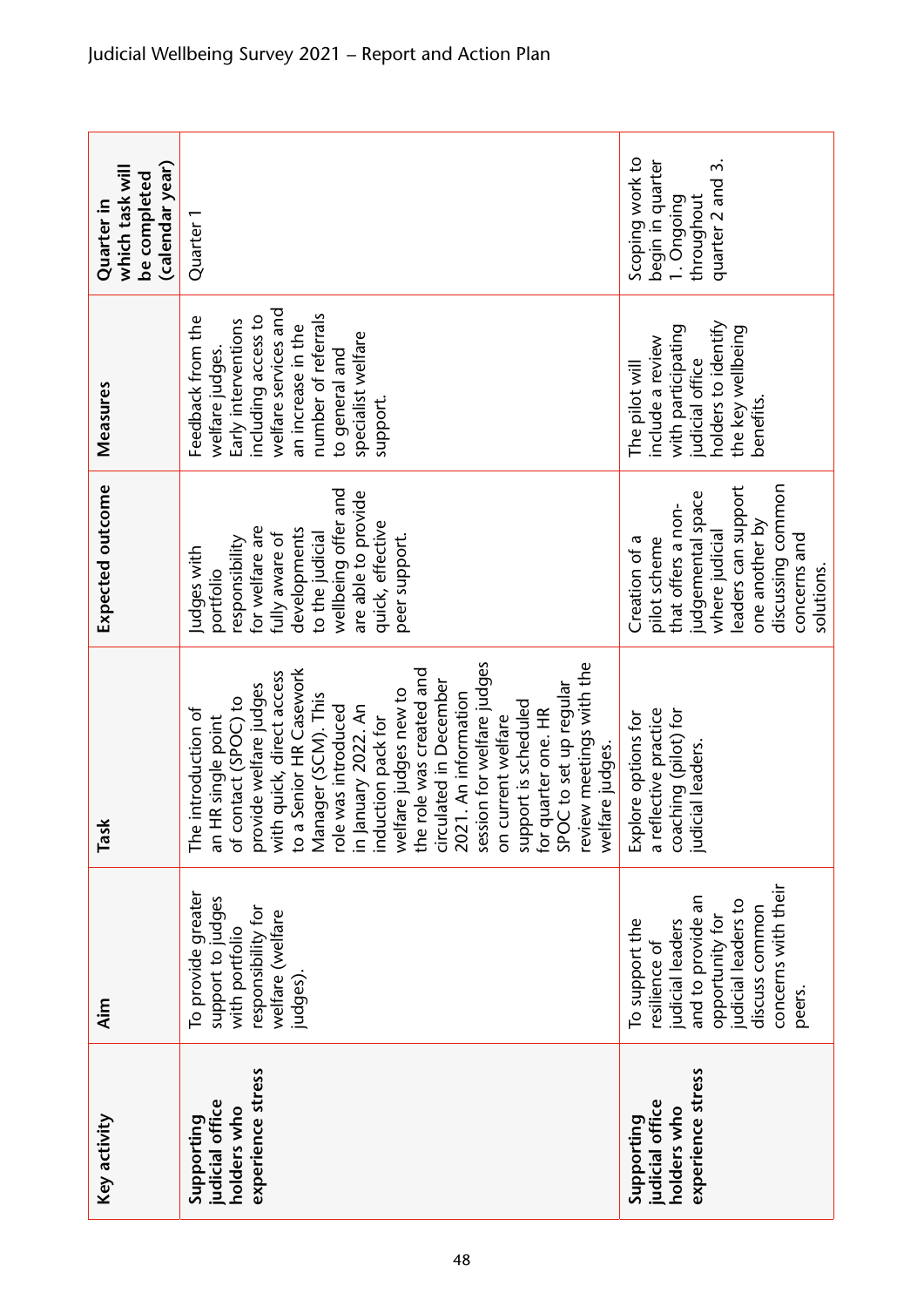| Key activity            | <b>Aim</b>                                                                                                                                                                                                                                                 | Task                                                                                                                                                                                                                                                                                                                                         | Expected outcome                                                                                                                                                                                                                                                | Measures                                                                                                                                                                            | (calendar year)<br>which task will<br>be completed<br>Quarter in             |
|-------------------------|------------------------------------------------------------------------------------------------------------------------------------------------------------------------------------------------------------------------------------------------------------|----------------------------------------------------------------------------------------------------------------------------------------------------------------------------------------------------------------------------------------------------------------------------------------------------------------------------------------------|-----------------------------------------------------------------------------------------------------------------------------------------------------------------------------------------------------------------------------------------------------------------|-------------------------------------------------------------------------------------------------------------------------------------------------------------------------------------|------------------------------------------------------------------------------|
| Dealing with<br>anxiety | leadership judges<br>the right support<br>is in place to<br>to seek prompt<br>and to support<br>responsibilities.<br>To ensure that<br>in discharging<br>when needed,<br>enable judicial<br>office holders<br>their pastoral<br>and support<br>ntervention | of those support services.<br>To consider the options<br>regularly review uptake<br>support services and to<br>and awareness among<br>welfare support. HR to<br>judicial leaders so that<br>they can offer early<br>support and advise on<br>for building capability<br>access to professional<br>do more to promote<br>professional welfare | the judiciary of the<br>awareness among<br>up of counselling<br>welfare support<br>Therapy ( $\mathsf{CBT}$ ).<br>Increased take<br>of professional<br>specific types<br>support such<br>as Cognitive<br>services and<br>Behavioural<br>Increased<br>available. | occupational health<br>information on use<br>of counselling and<br>specialist services<br>number of early<br>Increase in the<br>management<br>such as CBT.<br>Monthly<br>referrals. | Scoping work to<br>begin in quarter<br>throughout the<br>2. Ongoing<br>year. |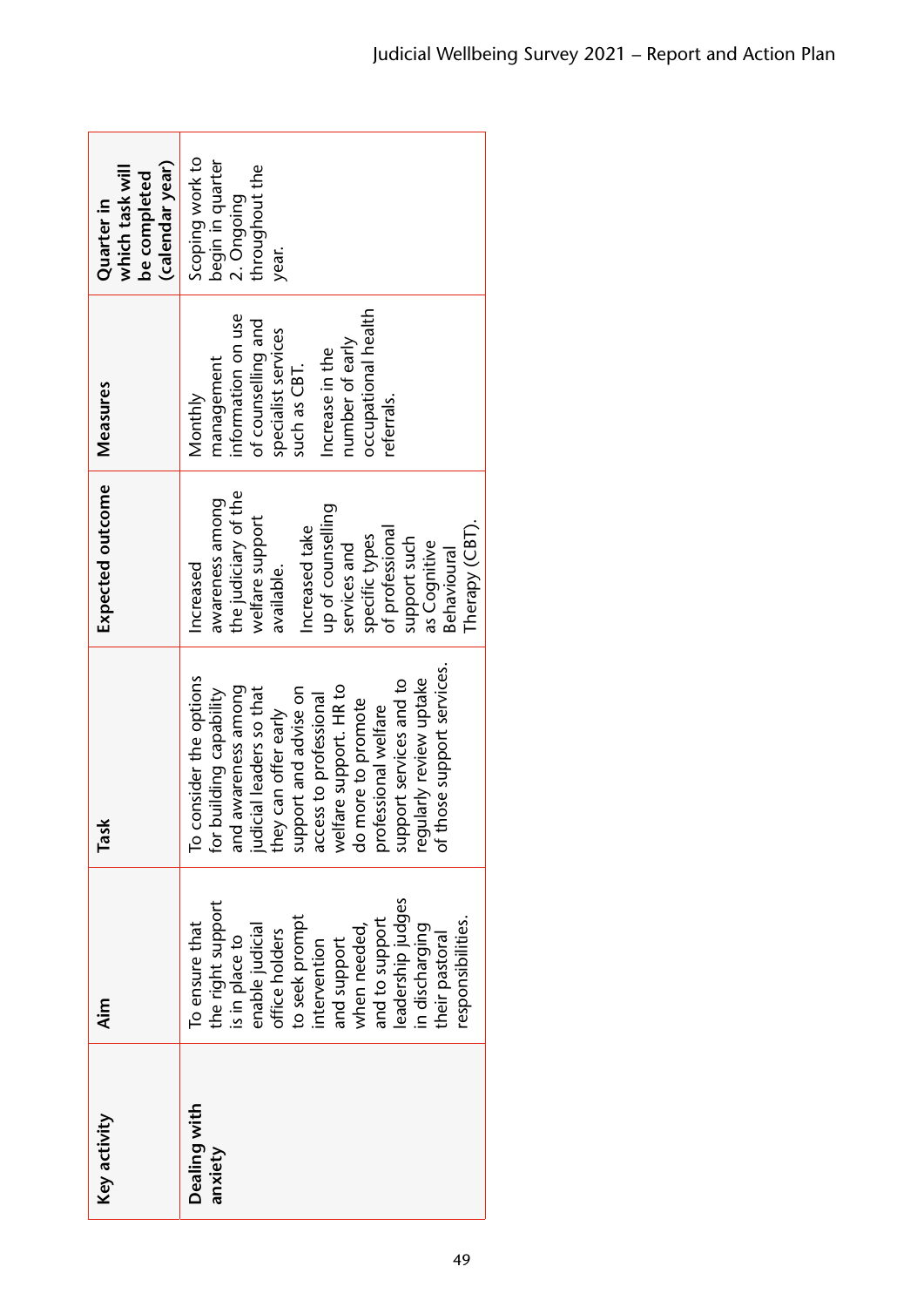| Expected outcome                                                                                                                                                                                                                                                                   | Action to be led by the                                                                                                                                                                                                                                                                                                                                                                                                                                                                                                                                                                                              |
|------------------------------------------------------------------------------------------------------------------------------------------------------------------------------------------------------------------------------------------------------------------------------------|----------------------------------------------------------------------------------------------------------------------------------------------------------------------------------------------------------------------------------------------------------------------------------------------------------------------------------------------------------------------------------------------------------------------------------------------------------------------------------------------------------------------------------------------------------------------------------------------------------------------|
| Greater awareness                                                                                                                                                                                                                                                                  | Task                                                                                                                                                                                                                                                                                                                                                                                                                                                                                                                                                                                                                 |
| adjustments which<br>disability support<br>including judicial<br>accordance with<br>provide support<br>the Equality Act<br>to judicial office<br>and workplace<br>among judicial<br>leaders, of the<br>and guidance<br>office holders,<br>a disability in<br>holders with<br>2010. | for making the workplace<br>Work will include options<br>adjustment process more<br>timebound and will build<br>implementing workplace<br>with HMCTS to promote<br>including the process for<br>which was introduced in<br>(WAWG) <sup>30</sup> with support<br>of supporting guidance.<br>Passport and awareness<br>Workplace Adjustments<br>adjustments, use of the<br>support to the judiciary<br>for escalating concerns<br>Workplace Adjustment<br>eness of disability<br>from Judicial HR, who<br>will continue to work<br>on the effective route<br>through the WAWG,<br>Working Group<br>2021<br>awar<br>Nay |

<sup>30</sup> The Workplace Adjustment Working Group is led by a judicial office holder and supported by representatives of Judicial HR, HMCTS, Governance and Assurance and<br>HMCTS Senior Management (Operational). 30 The Workplace Adjustment Working Group is led by a judicial office holder and supported by representatives of Judicial HR, HMCTS, Governance and Assurance and HMCTS Senior Management (Operational).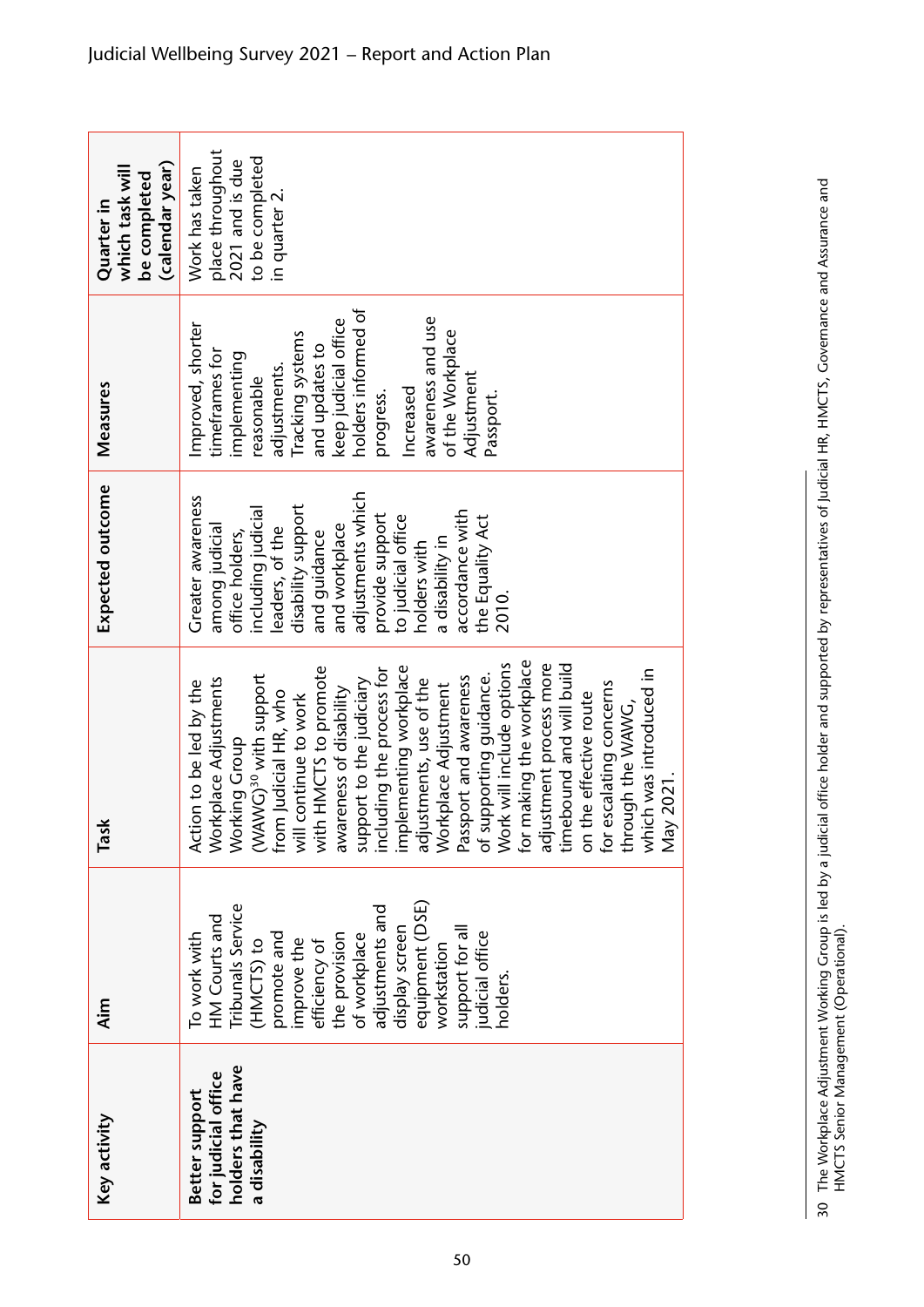| Key activity                                                               | Aim                                                                                                                                                                                                 | Task                                                                                                                                                                                                                                                                                                                                                                                                                                                                                            | Expected outcome                                                                                                                                                                                                                       | Measures                                                                                                                                                    | (calendar year)<br>which task will<br>be completed<br>Quarter in         |
|----------------------------------------------------------------------------|-----------------------------------------------------------------------------------------------------------------------------------------------------------------------------------------------------|-------------------------------------------------------------------------------------------------------------------------------------------------------------------------------------------------------------------------------------------------------------------------------------------------------------------------------------------------------------------------------------------------------------------------------------------------------------------------------------------------|----------------------------------------------------------------------------------------------------------------------------------------------------------------------------------------------------------------------------------------|-------------------------------------------------------------------------------------------------------------------------------------------------------------|--------------------------------------------------------------------------|
| holders that have<br>for judicial office<br>Better support<br>a disability | confidence among<br>mental disabilities.<br>office holders with<br>best support is in<br>place for judicial<br>physical and/or<br>awareness and<br>judicial leaders<br>to ensure the<br>To increase | support available,<br>including welfare support<br>effectively carry out their<br>judicial office holders to<br>workplace adjustments<br>range of both physical<br>support judicial office<br>holders to access the<br>full range of disability<br>understanding of the<br>can support disabled<br>for judicial leaders so<br>judicial duties which<br>that they can better<br>To scope options to<br>adjustments to<br>and to have a clear<br>deliver workshops<br>icial roles.<br>and<br>judi | awareness of when<br>All judicial leaders<br>holders including<br>support disabled<br>and/or HMCTS<br>to draw on HR<br>will have have<br>judicial office<br>awareness of<br>an increased<br>an increased<br>how best to<br>assistance. | confidence among<br>office holders with<br>supporting judicial<br>judicial leaders in<br>awareness and<br>Data to assess<br>an increase in<br>disabilities. | throughout 2022.<br>Scoping to begin<br>in quarter 2 and<br>then ongoing |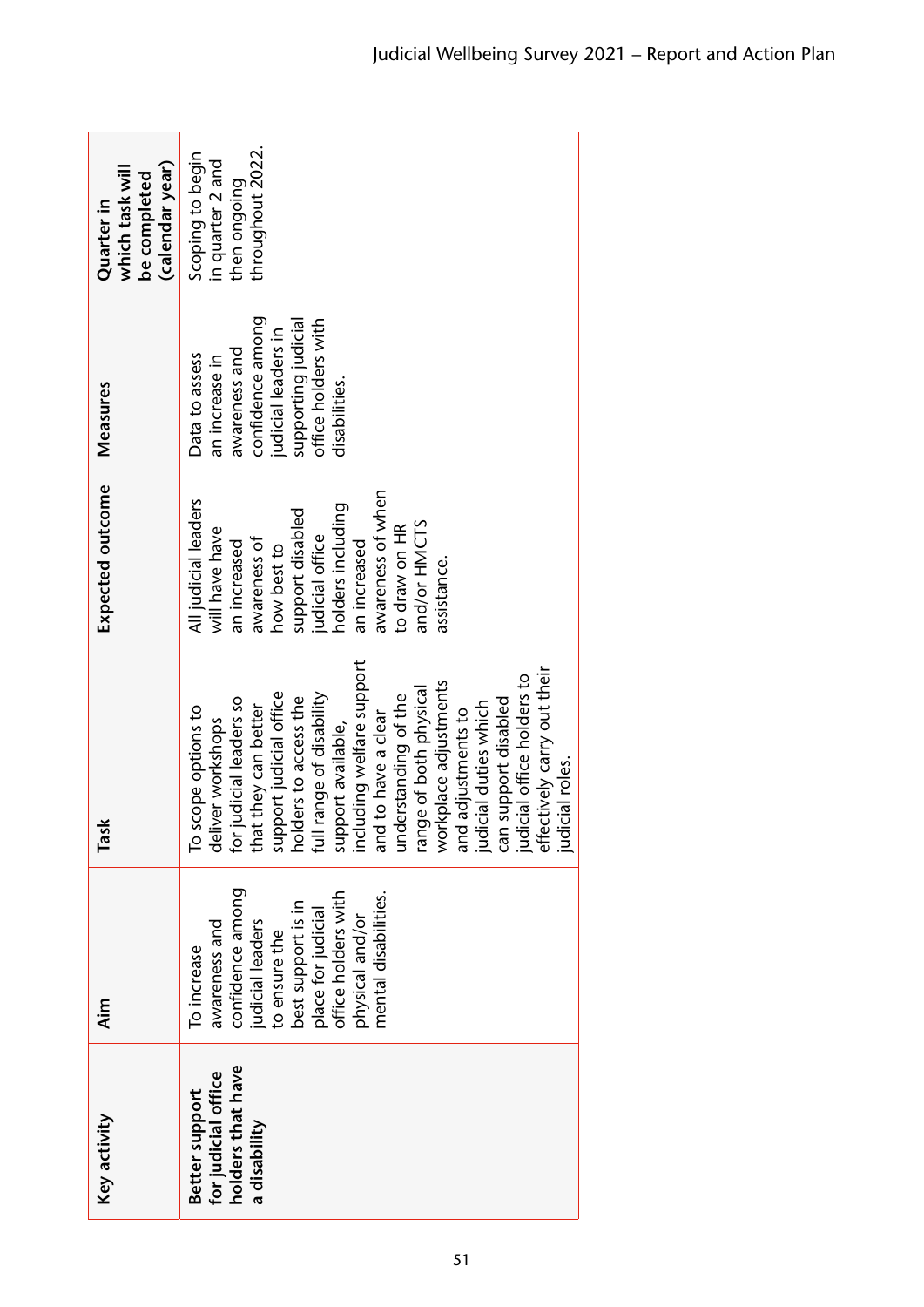| Key activity                                               | Aim                                                                                                                                                                             | Task                                                                                                                                                                                                                                                                              | Expected outcome                                                                                                                                                                                        | Measures                                                                                                                    | (calendar year)<br>which task will<br>be completed<br>Quarter in                                                                                              |
|------------------------------------------------------------|---------------------------------------------------------------------------------------------------------------------------------------------------------------------------------|-----------------------------------------------------------------------------------------------------------------------------------------------------------------------------------------------------------------------------------------------------------------------------------|---------------------------------------------------------------------------------------------------------------------------------------------------------------------------------------------------------|-----------------------------------------------------------------------------------------------------------------------------|---------------------------------------------------------------------------------------------------------------------------------------------------------------|
| leaders to provide<br>Enabling judicial<br>welfare support | those they lead and<br>effectively support<br>manage their own<br>and guidance to<br>the wellbeing of<br>To offer support<br>so that they can<br>judicial leaders<br>wellbeing. | judicial leaders to support<br>they lead, and to support<br>bitesize resources on the<br>judicial intranet within a<br>the wellbeing of judicial<br>Leadership Hub to help<br>the wellbeing of those<br>To publish additional<br>leaders themselves.                              | enable them to<br>judicial leaders<br>information to<br>have sufficient<br>To ensure that<br>discharge this<br>responsibility.<br>and relevant                                                          | A quarterly analysis<br>of traffic on the<br>leadership hub.                                                                | Hub was launched<br>different materials.<br>in October 2021<br>throughout the<br>with a range of<br>The Leadership<br>This action will<br>be ongoing<br>year. |
|                                                            |                                                                                                                                                                                 | including sessions on HR<br>processes relating to the<br>management of sickness<br>and wellbeing practice<br>awareness workshops/<br>leaders on good HR<br>sessions to judicial<br>To provide short<br>absence.                                                                   | with their pastoral<br>awareness of HR<br>how these align<br>responsibilities.<br>familiarity with<br>Judicial leaders<br>processes and<br>and increased<br>have greater                                | judicial leaders and<br>HR professionals.<br>Regular review<br>meetings with                                                | 1 action ongoing<br>Scoping work to<br>begin in quarter<br>throughout the<br>year.                                                                            |
|                                                            |                                                                                                                                                                                 | specific focus on leading<br>leadership development<br>wellbeing models, tools<br>Reform programme)<br>change (the HMCTS<br>delivering an annual<br>reference to various<br>programme with a<br>To explore options<br>for designing and<br>This will include<br>resources.<br>and | able to provide the<br>periods of change<br>feel confident and<br>necessary support<br>and uncertainty.<br>to judicial office<br>judicial leaders<br>and leadership<br>holders during<br>To ensure that | eading change and<br>confidence among<br>Increased levels of<br>supporting others<br>judicial leaders in<br>through change. | Change webinars<br>to be delivered in<br>the Challenge of<br>and delivery of<br>Scoping work<br>quarter 1.                                                    |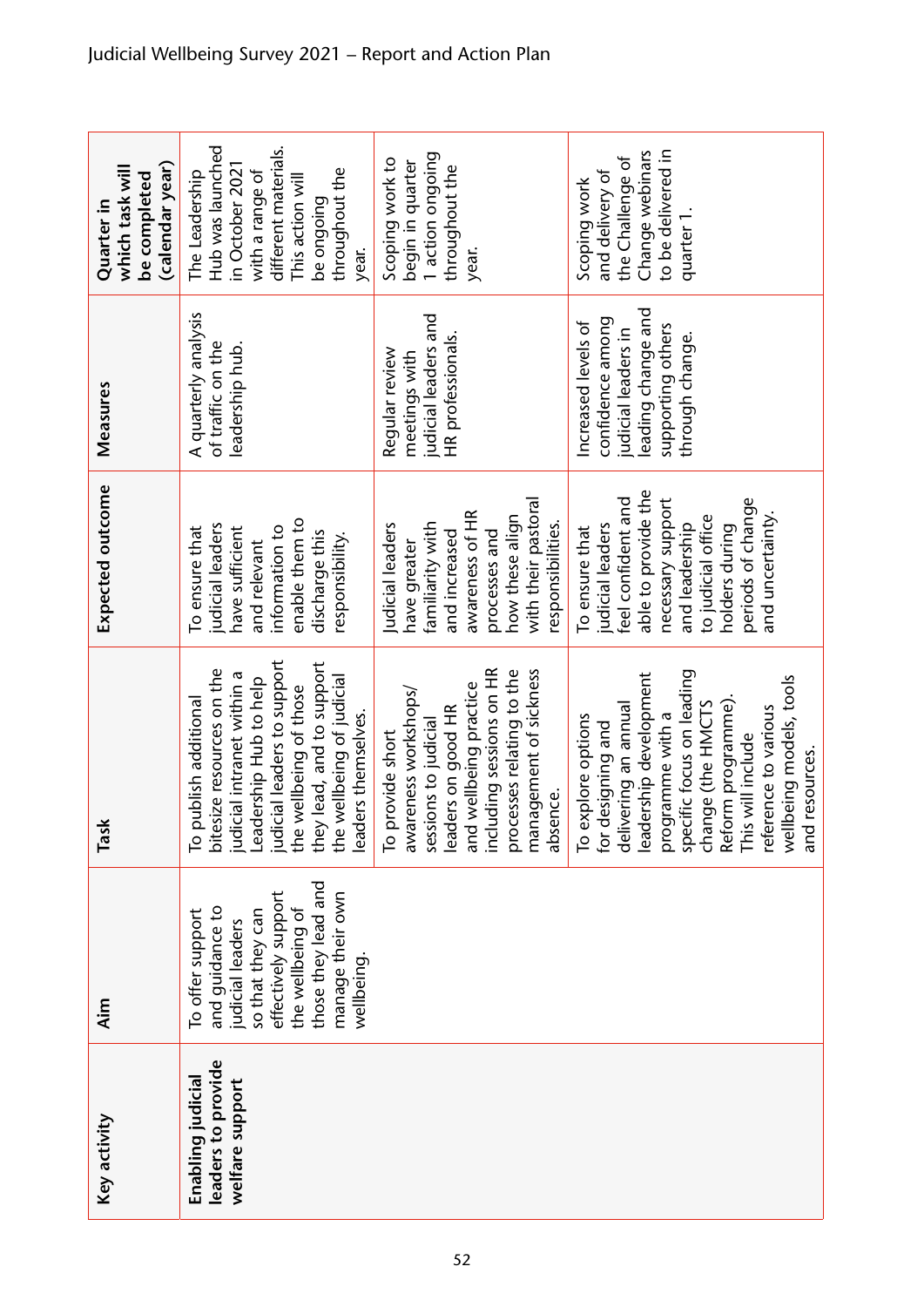| Key activity                                      | Aim                                                                                                                                                                      | Task                                                                                                                                                                                                                         | Expected outcome                                                                                                                                                                                       | Measures                                                                                                           | (calendar year)<br>which task will<br>be completed<br>Quarter in                                                  |
|---------------------------------------------------|--------------------------------------------------------------------------------------------------------------------------------------------------------------------------|------------------------------------------------------------------------------------------------------------------------------------------------------------------------------------------------------------------------------|--------------------------------------------------------------------------------------------------------------------------------------------------------------------------------------------------------|--------------------------------------------------------------------------------------------------------------------|-------------------------------------------------------------------------------------------------------------------|
| welfare services<br>Extending and<br>improving HR | all judicial office<br>service that can<br>be accessed by<br>a mediation<br>To provide<br>holders.                                                                       | To expand the mediation<br>office holders to access<br>a cost-effective service<br>mediation as a means<br>offer for judicial office<br>holders by providing<br>of resolving informal<br>to enable all judicial<br>disputes. | is more widely used<br>disputes at an early<br>as route to resolve<br>of mediation as an<br>option. Mediation<br>holders are aware<br>All judicial office<br>stage.                                    | and feedback from<br>Data on use of the<br>mediation service<br>the quality of the<br>the judiciary on<br>service. | 1 for the launch<br>throughout the<br>End of quarter<br>Evaluation will<br>of the service.<br>be ongoing<br>year. |
|                                                   | holders and judicial<br>the support that is<br>of the complaints<br>leaders are aware<br>procedures and<br>Ensuring that<br>judicial office<br>available.                | modes of communication<br>including; electronic, oral<br>and written (e.g. posters)<br>To determine effective<br>to raise awareness.                                                                                         | use of the different<br>rise in cases). Data<br>holders are aware<br>of the complaints<br>All Judicial office<br>procedures (this<br>could result in a<br>will capture the<br>routes/ support<br>used. | on the volumes of<br>information (MI)<br>Management<br>complaints.                                                 | Quarter 2.                                                                                                        |
|                                                   | types of complaints<br>information on the<br>raised identifying<br>inclusive culture.<br>any trends with<br>a view to better<br>supporting an<br>management<br>To obtain | To capture and evaluate<br>including diversity data.<br>on complaints<br>data                                                                                                                                                | Provide intelligence<br>development and<br>can inform policy<br>on trends which<br>support tailored<br>initiatives.                                                                                    | evaluation system.<br>An effective                                                                                 | capture work will<br>commence in<br>in 2021 and<br>Work began<br>further data<br>quarter 1.                       |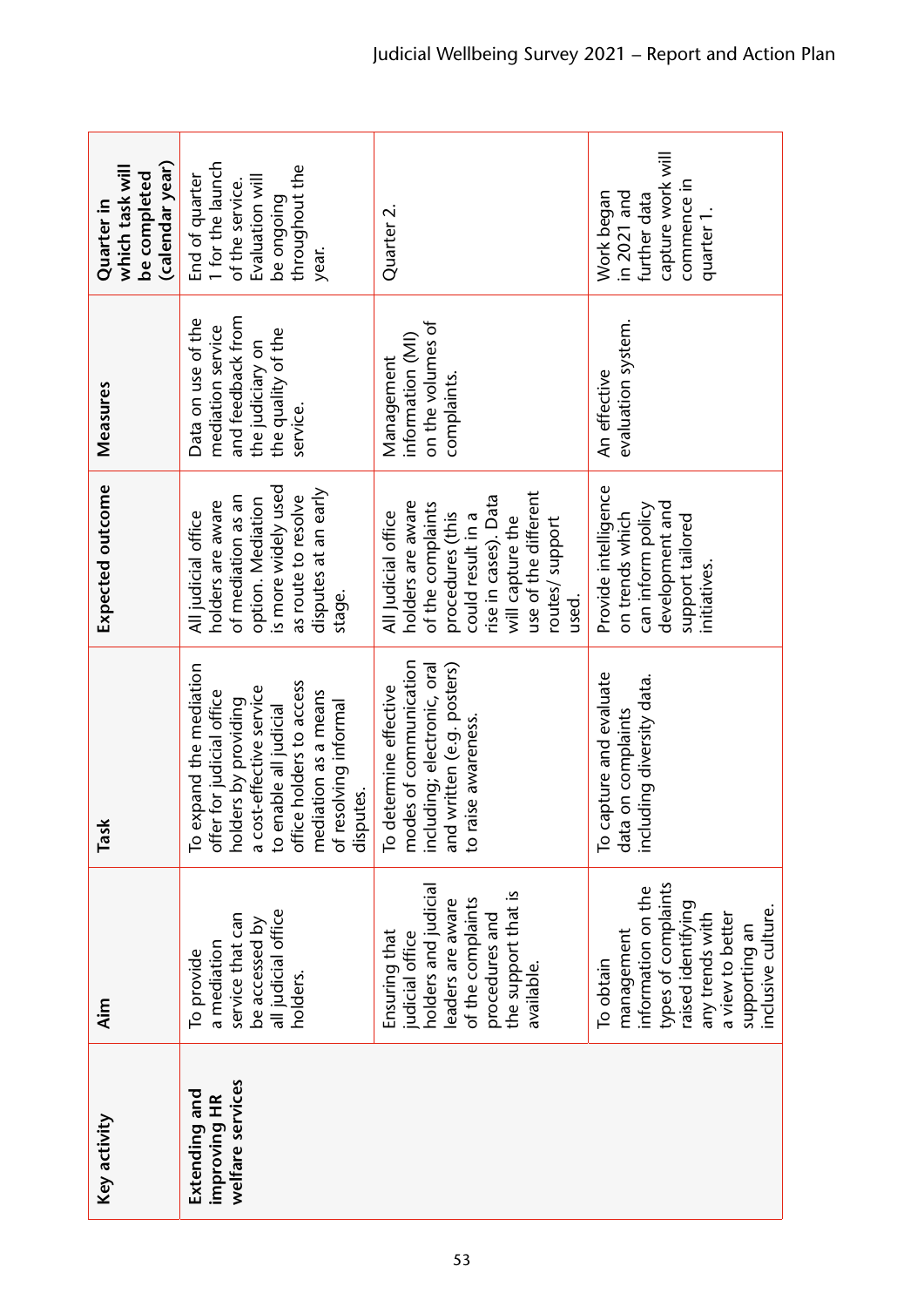| Key activity                                      | <b>Aim</b>                                                                                                                                                                                                                                                              | Task                                                                                                                                                                                                                                                                                                                     | Expected outcome                                                                                                                                                                                                  | Measures                                                                                                                                                                          | (calendar year)<br>which task will<br>be completed<br>Quarter in        |
|---------------------------------------------------|-------------------------------------------------------------------------------------------------------------------------------------------------------------------------------------------------------------------------------------------------------------------------|--------------------------------------------------------------------------------------------------------------------------------------------------------------------------------------------------------------------------------------------------------------------------------------------------------------------------|-------------------------------------------------------------------------------------------------------------------------------------------------------------------------------------------------------------------|-----------------------------------------------------------------------------------------------------------------------------------------------------------------------------------|-------------------------------------------------------------------------|
| welfare services<br>Extending and<br>improving HR | access the support<br>To support judicial<br>the knowledge<br>and supportive<br>that they need<br>menopause to<br>conversations.<br>and to ensure<br>in meaningful<br>office holders<br>to participate<br>experiencing<br>leaders have<br>that judicial                 | obtain additional expert<br>written by judicial office<br>will include information<br>and advice on where to<br>workplace adjustments<br>support. The guidance<br>through news articles<br>on menopause which<br>To produce guidance<br>early support,<br>be promoted<br>ers.<br>blold<br>$\overline{\mathbf{v}}$<br>on; | and the subject is<br>openly discussed.<br>menopause are<br>fully supported<br>holders going<br>Judicial office<br>through                                                                                        | support workplace<br>number of visitors<br>health referrals to<br>intranet page on<br>An increase in<br>to the judcial<br>occupational<br>adjustments.<br>menopause.<br>MI on the | 1 with a review<br>End of quarter<br>at the end of<br>quarter 2.        |
|                                                   | across the judiciary.<br>seeking permission<br>holders to provide<br>to market services<br>mechanisms for<br>to use feedback<br>welfare services<br>with a view to<br>reviewing the<br>quality of the<br>judicial office<br>To introduce<br>services and<br>feedback on | judicial office holders that<br>online feedback forms for<br>To produce user friendly<br>use the welfare services<br>to collate MI.<br>and                                                                                                                                                                               | Better management<br>evidence of services<br>being endorsed by<br>improvements are<br>information that<br>feedback where<br>captures quality<br>required. More<br>and allows for<br>the judiciary.<br>more timely | evaluation system.<br>Regular meeting<br>share high level<br>with external<br>providers to<br>An effective<br>feedback                                                            | throughout the<br>Work to begin<br>and ongoing<br>in quarter 1<br>year. |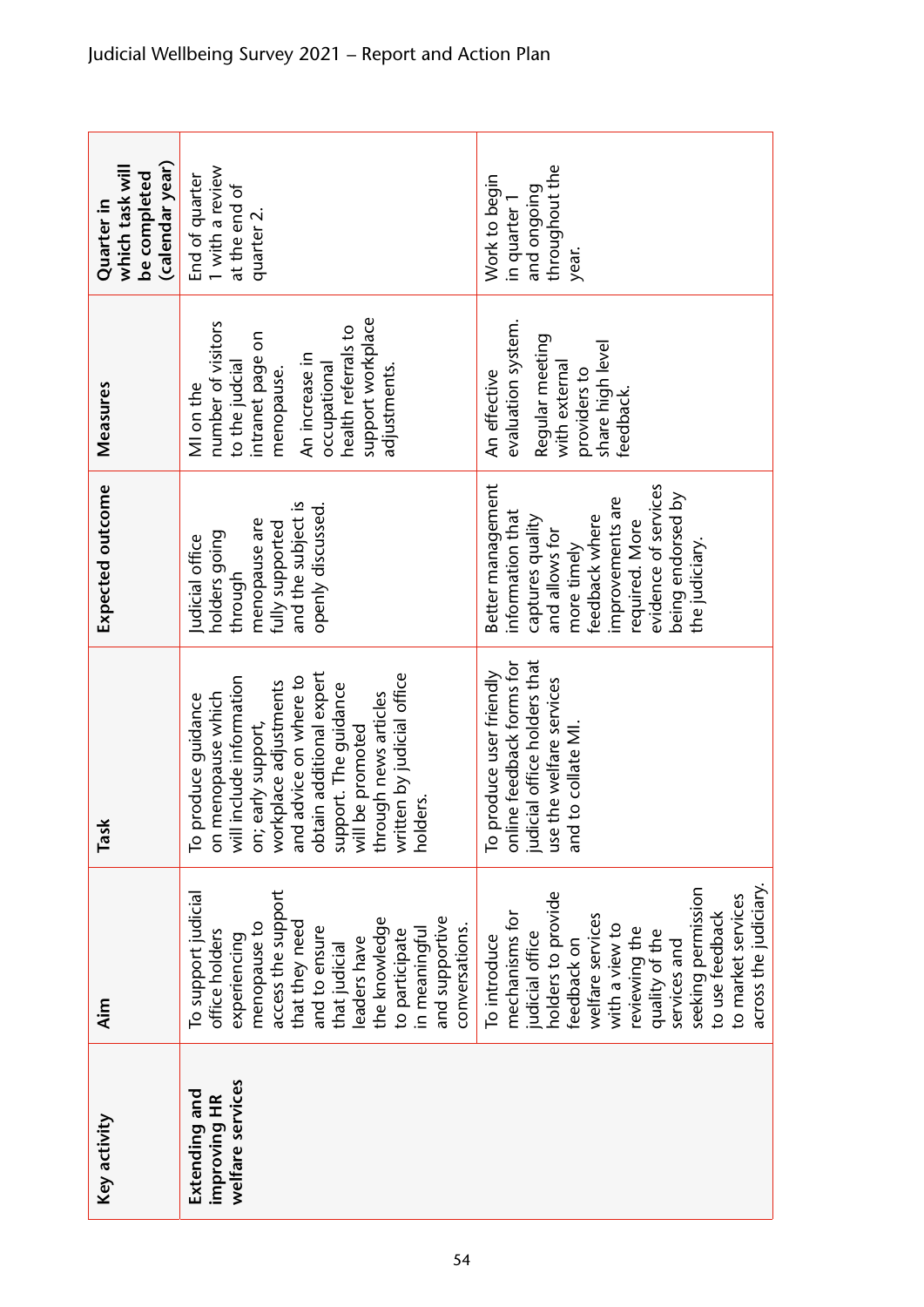| Key activity                                             | Aim                                                                                                                                                                              | Task                                                                                                                                                                                                                                                                                                                                            | Expected outcome                                                                                                                                                                                           | Measures                                                                                       | (calendar year)<br>which task will<br>be completed<br>Quarter in                                                                                                    |
|----------------------------------------------------------|----------------------------------------------------------------------------------------------------------------------------------------------------------------------------------|-------------------------------------------------------------------------------------------------------------------------------------------------------------------------------------------------------------------------------------------------------------------------------------------------------------------------------------------------|------------------------------------------------------------------------------------------------------------------------------------------------------------------------------------------------------------|------------------------------------------------------------------------------------------------|---------------------------------------------------------------------------------------------------------------------------------------------------------------------|
| welfare services<br>Extending and<br>improving HR        | extend the welfare<br>services for judicia<br>effective services.<br>opportunities to<br>opportunities to<br>and to identify<br>trial new cost-<br>office holders<br>To identify | the current provision and<br>he Judicial Assistance<br>To increase direct access<br>consider where services<br>To review elements of<br>may be extended or<br>modified and new<br>services piloted.<br>Provider.<br>$\frac{11}{2}$                                                                                                              | effectiveness before<br>across the judiciary.<br>are fully evaluated<br>The welfare offer<br>as demonstrated<br>remains relevant<br>being rolled out<br>by use and new<br>welfare services<br>to determine | project by project<br>Measures to be<br>identified on a<br>basis.                              | Judicial Assistance<br>Provider in place<br>Increased direct<br>throughout the<br>the remainder<br>access to the<br>of quarter 1,<br>by the end<br>puiopuo<br>year. |
| Raising awareness<br>welfare services<br>of the judicial | the judicial welfare<br>use and take up of<br>encourage greater<br>Promote and<br>provision.                                                                                     | topics based on national<br>displayed in judicial rest<br>Production of an annual<br>most popular items in<br>2021 and the wellbeing<br>calendar for 2022 drew<br>on data identifying the<br>Judicial welfare posters<br>containing wellbeing<br>wellbeing days. The<br>to be designed and<br>wellbeing calendar<br>survey responses.<br>rooms. | uptake of services<br>items have a high<br>holders are aware<br>support available.<br>number of views.<br>All judicial office<br>wellbeing news<br>of the welfare<br>an increase in<br>Data to show        | views/hits for these<br>Article publication<br>on the number of<br>dates and data<br>articles. | calendar in place<br>during quarter 2.<br>Posters in place<br>in quarter 1.<br>Wellbeing                                                                            |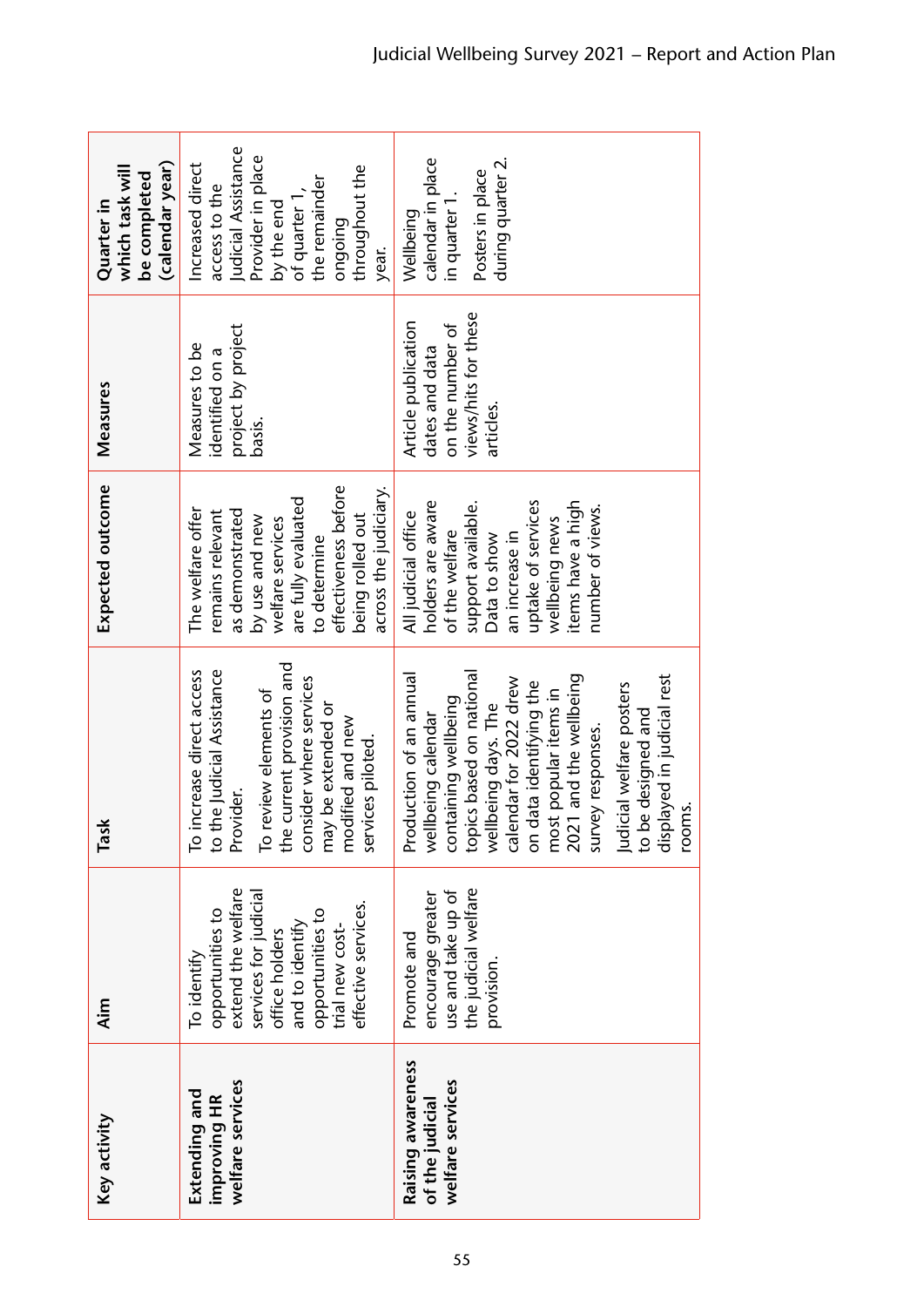| Key activity                                            | Aim                                                                                                                                                                                                                                                       | Task                                                                                                                                                                                    | Expected outcome                                                                                                                                                                                                                                                                          | Measures                                                                                                                                                           | (calendar year)<br>which task will<br>be completed<br>Quarter in |
|---------------------------------------------------------|-----------------------------------------------------------------------------------------------------------------------------------------------------------------------------------------------------------------------------------------------------------|-----------------------------------------------------------------------------------------------------------------------------------------------------------------------------------------|-------------------------------------------------------------------------------------------------------------------------------------------------------------------------------------------------------------------------------------------------------------------------------------------|--------------------------------------------------------------------------------------------------------------------------------------------------------------------|------------------------------------------------------------------|
| Raising awareness<br>welfare services<br>of the judicia | service <sup>31</sup> for salaried<br>Professional Support<br>Increase awareness<br>Crime, Family and<br>judges working in<br>and use of the<br>Immigration.<br>Conversation                                                                              | including personalised<br>Promoting the service<br>annually to all eligible<br>judicial office holders.<br>e-mails to be sent                                                           | meaningful data on<br>conversations and<br>the quality of the<br>An increase in<br>the use of the<br>professional<br>support<br>service.                                                                                                                                                  | questionnaires on<br>use of the service<br>the on quality of<br>Monthly data on<br>and feedback<br>the service.                                                    | Quarter 1                                                        |
|                                                         | conversation about<br>to publicise welfare<br>and to use personal<br>items to be written<br>holder with a view<br>recommendations<br>by a judicial office<br>mental wellbeing<br>wellbeing news<br>to supporting<br>an ongoing<br>25% of all<br>services. | that are likely to resonate<br>wellbeing articles/stories<br>with colleagues and to<br>provoke interest in the<br>office holders to write<br>To encourage judicial<br>welfare services. | conversation about<br>hits) and increased<br>mental wellbeing.<br>take up of welfare<br>written by judicial<br>feature. Increased<br>Wellbeing articles<br>become a regular<br>office holders to<br>to naturalise the<br>Work continues<br>articles (views/<br>readership of<br>services. | views/hits for these<br>Number of articles<br>Article publication<br>on the number of<br>dates and data<br>judicial office<br>produced by<br>holders.<br>articles. | Ongoing through<br>out 2022.                                     |

31 A bespoke service that is offered in recognition of the cumulative effect that constant exposure to disturbing graphic material and evidence of traumatic events and horrific<br>crimes can have on those that work in these j 31 A bespoke service that is offered in recognition of the cumulative effect that constant exposure to disturbing graphic material and evidence of traumatic events and horrific crimes can have on those that work in these jurisdictions.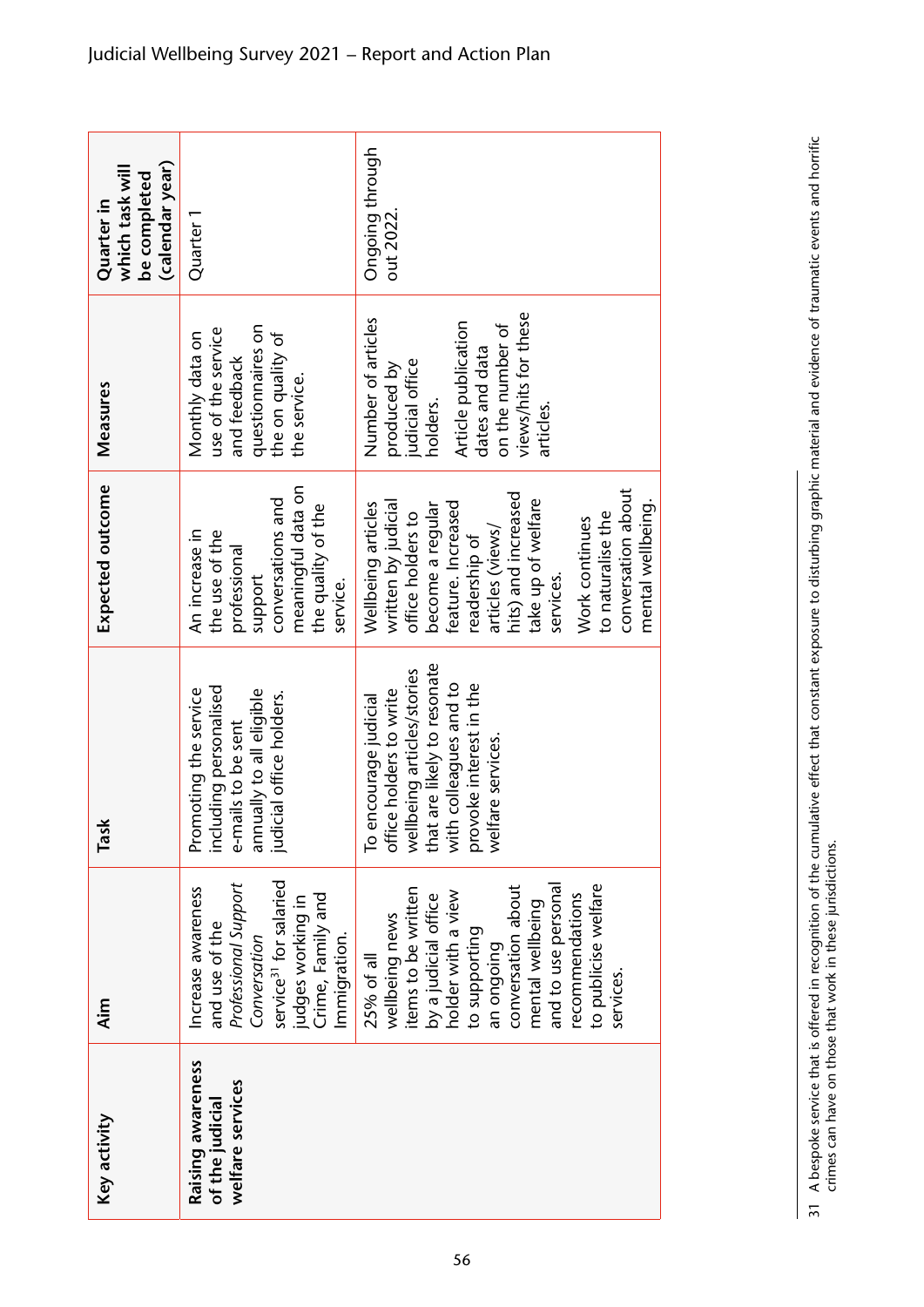| (calendar year)<br>which task will<br>be completed<br>Quarter in | Quarter 1                                                                                                                                                                                                                                        | Quarter 3 and<br>ongoing                                                                                                                                                                                                                                                                                                |
|------------------------------------------------------------------|--------------------------------------------------------------------------------------------------------------------------------------------------------------------------------------------------------------------------------------------------|-------------------------------------------------------------------------------------------------------------------------------------------------------------------------------------------------------------------------------------------------------------------------------------------------------------------------|
| Measures                                                         | NJOHs which will<br>HR and the lead<br>take place each<br>meetings with<br>judge to hold<br>term.                                                                                                                                                | across jurisdictions<br>wellbeing leaders<br>the number of<br>and tribunals.<br>Increase in                                                                                                                                                                                                                             |
| Expected outcome                                                 | their responsibilities<br>NIOHs and welfare<br>the whistleblowing<br>in relation to both<br>judges have a full<br>understanding of<br>and grievance<br>policies.                                                                                 | considered as part<br>Demonstrates the<br>is fully embedded<br>working of courts<br>judicial wellbeing<br>judicial wellbeing<br>holders to obtain<br>of the day to day<br>for judicial office<br>and is naturally<br>The concept of<br>importance of<br>another route<br>and tribunals.<br>and provides<br>information. |
| Task                                                             | welfare judges covering<br>session for NJOHs and<br>include: Judicial HR to<br>deliver an awareness<br>Initial actions were<br>completed in 2021<br>Remaining actions<br>the revised Judicial<br><b>Crievance Policy.</b>                        | inform colleagues, share<br>services and contribute<br>wellbeing information<br>wellbeing leaders for<br>promote the welfare<br>judiciary to establish<br>a network of judicial<br>each jurisdiction or<br>chamber that can<br>to writing welfare<br>To work with the<br><u>ies</u> .<br>articl                         |
| <b>Aim</b>                                                       | the whistleblowing<br>them to effectively<br>nominated judicial<br>(NJOH) to enable<br>responsibilities in<br>accordance with<br>discharge their<br>and grievance<br>office holders<br>Judicial HR to<br>support the<br>continue to<br>policies. | network of judicial<br>wellbeing leaders<br>wellbeing within<br>embed judicia<br>To establish a<br>all courts and<br>judicial HR to<br>supported by<br>volunteers<br>tribunals                                                                                                                                          |
| Key activity                                                     | Facilitating peer<br>support                                                                                                                                                                                                                     |                                                                                                                                                                                                                                                                                                                         |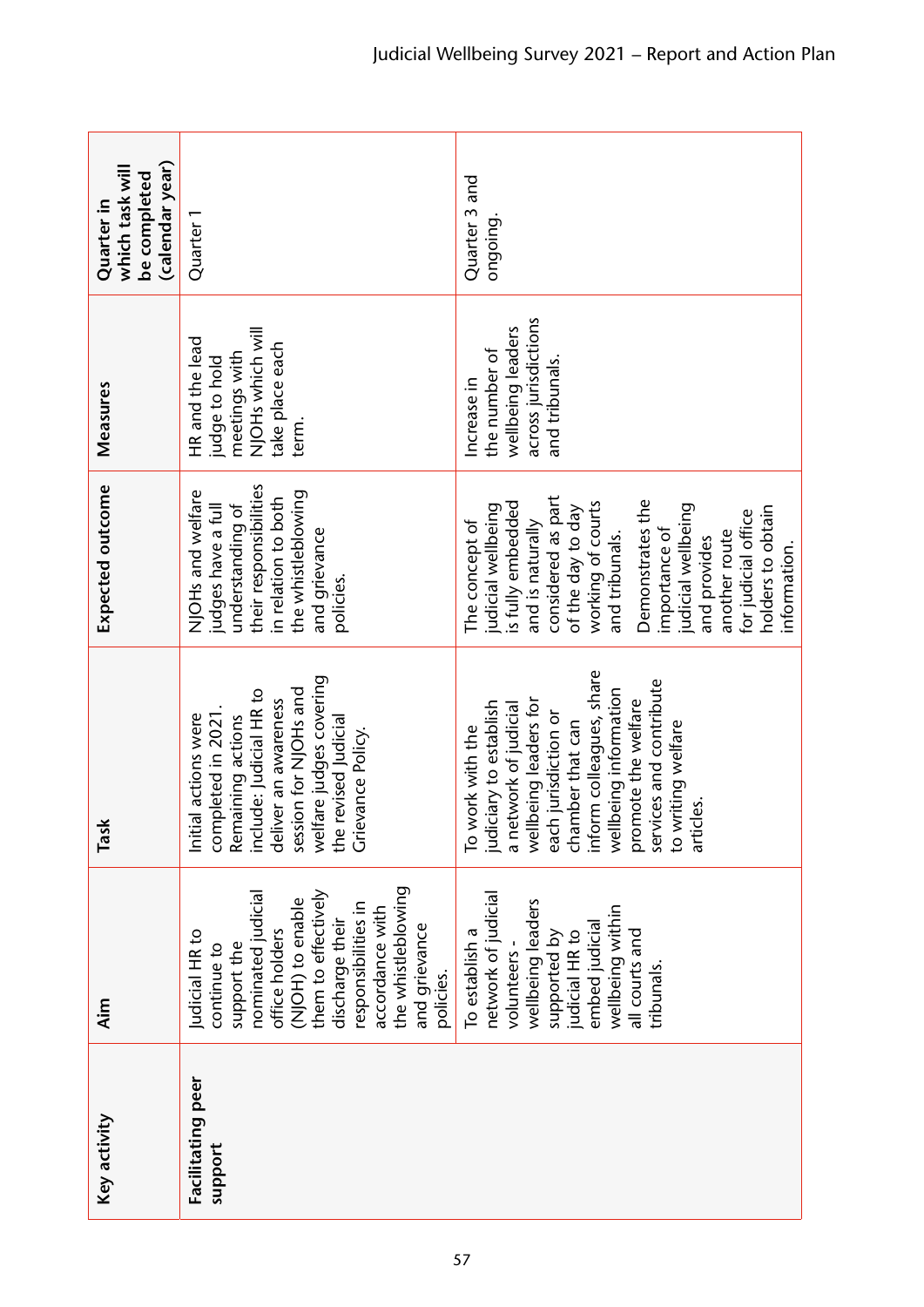Judicial Wellbeing Survey 2021 – Report and Action Plan